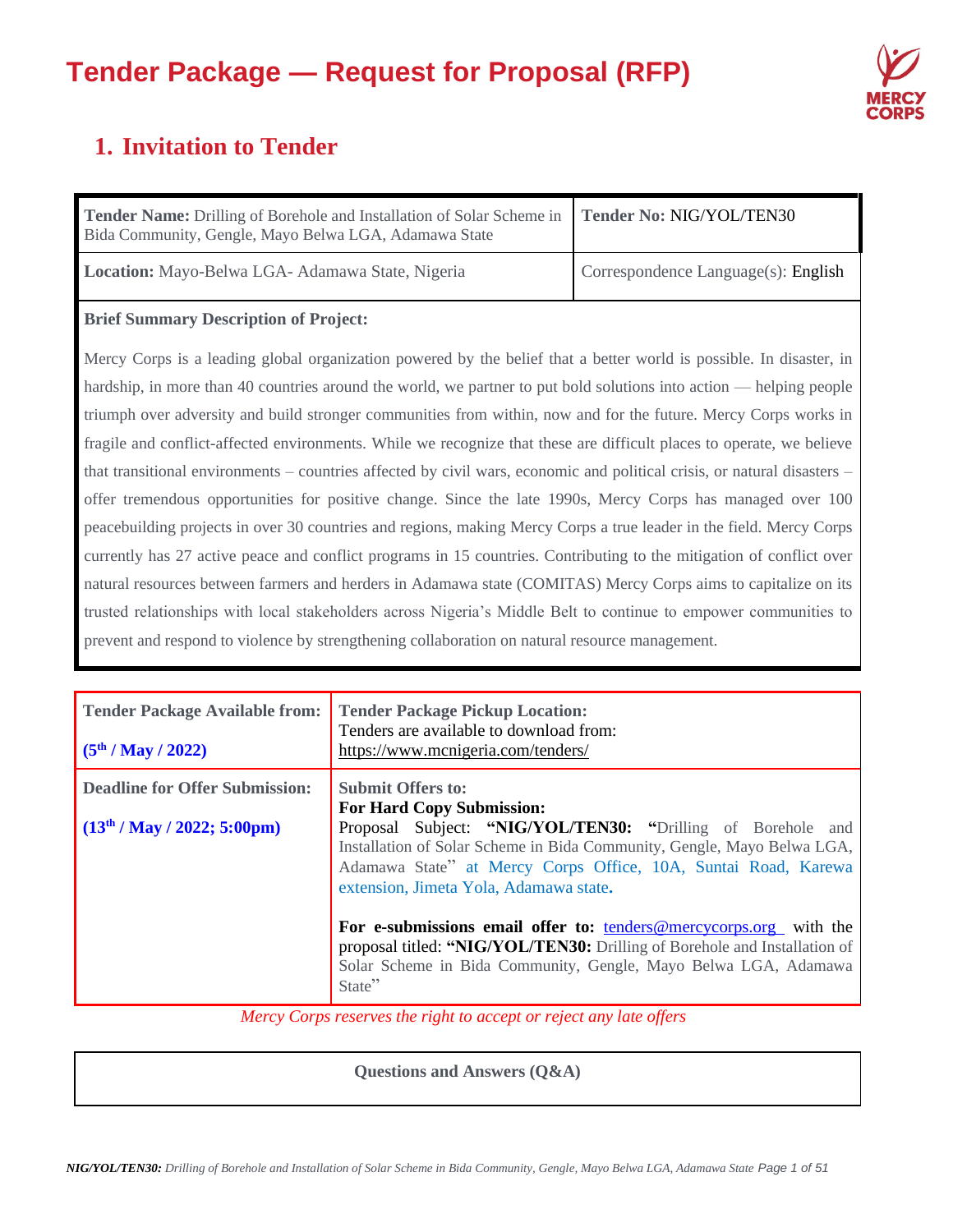

| If any, send question Questions in writing to: ga-ng-tenders@mercycorps.org |                                                                   |  |
|-----------------------------------------------------------------------------|-------------------------------------------------------------------|--|
| Last Day for Questions:<br>$(9th / May / 2022; 12:00$ noon)                 | Questions will be answered by:<br>$(10th/May / 2022; 12:00$ noon) |  |
| Questions will be answered through: https://www.mcnigeria.com/tenders/      |                                                                   |  |

| <b>Documentation Checklist</b>                               |                                                           |                                                                                                                                                  |  |
|--------------------------------------------------------------|-----------------------------------------------------------|--------------------------------------------------------------------------------------------------------------------------------------------------|--|
| These documents are contained within this<br>tender package: | $\checkmark$<br>$\checkmark$<br>$\sqrt{}$<br>$\checkmark$ | Invitation to Tender<br><b>General Conditions for Tender</b><br>Criteria and Submittals<br>Price Offer Sheet<br><b>Supplier Information Form</b> |  |
|                                                              | $\checkmark$<br>$\checkmark$                              | Scope of Work/Technical Specifications/BoQ<br>Sample Contract                                                                                    |  |

# **2. General Conditions for Tender**

Mercy Corps invites proposals for the goods, services and/or works described and summarized in these documents, and in accordance with procedures, conditions and contract terms presented herein. Mercy Corps reserves the right to vary the quantity of work/materials specified in the Tender Package without any changes in unit price or other terms and conditions and to accept or reject any, all, or part of submitted offers.

# **2.1 Mercy Corps' Anti-Bribery and Anti-Corruption Statement**

### **Mercy Corps strictly prohibits**:

● *Any form of bribe or kickback in relation to its activities*

This prohibition includes any *request* from any Mercy Corps employee, consultant or agent for anything of value from any company or individual in exchange for the employee, consultant or agents taking or not taking any action related to the award of a contract or the contract once awarded. It also applies to any *offer* from any company or individual to provide anything of value to any Mercy Corps employee, consultant or agent in exchange for that person taking or not taking any action related to the award of the contract or the contract.

- *Conflicts of interests in the awarding or management of contracts* If a company is owned by, whether directly or indirectly, in whole or in part, any Mercy Corps employee or any person who is related to a Mercy Corps employee, the company must ensure that it and the employee disclose the relationship as part of or prior to submitting the offer.
- *The sharing or obtaining of confidential information* Mercy Corps prohibits its employees from sharing, and any offerors from obtaining, confidential information related to this solicitation, including information regarding Mercy Corps' price estimates, competing offerors or competing offers, etc. Any information provided to one offeror must be provided to all other offerors.
- *Collusion between/among offerors* Mercy Corps requires fair and open competition for this solicitation. No two (or more) companies submitting proposals can be owned or controlled by the same individual(s). Companies submitting offers cannot share prices or other offer information or take any other action intended to pre-determine which company will win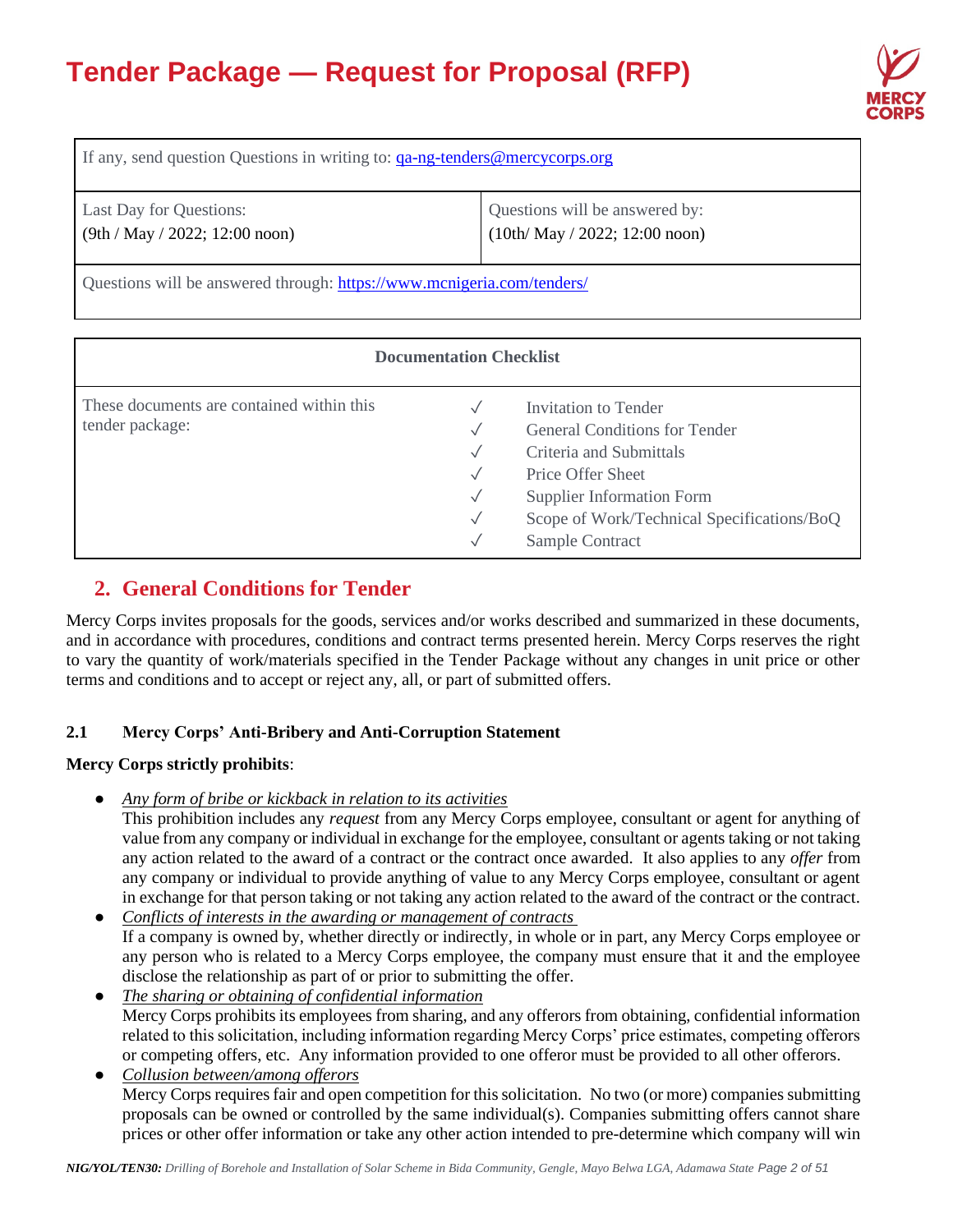

the solicitation and what price will be paid.

Violations of these prohibitions, along with all evidence of such violations, should be reported to: **<http://mercycorps.org/integrityhotline>**

Mercy Corps will investigate allegations fully and will take appropriate action. Any company, or individual that participates in any of the above prohibited conduct, will have its actions reported to the appropriate authorities, will be investigated fully, will have its offer rejected and/or contract terminated, and will not be eligible for future contracts with Mercy Corps. Employees participating in such conduct will have his/her employment terminated.

Violations will also be reported to Mercy Corps' donors, who may also choose to investigate and debar or suspend companies and their owners from receiving any contract that is funded in part by the donor, whether the contract is with Mercy Corps or any other entity.

### **2.2 Tender Basis:**

- All offers shall be made in accordance with these instructions, and all documents requested should be furnished, including any required (but not limited to) supplier-specific information, technical specifications, drawings, bill of quantities, and/or delivery schedule. If any requested document is not furnished, a reason should be given for its omission in an exception sheet.
- No respondent should add, omit or change any item, term or condition herein.
- If suppliers have any additional requests and conditions, these shall be stipulated in an exception sheet.
- Each offeror may make one response only.
- Each offer shall be valid for the period of [180 days] from its date of submission.
- All offers should indicate whether they include taxes, compulsory payments, levies and/or duties, including VAT, if applicable.
- Suppliers should ensure that financial offers are devoid of calculation errors. If errors are identified during the evaluation process, the unit price will prevail. If there is ambiguity on the unit price, the Selection Committee may decide to disqualify the offer.
- Any requests for clarifications regarding the project that are not addressed in written documents must be presented to Mercy Corps in writing. The answer to any question raised in writing by any offeror will be issued to that offeror. In some cases Mercy Corps may choose to issue clarifications to all offerors. It is a condition of this tender that no clarification shall be deemed to supersede, contradict, add to or detract from the conditions hereof, unless made in writing as an Addendum to Tender and signed by Mercy Corps or its designated representative.
- This Tender does not obligate Mercy Corps to execute a contract nor does it commit Mercy Corps to pay any costs incurred in the preparation and submission of proposals. Furthermore, Mercy Corps reserves the right to reject any and all proposals, if such action is considered to be in the best interest of Mercy Corps.

#### **2.3 Supplier Eligibility**

Suppliers may not apply, and will be rejected as ineligible, if they:

- Are not registered companies
- Are bankrupt or in the process of going bankrupt
- Have been convicted of illegal/corrupt activities, and/or unprofessional conduct
- Have been guilty of grave professional misconduct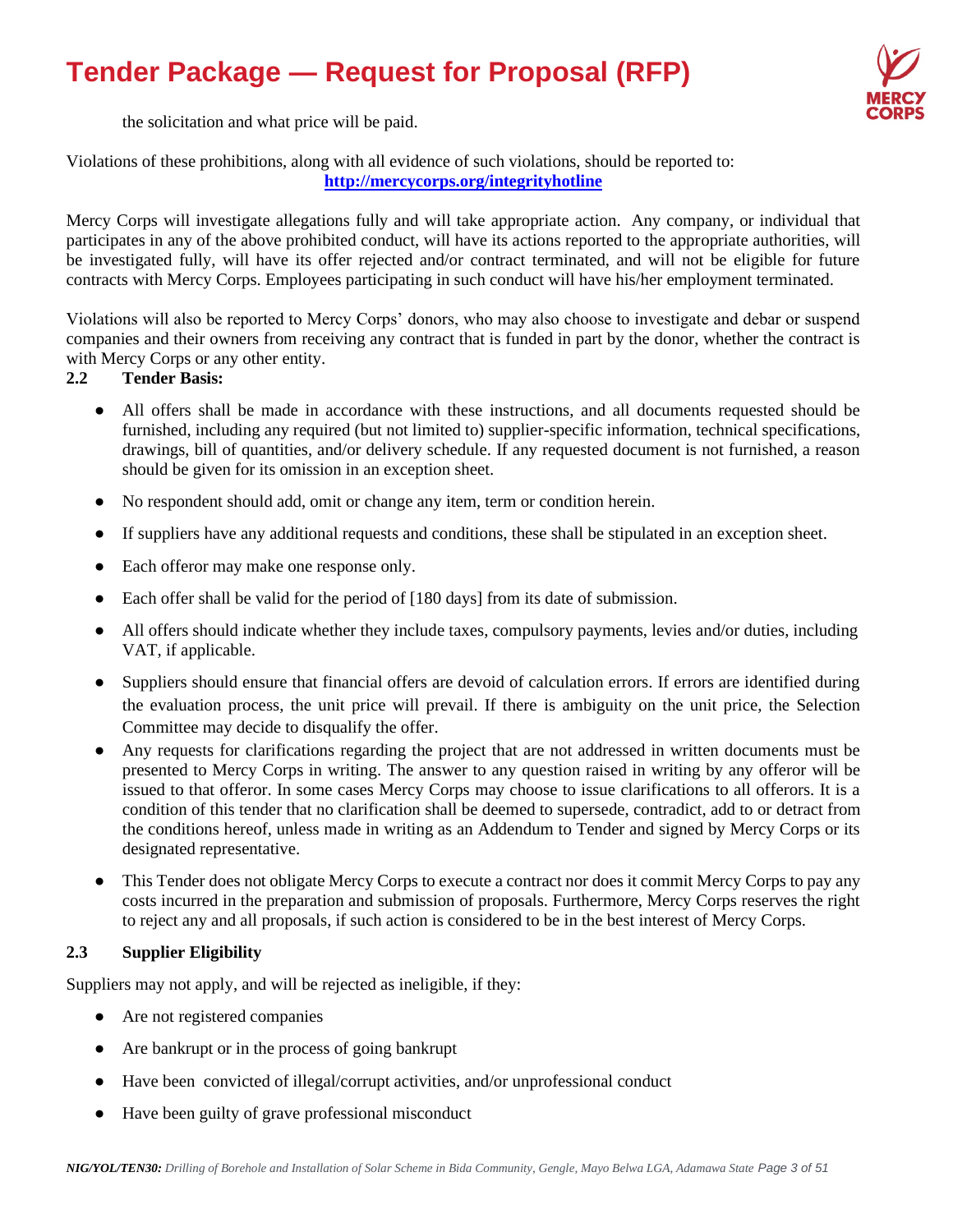

- Have not fulfilled obligations related to payment of social security and taxes
- Are guilty of serious misinterpretation in supplying information
- Are in violation of the policies outlined in Mercy Corps Anti Bribery or Anti Corruption Statement
- Supplier (or supplier's principals) are on any list of sanctioned parties issued by; or are presently excluded or disqualified from participation in this transaction by: the United States Government or United Nations by the United States Government, the United Kingdom, the European Union, the United Nations, other national governments, or public international organizations.

Additional eligibility criteria, if applicable, are stated in section 3.2 of this tender package.

### **2.4 Response Documents**

Offerors can either utilize the response documents contained in this tender package to submit their offer or they can submit an offer in their own format as long as it contains all the required documents and information specified by this tender.

### **2.5 Acceptance of Successful Response**

Documentation submitted by offerors will be verified by Mercy Corps. The winning offeror will be required to sign a contract for the stated, agreed upon amount.

### **2.6 Certification Regarding Terrorism**

It is Mercy Corps' policy to comply with humanitarian principles and the laws and regulations of the United States, the European Union, the United Nations, the United Kingdom, host nations, and other applicable donors concerning transactions with or support to individuals or entities that have engaged in fraud, waste, abuse, human trafficking, corruption, or terrorist activity. These laws and regulations prohibit Mercy Corps from transacting with or providing support to any individuals or entities that are the subject of government sanctions, donor rules, or laws prohibiting transactions or support to such parties.

# **3. Criteria & Submittals**

### **3.1 Contract Terms**

Mercy Corps intends to issue a Fixed Price contract to one or several company(ies) or organization(s). The successful offeror(s) shall be required to adhere to the statement of work and terms and conditions of the resulting contract. The anticipated contract is incorporated in Section 6 herein. By submitting an offer, offerors certify that they understand and agree to all of the terms and clauses contained in Section 6.

• Contractor to hire unskilled labor within the community of implementation

### **3.2 Specific Eligibility Criteria**

Eligibility criteria must be met and the corresponding supporting documents listed below under "Tender Submittals" **must** be submitted with offers. Offerors who do not submit these documents may be **disqualified** from any further technical or financial evaluation.

Eligibility Criteria:

- A copy of business registration document (CAC)
- A copy of tax certificate and/or Tax Clearance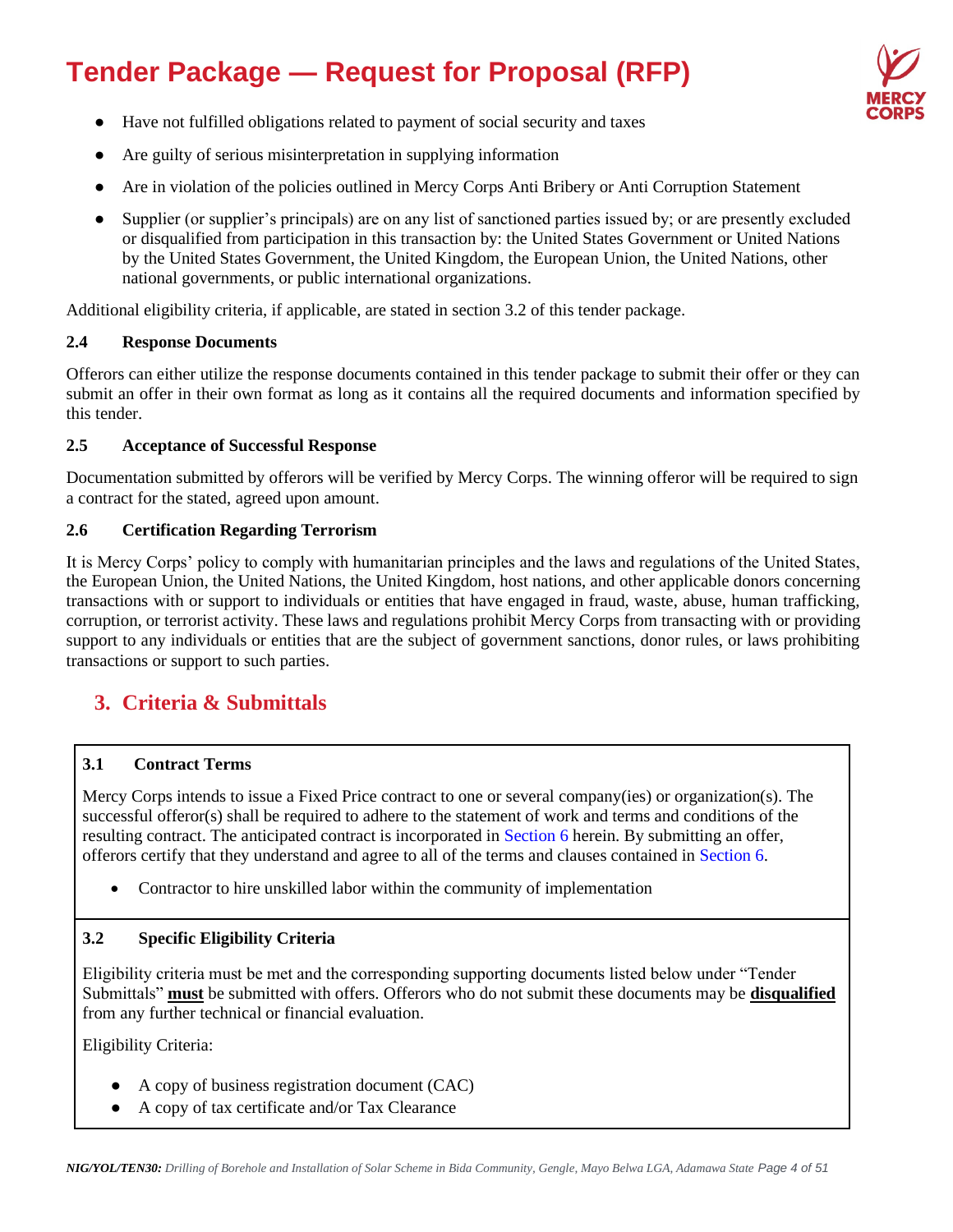

### ● A copy of signed and stamped offer sheet

#### **3.3 Tender Submittals**

Documents and required information listed in tender submittals are necessary in order to support the eligibility criteria and to conduct technical evaluations of received offers (and due diligence). While absence of these documents and/or information does not denote mandatory disqualification of suppliers, the lack of these items has the potential to severely and negatively impact the technical evaluation of an offer.

#### **Documents supporting the Eligibility Criteria:**

- 1. A copy of Certificate of registration with CAC
- 2. A copy of Tax Identification Number and/or Tax Certificate (Clearance).
- 3. A copy of Signed and stamped price offer as per the provided template.

**Documents to conduct the Technical Evaluation and additional Due Diligence:** 

- 1. A copy of certificate indicating relevant qualifications (e.g. Civil/Water Engineer, Geologist, or any other relevant qualifications.)
- 2. Curriculum Vitae and profile of offeror outlining past experience in construction of water infrastructure/projects
- 3. Proof of similar assignment on any Activity in Adamawa State or North East Nigeria (e.g Contract, Pos, Service completion report)
- 4. A copy of relevant certificate of membership of a professional body (COREN, NMGS etc.)
- 5. Detailed work plan including strategies to carry out the deliverables within the evolving COVID-19 pandemic and security consideration in the region.
- 6. A letter of consideration to engage local labor (unskilled) from the beneficiary project community.
- 7. A copy of signed and stamped offer sheet

### **Price Offer:**

The Price offer is used to determine which offer represents the best value and serves as a basis of negotiation before award of a contract. As a Fixed-Price contract, the price of the contract to be awarded will be an allinclusive fixed price basis, either in the form of a total fixed price or a per-unit/deliverable fixed price. No profit, fees, taxes, or additional costs can be added after contract signing. Offerors must show unit prices, quantities, and total price, as displayed in the Offer Sheet in Section 4. All items must be clearly labeled and included in the total offered price. Offerors must not include VAT and customs duties (if applicable) in their offer.

### **3.4 Currency**

Offers should be submitted in: NGN Payments will be made in: NGN

#### **3.5 Tender Evaluation (Trade-Off Selection Method)**

Based on the above submittals, a Mercy Corps Tender Committee will conduct a tender evaluation process. Mercy Corps reserves the right to accept or reject any or all proposals, and to accept the offer(s) deemed to be in the best interest of Mercy Corps. MC will not be responsible for or pay for any expenses or losses which may be incurred by any Offeror in the preparation of their tender.

Evaluations will be conducted as described in the following subsections: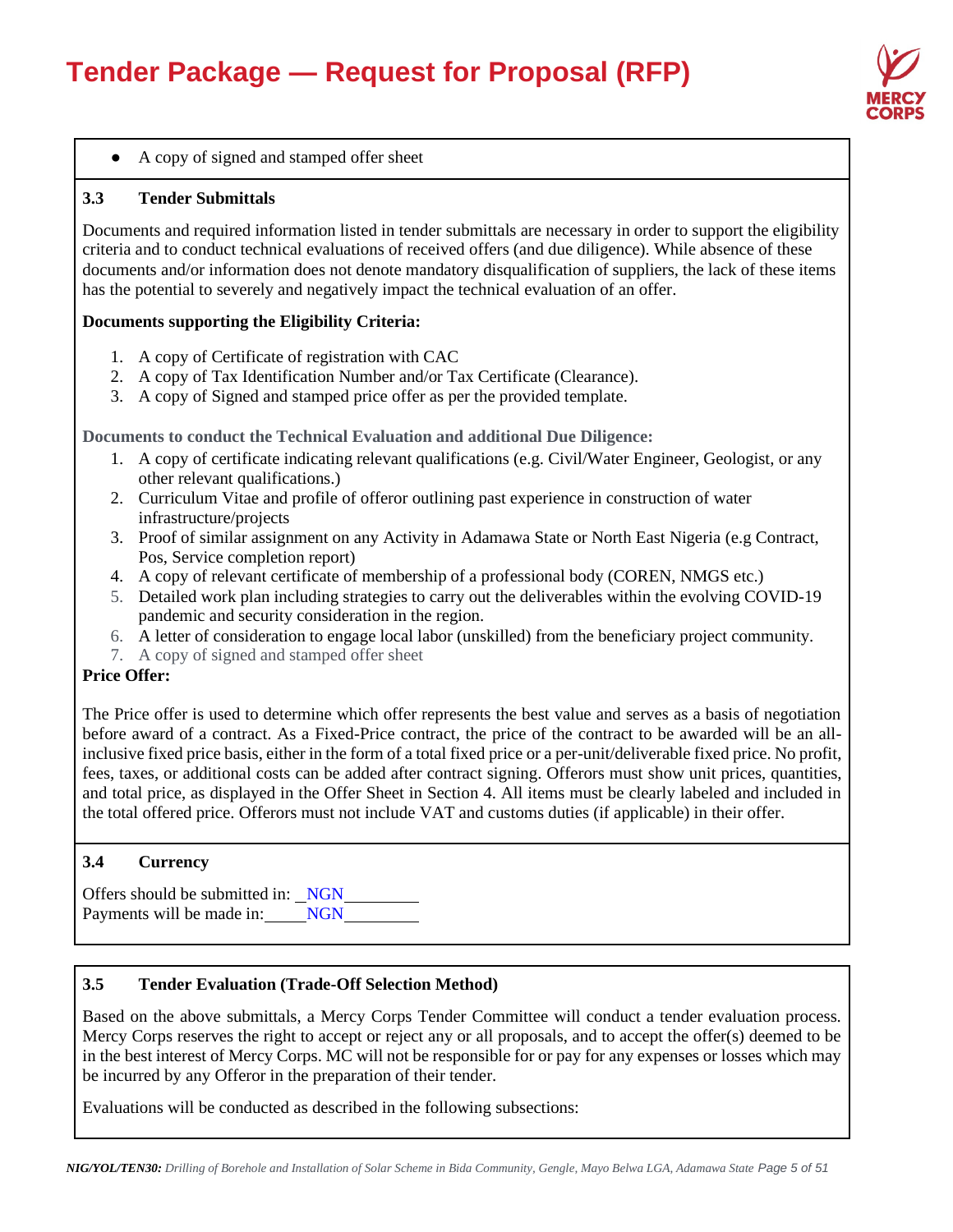

# **3.5.1 Scoring Evaluation**

# *Trade-Off Method*

Mercy Corps Tender Committee will conduct a technical evaluation which will grade technical criteria on a weighted basis (each criteria is given a percentage, all together equaling 100%). Offeror's proposals should consist of all required technical submittals so a Mercy Corps committee can thoroughly evaluate the technical criteria listed herein and assign points based on the strength of a technical submission.

Award criteria shall be based on the proposal's overall "value for money" (quality, cost, delivery time, etc.) while taking into consideration donor and internal requirements and regulations. Each individual criteria has been assigned a weighting prior to the release of this tender based on its importance to Mercy Corps in this process.

Offeror(s) with the best score will be accepted as the winning offeror(s), assuming the price is deemed fair and reasonable and subject to the additional due diligence in section 3.5.2.

When performing the Scoring Evaluation, the Mercy Corps tender committee will assign points for each criteria based on the following scale.

| Point    | <b>Rationale</b>                                                 |
|----------|------------------------------------------------------------------|
| $\Omega$ | Not acceptable; has not met any part of the specified criteria   |
| 1-4      | Has met only some minimum requirements and may not be acceptable |
| 5        | Acceptable                                                       |
| $6-9$    | Acceptable; has met all requirements and exceeds some            |
| 10       | Acceptable; has exceeded all requirements                        |

| <b>Evaluation Criteria</b>                                                                                                                                                                                                                                                           | Weight<br>$(\%)$ | <b>Possible</b><br><b>Points</b><br>(1 to 10) | Weighted<br><b>Score</b> |
|--------------------------------------------------------------------------------------------------------------------------------------------------------------------------------------------------------------------------------------------------------------------------------------|------------------|-----------------------------------------------|--------------------------|
|                                                                                                                                                                                                                                                                                      | (A)              | <b>(B)</b>                                    | $(A*B)$                  |
| At least 7 years of experience in the planning, designing, and<br>construction of water infrastructure and/or and maintenance of<br>building structures, and At least 5 years' experience of<br>implementing and/ or rehabilitation, and construction of water-<br>related projects; | 20%              |                                               |                          |
| A minimum of B.Sc. in Civil/Water Engineering, Geology or<br>any other relevant qualifications.                                                                                                                                                                                      | 20%              |                                               |                          |
| Prior experience working in hard-to-access local communities<br>in Adamawa State/Northeast Nigeria                                                                                                                                                                                   | 10%              |                                               |                          |
| Detailed work plan including strategies to carry out the<br>deliverables within the evolving COVID-19 pandemic.                                                                                                                                                                      | 10%              |                                               |                          |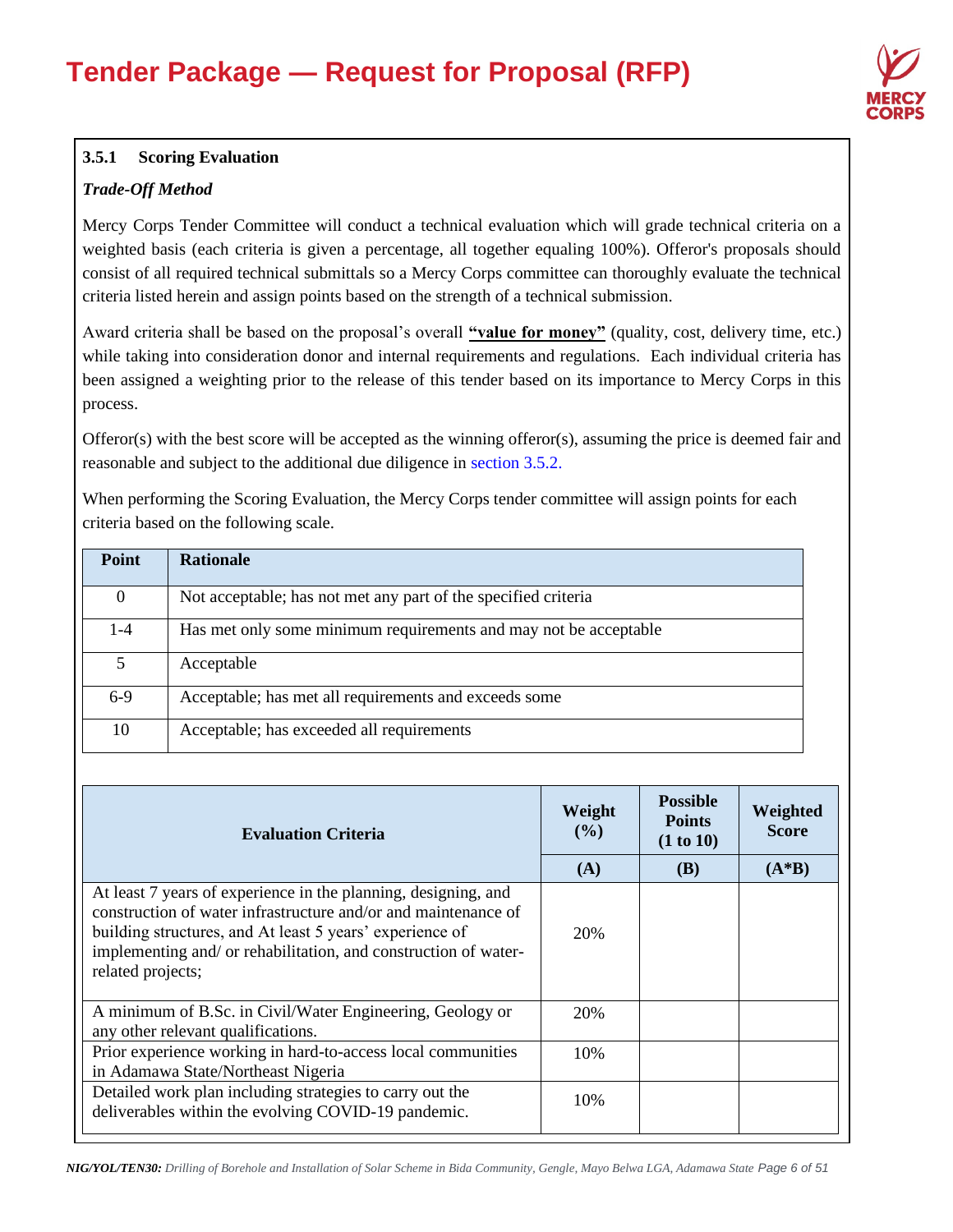

| A copy of relevant certificate of membership of a professional<br>body (COREN, COMEG, NMGS etc.)            | 10%     |  |
|-------------------------------------------------------------------------------------------------------------|---------|--|
| A letter of consideration to also engage local labor (unskilled)<br>from the beneficiary project community. | 10%     |  |
| <b>Price Evaluation</b>                                                                                     | 20%     |  |
| <b>TOTAL POSSIBLE SCORE:</b>                                                                                | $100\%$ |  |

### **3.5.2 Additional Due Diligence**

Upon completion of both the technical and financial evaluations Mercy Corps may choose to engage in additional due diligence processes with a particular supplier or supplier(s). The purpose of these processes is to ensure that Mercy Corps engages with reputable, ethical, responsible Suppliers with solid financials and the ability to fulfill the contract. Additional due diligence may take the form of the following processes (though it is not limited to):

- Reference Checks
- Site Visit (Physical or Virtual)
- **RPS** on Demand

# **4. Offer Form**

**Offerors must submit their own independant offer including at least (but not limited to):**

- All documents requested in the "Eligibility Criteria" section of this Tender Package
- All documents requested in the "Tender Submittals" section of this Tender Package
- All information listed in the "Documents Comprising the Proposal" section below

**All offers must be duly signed (including position and full name of the signer) and stamped, with the date of completion.**

#### *Documents Comprising the Proposal*

The following information must be included in the offer of any potential offeror:

- ❏ **Cover Letter** explaining interest to be a contracted vendor or supplier, and the details of the Proposal. The content of the cover letter shall include the following information:
	- ❏ A detailed specification of the offered goods, services and/or works (Proposal)
	- ❏ Warranty (if necessary and appropriate)
	- ❏ Delivery time
	- ❏ Price validity date (for this purpose and as stated on the advertisement, quote given shall remain unchanged for 180 working days)
- ❏ A Price Offer detailing the unit price only, using the **Price Offer Sheet** template provided in section 7
- ❏ Completed and signed Mercy Corps **Supplier Information Form** (template provided in section 7)
- ❏ Other important documents offeror feels need to be attached to support their proposal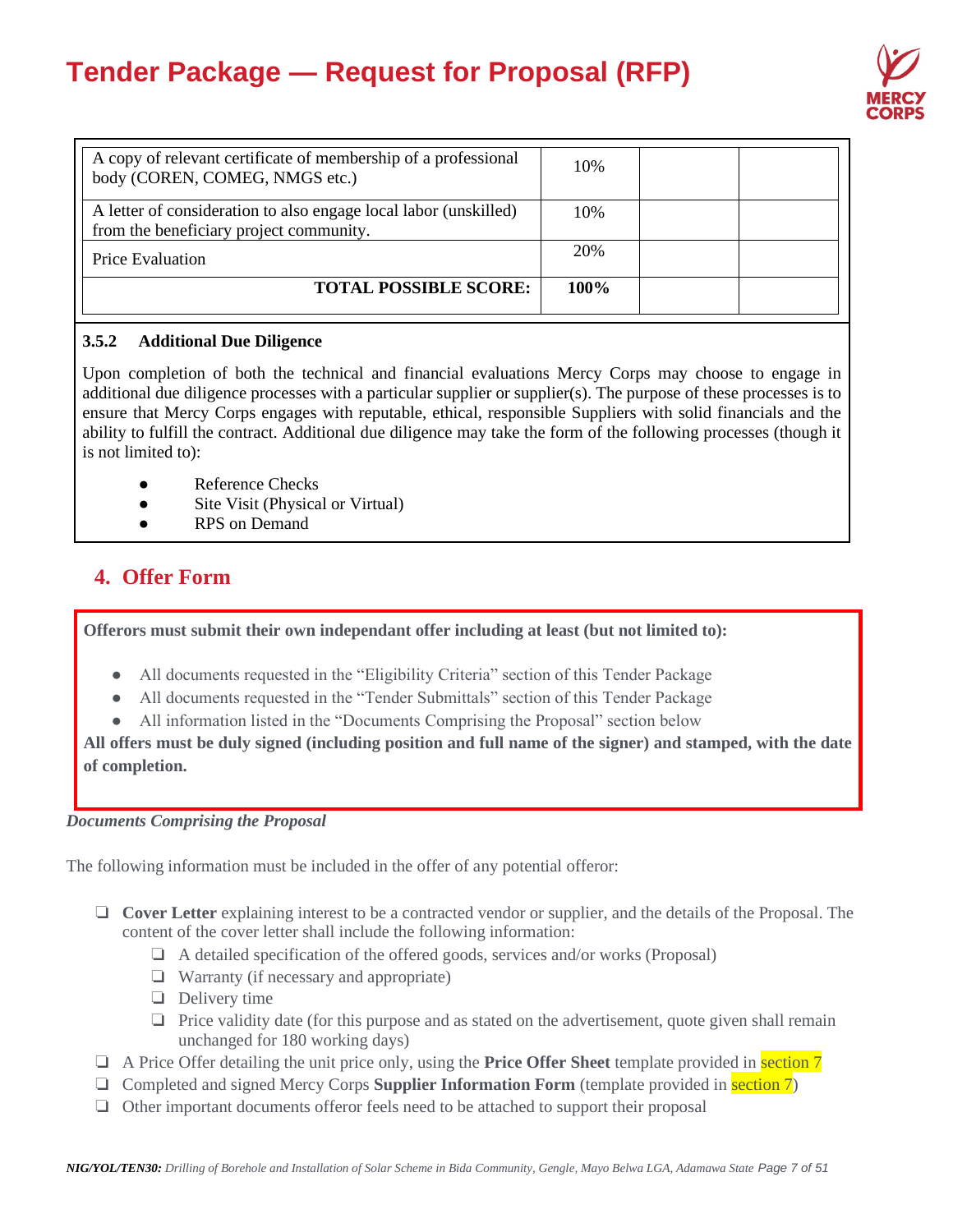

The original proposal shall be signed by the offeror or a person or persons duly authorized to bind the offeror to the contract. Financial offer pages of the proposal shall be initialed by the person or persons signing the proposal and stamped with the company seal.

Any interlineations, erasures, or overwriting shall be valid only if they are initialed by the person or persons signing the proposal.

# **5. Scope of Work/Technical Specifications**



### **1. GENERAL CLAUSES**

- $\triangleright$  Mercy Corps (MC) Nigeria Mission (herein referred to as the EMPLOYER) is planning to drill one Borehole and Installation of Solar Scheme in Bida Community, Gengle, Mayo Belwa
- $\triangleright$  Hydro-geological survey has been carried out to identify the exact drilling point.
- $\triangleright$  MC is seeking for a contractor to provide for proper tools, machinery, materials, and labor necessary for carrying out drilling and construction of the borehole, its development, test pumping, apron and other construction and Installation works as detailed in the technical Specification documents.
- $\triangleright$  The Contractor shall mobilize to site within two weeks of signing the contract. This should include taking over site, geophysics, and Drilling. The contractor shall take over site in the presence of the Supervisor, and Community.
- $\triangleright$  Contractor shall provide work schedule within one week after signing of the contract.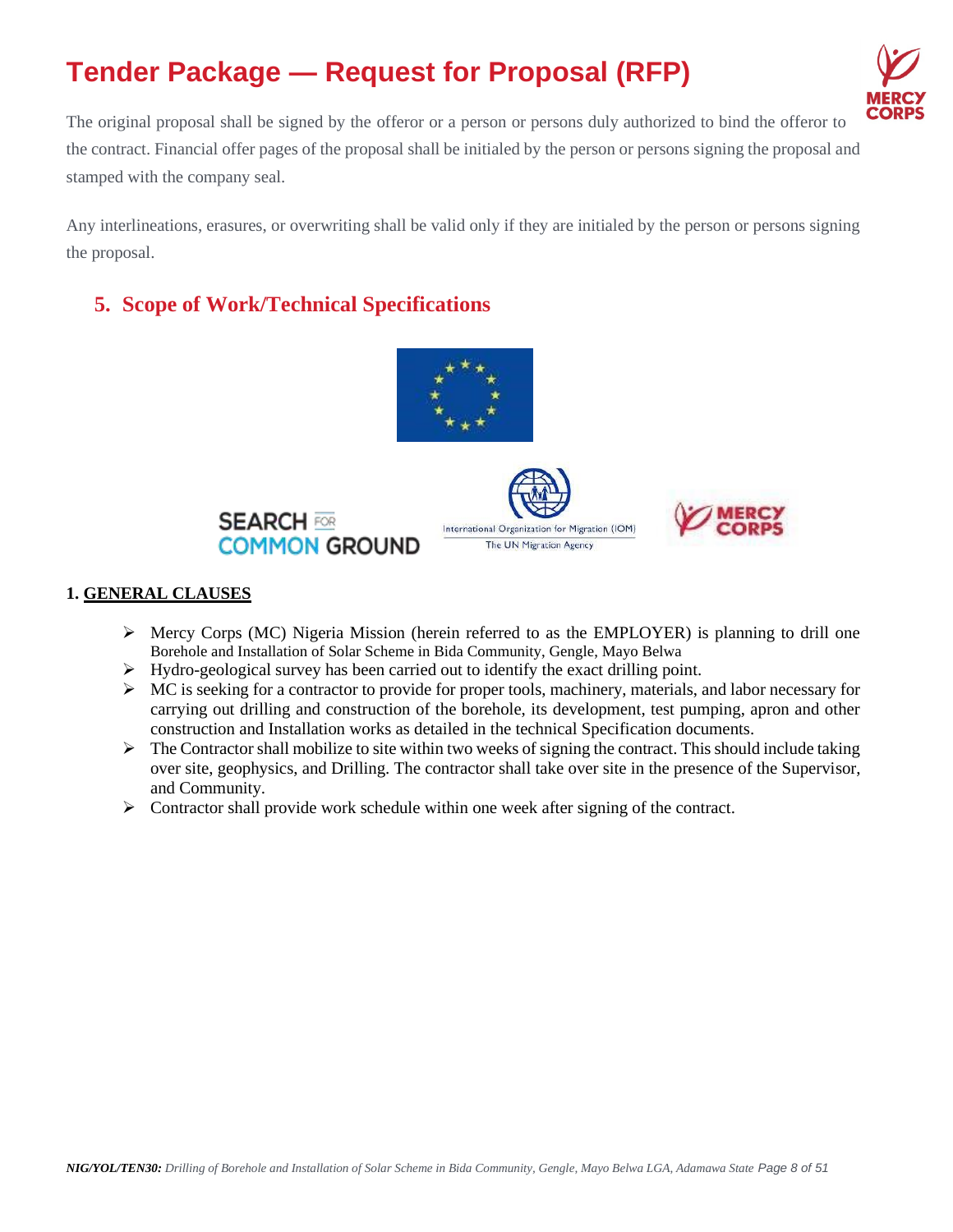

#### **1.1 Personnel and Equipment**

The contractor shall provide qualified and competent staff to successfully execute the works. The contractor shall be responsible for the hiring of, and the transfer of his personnel as required during the contract period including procurement of entry visas and work permits for expatriates. He shall be responsible for arranging and providing housing and other logistics for his personnel.

Unless agreed otherwise by the Project Supervisor, the Contractor shall show evidence of the availability of a drilling rig and associated equipment capable of carrying out the same works and which can be mobilized and brought to the site within a period of not more than two weeks such that the contract period is not extended.

The Contractor shall provide and maintain enough suitable equipment to complete the drilling or rehabilitation works within the period specified in the contract. The equipment should include but not limited to some or all the following essential equipment:

- ➢ Drilling Rig
- $\triangleright$  Air compressor
- $\triangleright$  Pumping test equipment
- ➢ Support vehicles
- ➢ Other accessories

### **SECTION 1: BOREHOLE CONSTRUCTION**

### **1.1 SITE 1.1.1 Drilling Site**

Mercy Corps has assessed the location indicating the drilling site and relative distances from the communities where the drilling will be carried out. It should be clear that this information does not hold MC responsible for the locally different conditions at the specific drilling site or for the constraints the contractor may encounter while carrying out this work. The contractor is expected to verify site conditions prior to commencement of drilling works. The contractor will clear all debris of any kind, and move from the site as far as is possible, in the original condition, once the work has been finished, the borehole developed, and test-pumping done, and the borehole installed with the solar pumping system

### **1.1.2 Hydrogeology**

Because of the peculiar geological settings of each area, groundwater is expected within the lower aquifer zone whilst the upper subsurface conditions generally consist of clay or sandy clay aquicludes and fine to medium sand. The principal productive layers would generally be the middle and lower aquifers. Drilling conditions are expected to be difficult; therefore, the driller should be prepared to deal with unstable, collapsing water-bearing top formations.

### **1.2 DRILLING**

#### **1.2.1 Drilling Methodology**

The rig to be deployed must be capable of drilling to at least a depth of 25% beyond the anticipated final depth at the final required diameter. Temporary casing may be installed in the borehole to prevent formation heave, collapse or sloughing.

- $\triangleright$  The anticipated depth of the boreholes has been shown in the annex 1 and if the actual depth of the borehole being drilled justifies any additional depth in the specification, the contractor will request the authorization of Mercy Corps for such changes to be made.
- $\triangleright$  The Contractor will be required to state the specifications of the drilling equipment that he intends to use.
- $\triangleright$  The communications will be made in writing and shall be properly recorded by Mercy Corps. In every case, if the actual characteristic of the well differs from those indicated in these terms of reference, and once the changes have been authorized by Mercy Corps, a price adjustment may be made according to the final depth of the well, and the unit price rendered by the contractor in his original proposal.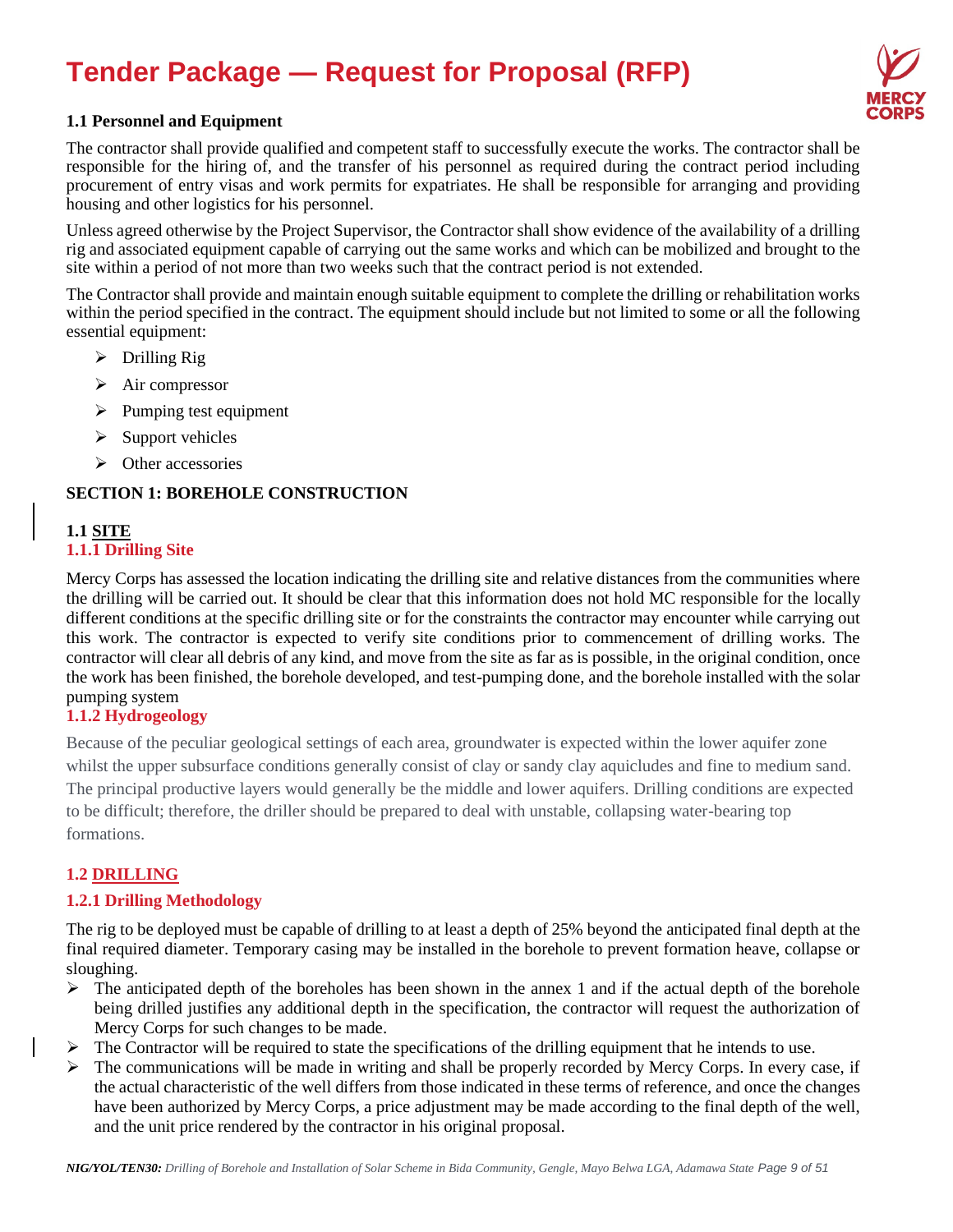

#### **Selection of drilling method**

Although the Contractor shall be responsible for selecting the appropriate drilling methods, the boreholes may be drilled by any of the following drilling methods

- $\triangleright$  The rotary drilling method will be involve using mixture of chemical (drilling fluid) Bentonite, Antisol and or extender as may be needed, the contractor will be required to state the type of polymer to be used and describe how the selected fluid additive will be mixed.
- $\triangleright$  The Contractor shall immediately after completion of the borehole pump out the drilling mud. The first step shall be the braking up of the mud with polyphosphates (terra sodium pyrophosphate, sodium pyrophosphate, sodium tripolysulphate, sodium hexametaphosphate or sodium heptaphosphate at a dosing rate of approximately 6g/l), surging or air lifting and finally the leaning and test-running with a submersible pump at the highest test pumping rate.

#### **1.2.3 Borehole Construction**

#### **(Drawing to be done by the contractor after actual construction based on the approved casing string)**

- $\triangleright$  The exact location of the borehole shall be identified in agreement with the local communities in consultation with the Mercy Corps WASH Team. The site should not be in a place that gets flooded in the rainy season and should be away from the flood plain area of any streams or rivers in the locality. Special care must be taken to ensure that the sites chosen are at least 50 meters away from toilet pits or any other sources of pollution such as graveyard, stagnant pools of dirty water or animal pens and should always be up the gradient (i.e., at upper level than the contamination source).
- $\triangleright$  At least two alternative (2) sites shall be identified at each location, which the contractor can move to in the event of the first site borehole being considered dry; Mercy Corps shall approve movement to the alternative site and meet relative additional mobilization costs incurred for that location.
- $\triangleright$  Boreholes shall be drilled to such depths as to penetrate below the shallow water table aquifers and tap the potential deeper aquifer or aquifers in confined/semi-confined conditions The depth to be drilled should be at least six (6) meters below the main aquifer to allow for open space during well construction
- $\triangleright$  The outer surface casing shall terminate not less than 0.1 meter above original ground level.
- ➢ Dry boreholes are defined as:
	- $\checkmark$  A borehole having no water bearing zones/aquifers.
	- $\checkmark$  A Borehole that has insufficient discharge.
	- $\checkmark$  A borehole that has failed verticality test (See 3.4 below)
- ➢ It will be the duty of Mercy Corps to inform the Local community members at least 48 hrs in advance as to when the commencement of the drilling will be.

### **1.3 CASINGS AND DIAMETERS**.

 $\triangleright$  The drilling of the borehole will be carried out according to the characteristics specified in this SoW and appendix of the specifications (BoQ), using the proper drilling tools, drive pipes (Drilling Rods), casing pipes, gravel packs and sanitary protection (seals) should isolate the aquifers from other formations, which are considered improper for the exploitation of wholesome water.

### **1.3.1 Screen Casing**

 $\triangleright$  The Contractor will use; Stainless steel JSS screen 150mm Diameter, the slot size and screen length depending on the aquifer materials and aquifer thickness. The Contractor will take sole responsibility of designing the well assembly and placing screen and casing at appropriate depths (Casing Tally) to match the positioning of the aquifer(s) which will be approved by Mercy Corps. Depending on the aquifer, the Contractor may choose an appropriate slot width other than 0.8 mm.

#### **1.3.2 Plain Casing**

 $\triangleright$  Casing pipe should be of API type. The joints are properly cleaned with the cleaning fluids and or brush wire and welder (connected) horizontally in the drilled hole.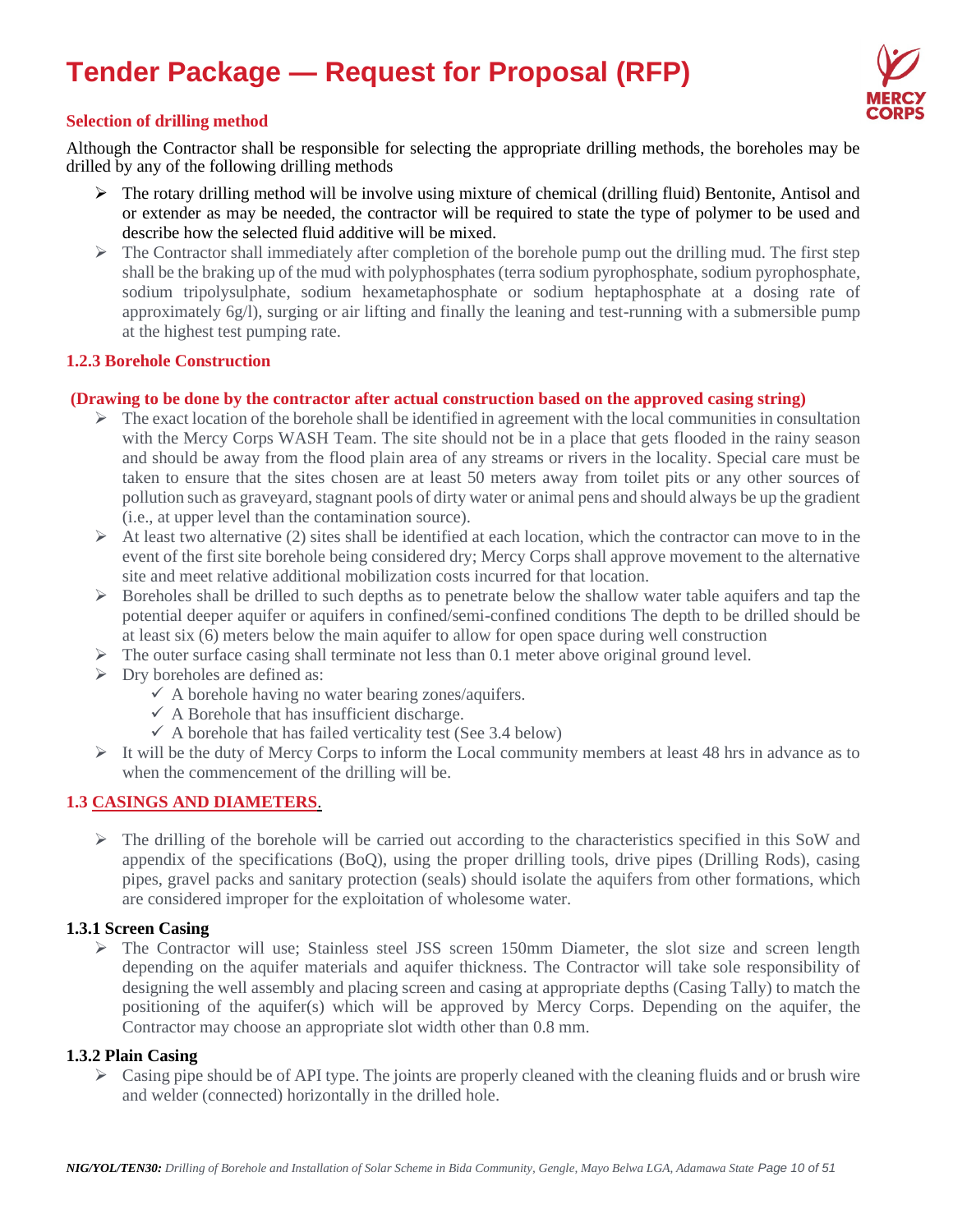

### **1.3.3 Permanent Casing**

- $\triangleright$  Outer permanent surface Casing pipe should be of API type, standard lengths, nominal inside diameter of 6 inches casing, The boreholes will be fully cased up to bottom of the borehole except for open hole
- $\triangleright$  The Contractor will take all necessary precautions during the transportation and storage of casing pipes up to drilling site to prevent distortions, bending or deformation of the pipe that could result in eccentricity along the length of the pipe.
- ➢ The borehole construction design including casing string will be authorized by Mercy Corps WaSH Team before the plain casing; screen casings and gravel pack are introduced into the borehole.

### **1.4. GRAVEL PACKING, DEVELOPMENT AND TEST PUMPING**.

### **1.4.1 Development**.

 $\triangleright$  On completion of drilling, the Contractor will choose a suitable and appropriate borehole development method. The borehole shall be developed for a period of at least ten (10) hours to obtain a maximum yield of water that is free of suspended matter. Developing shall be carried out by airlift pumping and surging, jetting and block surging, or other techniques the contractor feels is more appropriate and efficient to suit the hydro-geological and drilling conditions prevailing in that borehole. Development will be considered complete only when less than 15 ppm of suspended solids remains in the water. It is recommended that flushing be done for a minimum of 10 hours. The boreholes shall be presented for testing free of any bridging or obstruction to the total depth.

### **1.4.2 Gravel Packing**

- $\triangleright$  The contractor shall supply and install filter pack/formation stabilizer. The material shall be 2- 4mm diameter, clean well rounded siliceous gravel with no more than 5% non-siliceous material. The pack must be approved by Mercy Corps prior to installation. Installation of filter pack/formation stabilizer may be water wash down or reverse circulation methods. In the latter case a pump set, or airlift string shall be installed in the borehole to encourage material settlement. The filter pack shall terminate not less than 3m above the uppermost screen when stabilized, or as otherwise directed by Mercy Corps. The Contractor shall provide a means by which this level may be measured.
- ➢ The gravel shall be rounded (not crushed) quarzitic types and the selection of the gravel shall be based on the results of grain size analysis of the borehole at the level of the aquifer. The recommended grain size for slot 20, if used, shall be 2-4mm and for slot 10, it shall be 1-3mm. The maximum percentage of permissible undersize is 3%. Samples of gravel shall be tested by the Contractor and test results and samples shall be submitted to the Supervisor for approval.
- $\triangleright$  Backfill material shall comprise fine or clayey drill cuttings and shall be installed from the top of the filter pack to 6m below ground level unless otherwise directed by Mercy Corps. The installation method must ensure that no bridging occurs within the annular space. The Contractor shall measure the depth to the top of the backfill and provide how this level may be measured.
- ➢ Any casing and/or screen damage during installation, gravel packing and well development shall be the responsibility of the CONTRACTOR, who shall make the necessary corrections/repairs without additional cost to the Mercy Corps. When well development is completed, the gravel packing will be topped up if it is found settling below the required depth.

#### **1.4.3 Test Pumping and Recovery**

- ➢ Borehole yield tests shall be carried out in accordance with BS ISO 14686:2003 using pump sets provided by the Contractor. The tests are to be undertaken by the Contractor under the supervision of Mercy Corps or his authorized representative. The discharge, after measurement, shall be led away from the site to a suitable out fall. The Supervisor shall be informed a minimum of one week before the starting of the test. The test shall be carried out to explore and determine:
	- The aquifer characteristics.
	- The maximum possible safe yield of the borehole.

The Contractor shall supply two submersible pumps for this purpose, one operating and one standby.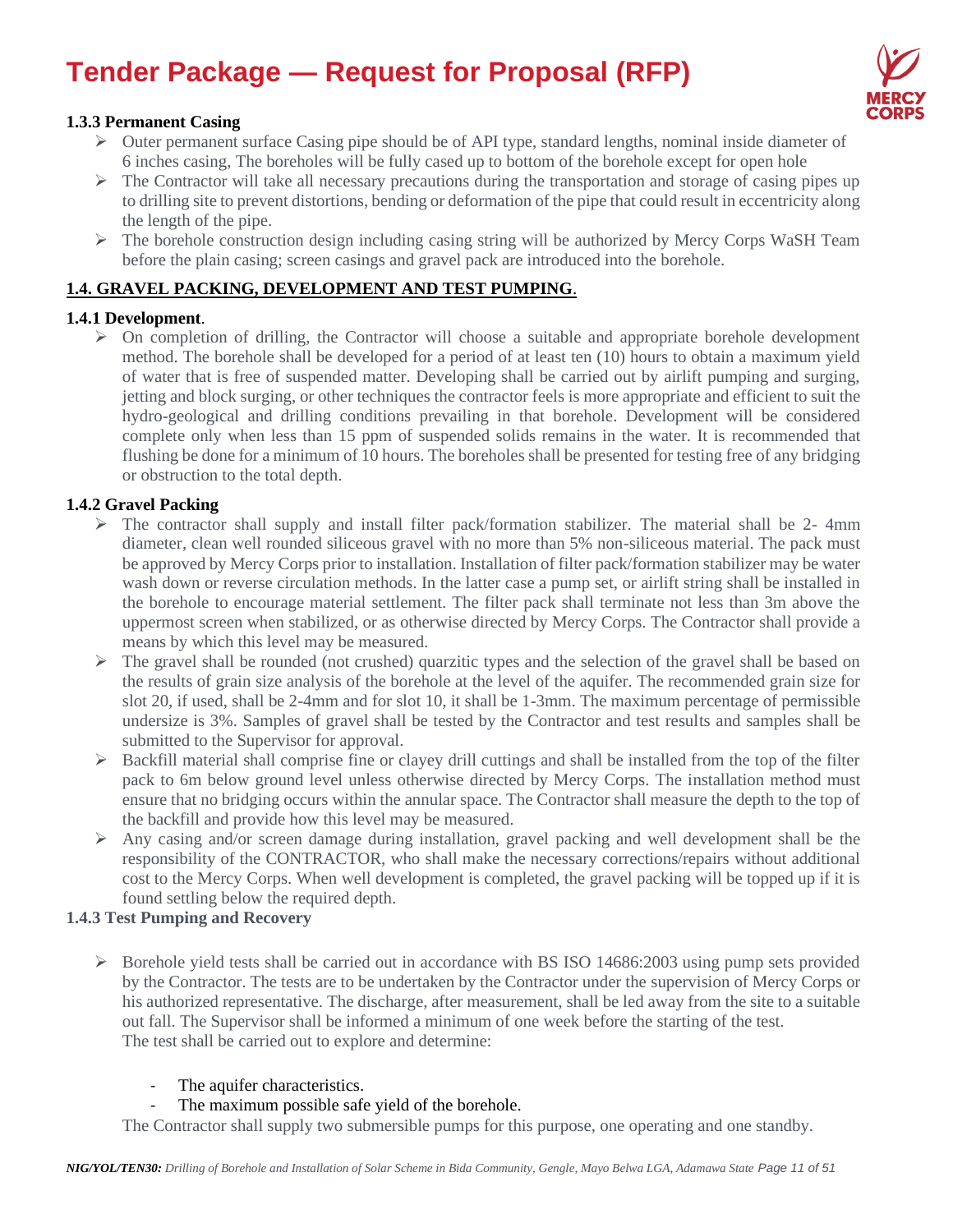

Drawdown shall be measured by an electrical probe accurate to one centimeter, or other methods proposed by the Contractor and approved by the supervisor. A temporary probe-across tube shall be installed down the borehole, if required. The Contractor shall record water levels at the appropriate intervals for subsequent plotting by the Contractor on logarithmic paper with a particular emphasis on the accuracy of early readings. During the test pumping of the borehole, water level measurements shall be carried out to specifications.

Water levels shall be recorded at the following intervals, or at other intervals approved by the Supervisor.

- Immediately before discharge is started.
- Every 30 seconds for the first 10 minutes.
- Every 15 minutes thereafter until the completion of 1 hour or pumping.
- Every 15 minutes thereafter until the completion of 4 hours or pumping.
- Every 30 minutes thereafter until the completion of 8 hours of pumping.
- Every hour thereafter until the completion of 24 hours of pumping.

The means used to measure time shall be accurate to the nearest second. During the first 10 minutes of the test, an error in time-keeping greater than 3 seconds should be avoided. Timing devices should be synchronized prior to the start of the test. The start and completion of events should be recorded in local time; the test should be started on the stroke of the hour.

The approximate discharge rate of each of the steps shall be determined by the Contractor and agreed with the Supervisor prior to the start of the test. The discharge rate shall be approximately adjusted to the following rates:

- 1. 30% of the agreed rate.
- 2. 60% of the agreed rates.
- 3. 90% of the agreed rate.
- 4. 120% of the agreed rate.

The degree to which the control valve shall be opened to establish the initial discharge rate shall be determined from pressure gauge readings or from the number of turns on the control valve.

The discharge rate shall be held as near constant as possible throughout the period of each step and, unless it is grossly at variance with the intended rate, no major adjustments need be made. If major adjustments are necessary, they shall be made during the first few minutes, or the test must be started again after full recovery of the ground-water level.

- ➢ Pumping test will be for twenty-four (24) hours, of which 8 hours is a step draw down test and 16 hours of continuous test. A pumping test is required on a routine basis for each borehole. The Contractor will estimate the discharge from the air lifting rates during borehole development. Based on the estimated discharge, the Contractor will certify the borehole as either "productive" or "abortive".
- $\triangleright$  The recovery shall be tested with the recovery test. The recovery test shall commence immediately upon the end of each step of the pumping test. The discharge shall be stopped at the designated moment by stopping the pump. The ground water level shall be measured in the borehole at the intervals stated above, commencing at the time discharge ceases. The recovery test shall be continued until a stable water level has been achieved. The pump test data and the results of pump test is presented in the standard form attached (Annex 1, 2,3)
- ➢ Readings of flow and water level shall be taken at the intervals defined on the test pumping form. For accurate measurement, an electrical/ sonic water level indicator with graduated tape for taking water level readings. Recovery readings shall be taken until attest 80% recovery is attained, during which period airlifting or pumping equipment shall not be removed from the borehole.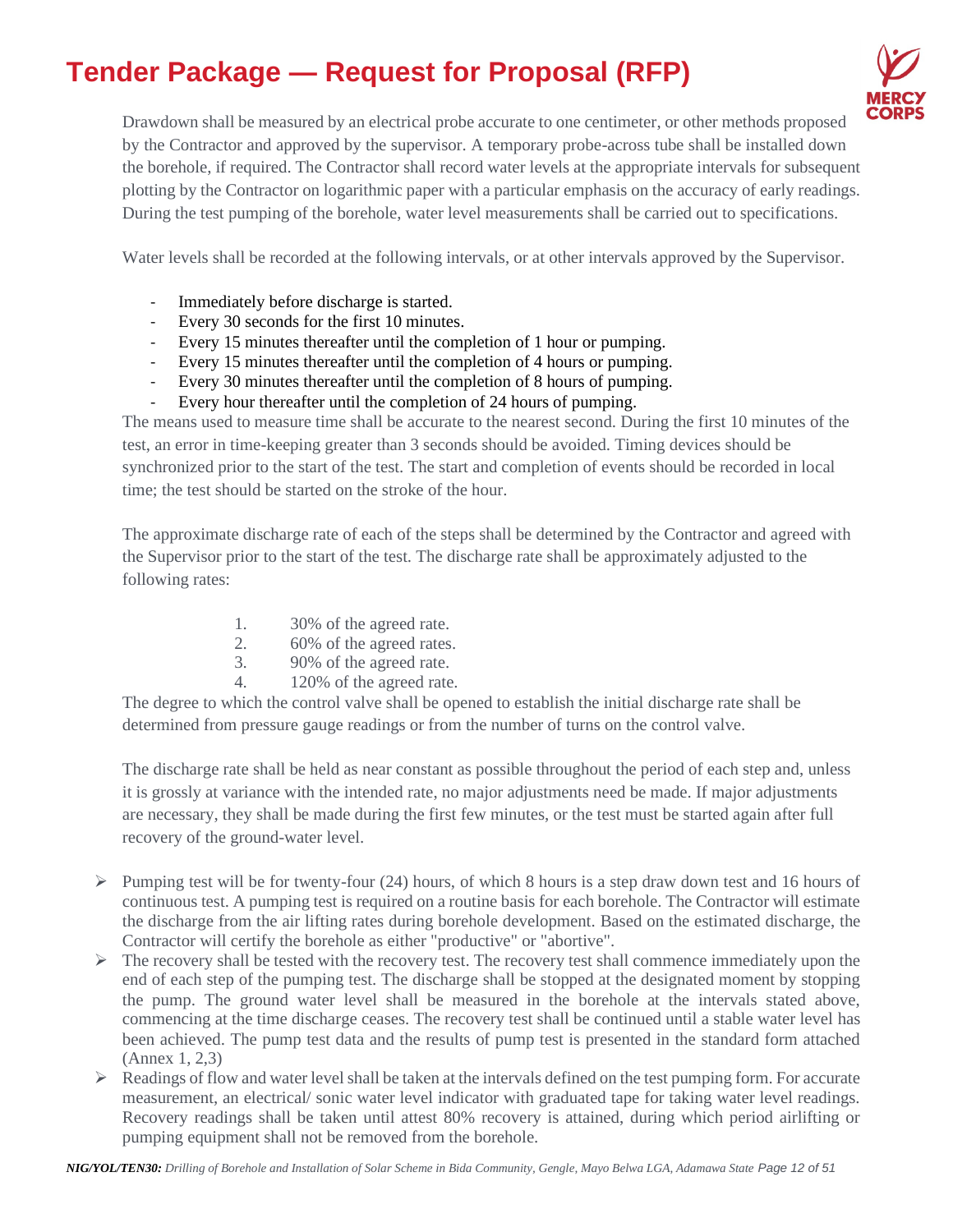

 $\triangleright$  The Contractor can also use any other method approved by the Supervisor to measure the exact quantity of water pumped.

#### **1.4.4 Other specifications**.

The contractor will evacuate all pumped water in such a way that no impoundments are produced at distances less than 200 meters from the borehole. The contractor will provide all necessary elements for this purpose which include provision of all necessary implements and pumping equipment i.e., weirs, pipes, gauges etc. for the proper measurement of discharge rates and water levels and disposal of extracts.

#### **1.5 WELL PLUMPNESS AND ALIGNMENT**.

### **1.5.1 Tests.**

The borehole should be tested for plumpness and alignment by means of a 12 meter long, and perfectly straight, steel pipe that should be introduced along the whole borehole. The external diameter of this should, at most, be 13 mm less than the well casing inside diameter. This pipe will be supplied by the contractor.

#### **1.5.2 Minimum Requirements**.

Such a test pipe, as described above should easily move through the whole borehole. The loss of plumpness of the well's axis should never be more than 2/3 of the smaller inside diameter of the casing. If these minimum requirements are not met by the well, the contractor will be required to correct the defects, otherwise Mercy Corps will reject the borehole and no payments will be made for its drilling and completion. This test should normally be done before pump testing the well in the presence of the agent appointed by Mercy Corps.

### **1.6 PROTECTION OF WATER QUALITY, DISINFECTIONS AND SAMPLING**.

#### **1.6.1 Borehole Protection**.

The contractor will take maximum care to avoid the physical, chemical, or bacteriological contamination of the borehole water, during the construction and after construction operations. In any case, where water is polluted due to the contractor's neglect, he will be obliged to carry out all the necessary operations, at his own cost, to rectify such pollution of the borehole.

#### **1.6.2 Well sterilization.**

Once the well has been completed and tested, disinfection will be undertaken by introducing granular Calcium Hypochlorite, Sodium Hypochlorite into the annular space along with the gravel pack material at a concentration of 500 grams per cubic meter of pack. This will initiate the process of sterilizing the Borehole and the chlorine solution should stay in the well for at least four hours, at the specified concentration.

### **1.6.3 Samples.**

- $\triangleright$  The contractor will take at least one sample every three meters of drilling, unless a change in formation is encountered by the driller. In such cases, additional samples should be taken. The minimum weight of each sample should be 100grams.
- ➢ The contractor will keep a complete record of the samples taken from the cuttings during the drilling operation, in properly packed and identified sample bags, and all will be made available to Mercy Corps upon request.
- $\triangleright$  The contractor will supply a detailed borehole geo-log data, in which all the relevant information and drilling velocity, well casing and other well construction operations will be recorded. The contractor will also annotate all information pertaining to the appearance of water filtrations and aquifer, types of rock found and sampling details (lithological data).
- $\triangleright$  The contractor will be required to complete the log forms for the borehole. (Ref Annex 4)
- $\triangleright$  The contractor will provide the Borehole Completion Record immediately upon completion of the drilling work. (Annex 4) The Borehole Completion Record will also be accompanied by Water quality certificates capturing, chemical and physical water qualities
- $\triangleright$  For each rock sample that has not been taken the contractor will be fined a penalty amounting to 1 per cent of the total value of the well and this will be deducted from the final payment. If the total amount of samples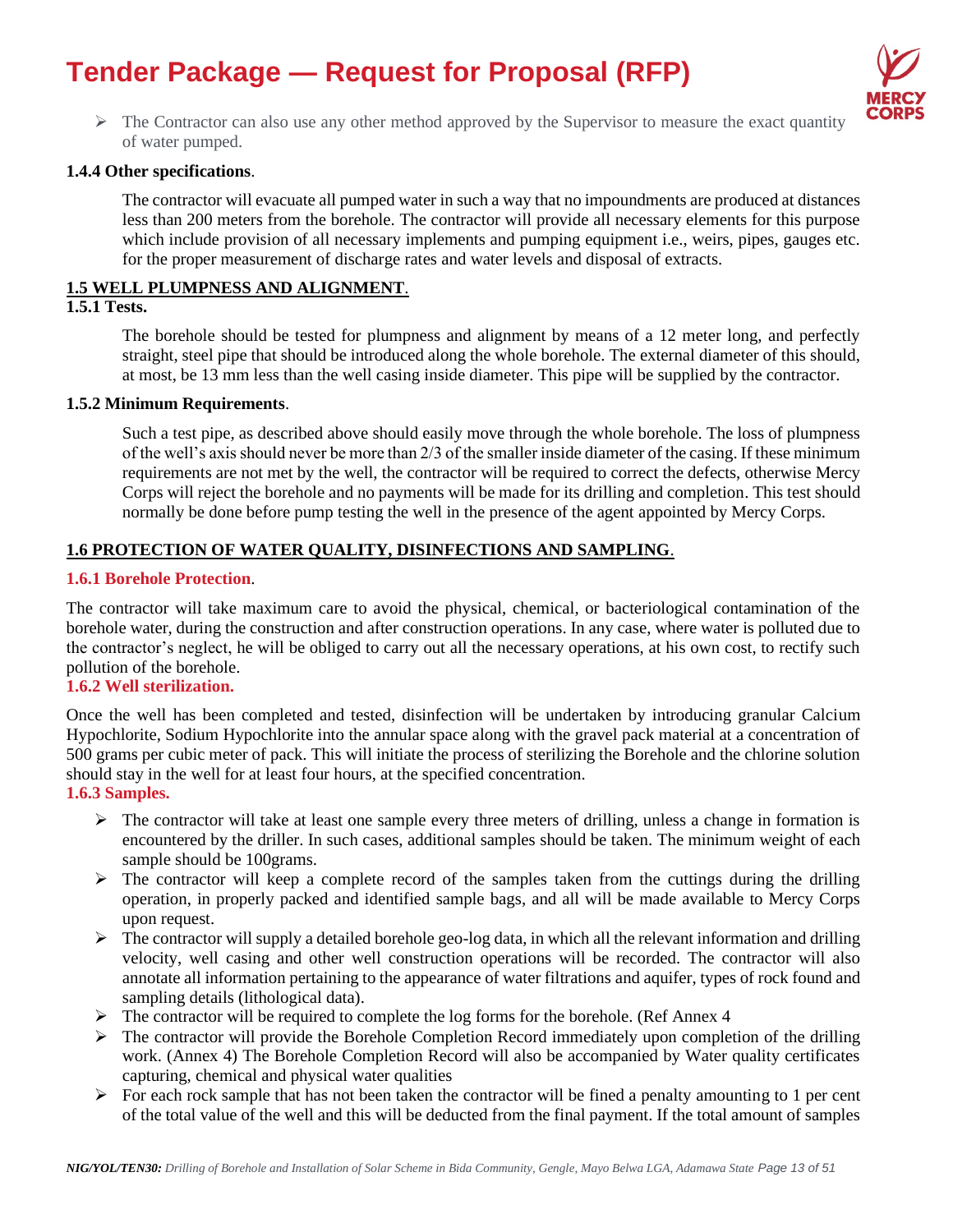

not taken is more than 15% of the specified number, the well should be started again, and Mercy Corps will not make any payments for this additional work.

**1.6.4 Water samples**.

A minimum of 2 liters each for chemical and bacteriological analysis shall be collected by the contractor in the presence of the Supervisor or his representative (2) liter samples in a clean plastic bottle from the borehole for reference to a Water Testing Authority recognized and authorized by Mercy Corps for laboratory analysis, after completion of test pumping. One sample will be used for each of these tests; physical and chemical analysis, which should be collected in clean, sterilized properly sealed and protected plastic containers. The samples so collected should reach the authorized water testing laboratories (MWR and NAFDAC), within 6 hours from the time of collection from the borehole unless otherwise. Specific parameters to be measured shall include.

- ➢ **Physical Parameters** Colour, Odour, Taste, Turbidity, pH Value, Electrical Conductivity, Temperature
- ➢ **Chemical Parameters** Nitrate, Nitrite, Total Hardness, Fluoride, Chloride, Sulphate, Copper, Manganese, TDS, Total Iron, Arsenic
- ➢ **Biological Parameters** Faecal Coli form Counts

#### **1.6.5 Particle Content in Pumped Water.**

The water drawn out of the well will be acceptable if it has a sand particle content of less than 5 milligrams per cubic meter. In case this allowed maximum limit is not met, the contractor will make all necessary adjustments to the well structure, at his own expense, to meet these specifications.

### **1.7 FINISHING WORKS AND REPORTS**

#### **1.7.1 Temporary Lid**.

The contractor will pay close attention to the due protection of the aperture of the borehole against the entrance of water or any other pollutants while drilling or after the completion of the borehole. For this purpose, the contractor will provide a lid to be placed on the entrance of the well at any time the drilling rig is not in operation.

#### **1.7.2 Sanitary Protection Seal and Well Head Construction**

- $\triangleright$  The top of the casing shall be a minimum of 200mm above the original ground level and there shall be a flange for connection of the wellhead assembly. Around the casing, there shall be a 1m x 1m concrete slab. The slab shall be slightly cambered away from the borehole.
- ➢ After completion of the pumping test, removal of the test pumping unit and after the last water level recovery observations have been made, the level of the gravel pack will again be checked to see if there is any settlement below the required depth. If it is found below the required depth, it will be topped up to the appropriate level. Based on the actual situation, the annular space between the well and the permanent casing will be cement grouted down to at least 6m from the surface in order to prevent contamination of the borehole by surface run-off water
- ➢ The surface/outer permanent casing must protrude 0.1 meters above the ground label
- $\triangleright$  Specifications related with wellhead construction, installation of pumps have been indicated in the specifications and bill of quantities Part.

#### **1.7.3 Abandoned Borehole**.

- $\triangleright$  If the contractor is not able to finish the drilling or must abandon the borehole due to loss of tools, accidents or any unforeseeable circumstances, the contractor should remove the casings or drive pipes already in the hole and refill it with clay or concrete. All materials extracted from the hole, after refilling it will be the property of the contractor.
- $\triangleright$  In case a situation described above occurs, Mercy Corps will not pay for any of the work carried out and will authorize in advance the drilling of a new hole, at a site near the abandoned one, if need be, at the contractor's expenses.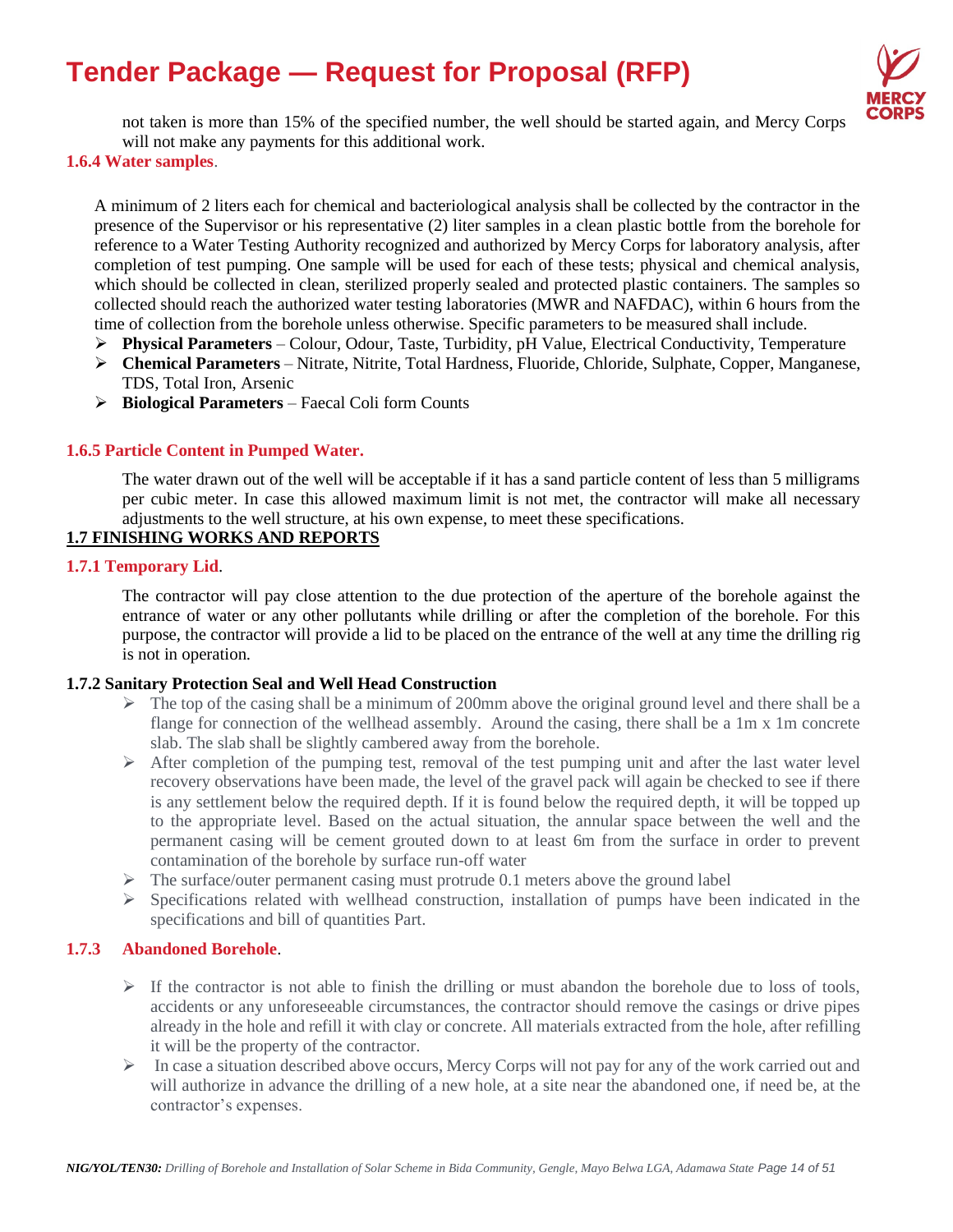

### **1.7.4 Report Compilation**

On successful completion of the borehole, three hard copies of detailed completion report and an electronic copy shall be submitted to the Employer. The report shall comprise but not limited to the following:

- ➢ Project completion summary sheet (as provided)
- ➢ Drilling method
- $\triangleright$  Driller's log
- $\triangleright$  Rate of penetration
- $\triangleright$  Drilling bit diameter
- ➢ Lithological log
- ➢ Mud/additives used
- ➢ Materials installed
- $\triangleright$  Details of geophysical well logging (where applicable)
- ➢ Details of borehole design (composite log)
- $\triangleright$  Pumping test result
- $\triangleright$  Water quality result
- $\triangleright$  Pump installation details
- $\triangleright$  Incidents and accidents of any kind

### **SECTION 2**

### **2.1 WATER STORAGE TANKS AND SUPPORT**

#### **2.1.1 Steel Support**

- ➢ The Contractor shall supply and erect PVC tanks and Steel towers in accordance with the Mercy Corps drawings and BoQ.
- $\triangleright$  All structural steel work shall conform to BS 4 and all sections shall be at least equivalent to those shown in BS 5950 unless otherwise shown on the drawings or indicated in the BoQ.
- ➢ The Steel support structure shall be as specified in the drawing and BoQ complete with ladder to the top of catwalk and all nuts, bolts, washers as necessary for site erection. The tank steel support structure shall be painted with one coat of red oxide primer and one coat of aluminum paint before dispatch, and one coat of aluminum paint after installation
- $\triangleright$  Provision will be made for 450 mm wide catwalk complete with hand railing around the perimeter of the tank and 450 mm wide valve-operating platform with hand railing approximately 3 meters below the tank base.
- $\triangleright$  Supply, deliver and install all pipe work necessary to operate tank, inlet, outlet, washout, overflow, and other fittings as shown on the drawings.
- $\triangleright$  Ends of beams and joints, including other members, shall be cut to exact lengths true and square and shall be cleaned of burrs or rough edges. Drilled or punched holes shall not be greater than 1/16" more than the bolt diameter and they shall be cleaned of burrs and rough edges.
- ➢ All fillet welds and gussets plates should not be less than 6mm thick unless otherwise stated. Holes on angles and gusset plates to be 18mm diameter. All welding is to be deslagged and wire brushed. All bolts should be to be  $M16$  (grade 4.6).
- ➢ Foundation bolts are to be properly levelled before casting. All nuts' heads are to be covered to avoid cement setting on threads. Gravel should be crushed and not exceeding 19mm (0.75 inch)
- $\triangleright$  Reinforcement bars should be free from rust and of the correct type and size for concrete construction work (typically a characteristic yield stress of at least 210 N/mm²).
- $\triangleright$  6m standard steel stanchion consisting of six numbers 200 x 100 x 4mm steel I-section braced with 50mm angle section.
- **2.1.2 Support Foundation**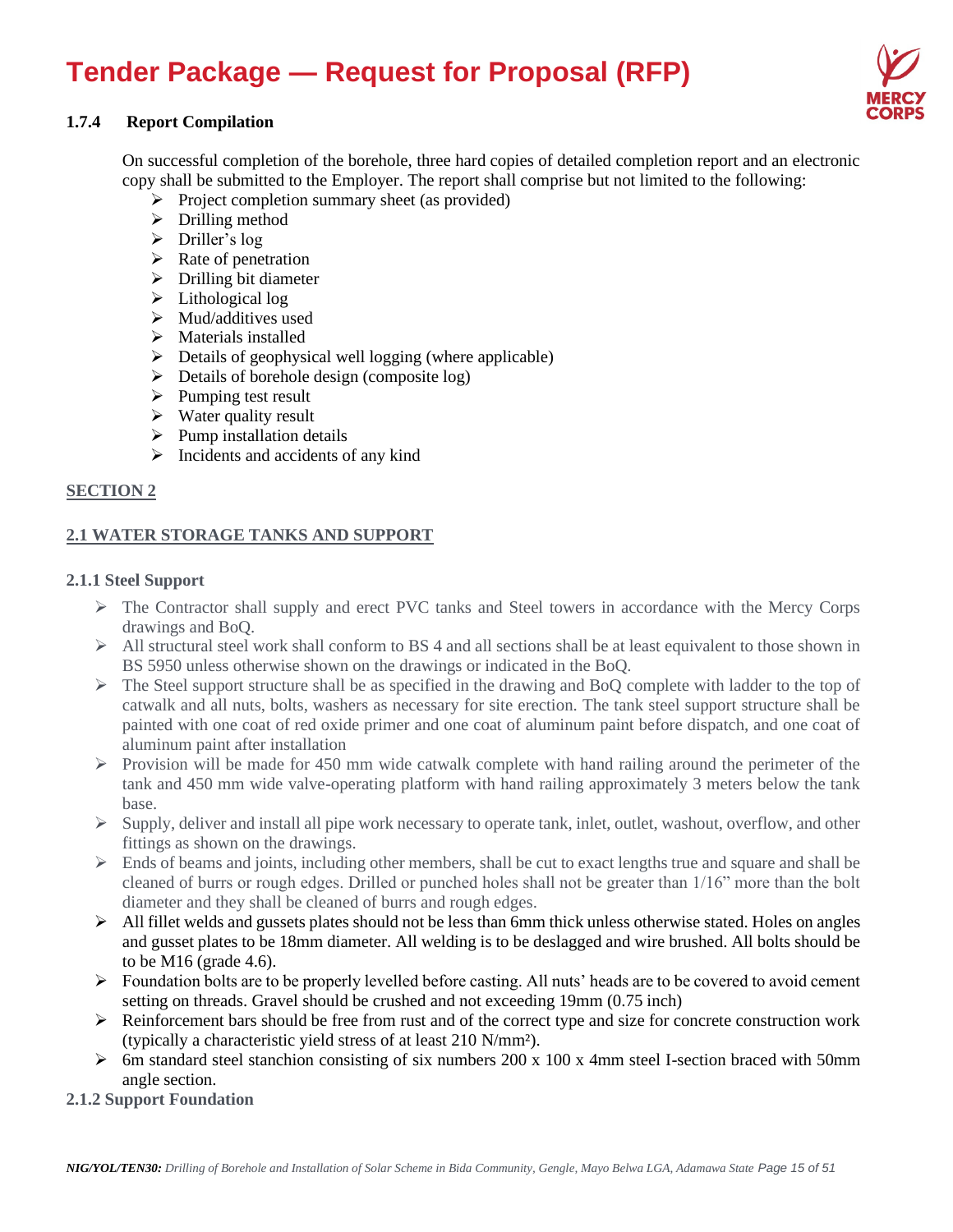

- ➢ Excavate foundation trench to a depth not below 2000mm at 4200 x 4200mm for footing as specified in drawings.
- ➢ Trim and level off surface of excavated surfaces under surface beds
- $\triangleright$  As preparation to receive foundation base and column, place a surface blinding of 50mm thickness with a concrete mix ratio of 1:2:4.
- $\triangleright$  Place reinforcement basket for column base on surface blinding. Basket should be of high yield steel diameter 16mm with a mesh of 150mm c/c in top and bottom as specified in drawing. Allow for column reinforcement of steel diameter 20mm centralized on footing basket and firmly secure with binding wire. Column dimension shall be 400 x 400mm and will be 1950mm high. Column links shall be spaced at 150mm using 6mm diameter stirrups.
- $\geq$  Supply materials, prepare and cast concrete Grade 20/19mm aggregates as footings, 3600 x 3600 x 500mm deep for each footing.
- ➢ Formwork to vertical strutting shall be provided for casting of columns and shall remain in position until the newly constructed work is due for curing.
- $\triangleright$  Cast concrete grade 20/19mm aggregates as column. Column dimension shall be 400 x 400mm and will be 1450mm high from footing as specified in drawing
- ➢ Concrete cover of 50mm should be used for all RC casting
- ➢ Allow at least 72 hours for curing before removing formworks
- ➢ Backfill to trench and compact
- $\triangleright$  Prepare and cast oversite concrete 3600 x 3600mm and 150mm thick using mix ratio 1:6.
- **2.1.3 Access Ladders** 
	- $\triangleright$  Supply and fix 50 x 50 x 2mm flat bar as balustrade (ladder)
	- $\triangleright$  An outside tank caged ladder shall be furnished and installed as shown in drawings.
	- ➢ An interior ladder shall be furnished and installed as shown in drawings.
	- ➢ Ladders shall be fabricated of hot-dipped galvanized carbon steel.
	- ➢ Safety cage as well as intermediate and top step–off platforms shall be fabricated of hot-dipped galvanized carbon steel.

# **2.2 DISINFECTION**

- $\triangleright$  Provide for the disinfection of the tanks after installation.
- $\triangleright$  Fill the tanks a quarter full of clean water. Sprinkle 80 grams of granular high-strength calcium hypochlorite HSCH into the tank for every 1000 liters total capacity of the tank. Fill the tank completely with clean water, close the lid and leave to stand for 24 hours.
- ➢ Completely empty the tank and carefully dispose of the disinfecting water as it will contain a high concentration of chlorine. Fill the tank with drinking water; allow standing for about an hour then empty the tank again.
- $\triangleright$  Care must be taken when disposing of all liquids used for cleaning and disinfecting the tanks. Sudden discharge of water will cause localized erosion or flooding. Make sure the water follows a channel to its final disposal point.
- $\triangleright$  Liquid waste should not be disposed of in rivers and ponds as the organic materials and high chlorine levels may kill fish and plant life.

# **SECTION THREE**

### **3.1 SOLAR SYSTEM**

➢ The Contractor shall provide 10 pieces 240V photovoltaic systems. All the solar panels shall be made of crystalline silicon solar cells. All systems shall be fully operational turnkey installations. Contractor shall make their own assessment of the sites and suggest a suitable location for installation of the PV systems on the ground. The location chosen for system installation for each site shall be approved by MC Supervisor.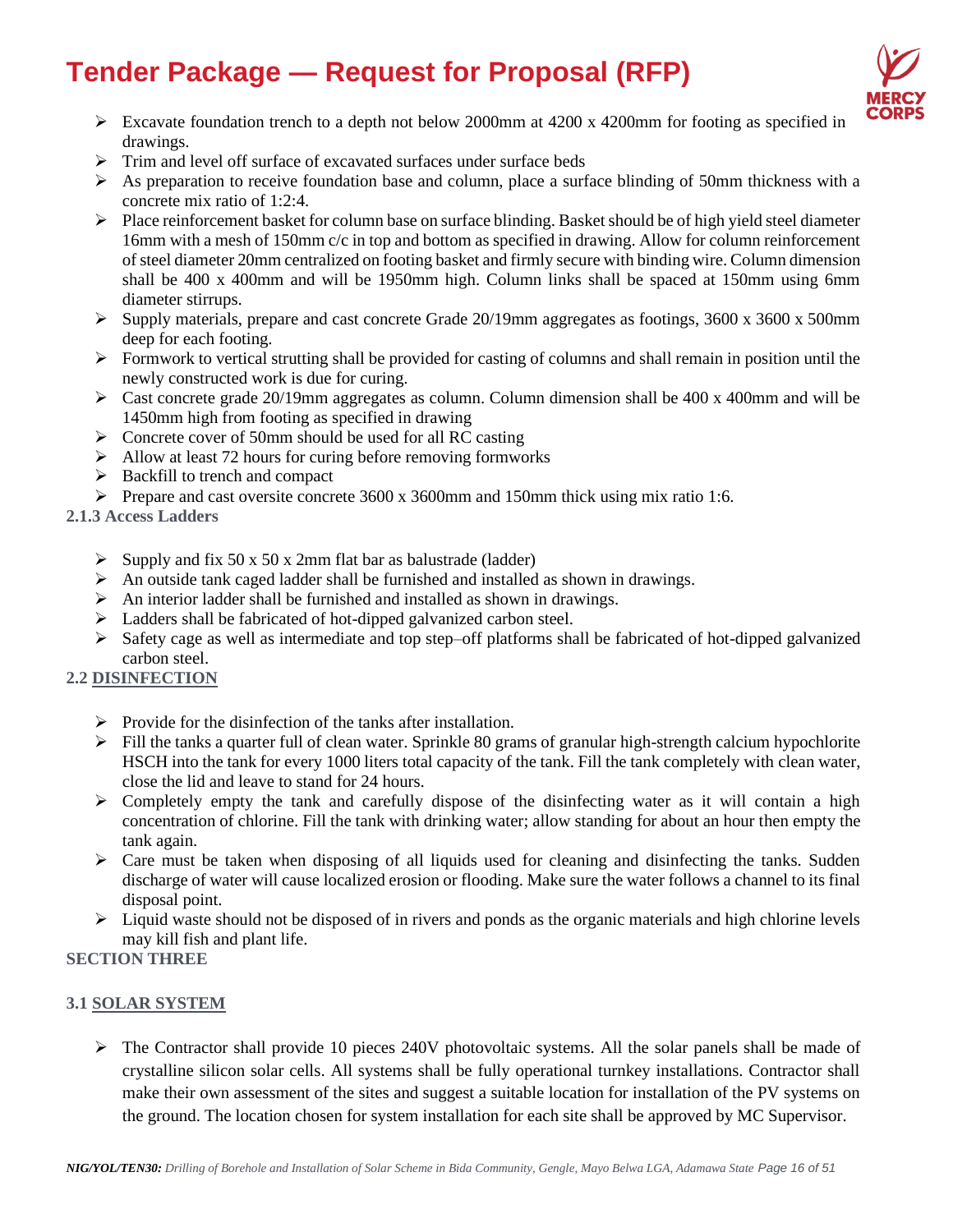

- $\triangleright$  According to the Supervisor's technical assessment of the water points, all the facilities have adequate unshaded space. The Contractor shall make own assessments for enough space available for unshaded array: The array will be installed where shading is avoided from 6am – 6pm "solar time" each day of the year. This will be verified during the pre-installation and the acceptance test.
- ➢ The installed system must meet applicable national standards and codes. Plastic laminated safety signage placards should be provided for each installation. Contractor shall install the same at designated locations as per instructions.
- $\triangleright$  For each water point, PV modules must be procured for same make (manufacture) and same wattage rating.
- $\triangleright$  Contractor shall supply and install circuit breaker (DC disconnect) 16A 100v and change over switch 50A 415V
- **3.1.1 PV System Mechanical Design Specifications**
	- ➢ The installed system shall include all hardware required for assembling the photovoltaic array, balance of system components, and structural attachments to mounting frames
	- $\triangleright$  The PV array shall be installed on the mounting frame with a slope which is approximately 20 degrees, and an eastern orientation within northeast to southeast +/-15 degrees of true south.
	- $\triangleright$  The PV array mounting structure, including modules, and balance of system components shall be designed to withstand wind loads of at least 60 mph.
	- ➢ Adequate spacing, about 4 to 6 inches, between the ground surface and PV mount frame shall be maintained to allow air circulation to cool the module back sheet.
	- $\triangleright$  Array mounting frames supplied shall be compatible with the site considerations and environment.
	- $\triangleright$  Mounting frames shall be made of 50mm-by-50mm angle iron of 2mm thickness.
	- ➢ Mounting frames for ground-based PV modules should be placed on 2" GI pipe stanchion buried 50mm below ground level in concrete of mix ratio 1:3:6. Concrete mould should be 50mm above ground level for each stanchion. Stanchions should be spaced at 3460mm spacing horizontally while allowing 300mm hangover at both sides and 1600mm vertically.
	- $\triangleright$  Special attention shall be paid to minimizing the risk from exposed fasteners, sharp edges, and potential damage to the modules or support structure. All potentially hazardous hardware shall be protected or shielded for safety.
	- ➢ Mechanical hardware, conduit, and other equipment shall be concealed beneath and/or behind the array. Contractor shall provide combiner boxes if required
	- $\triangleright$  The array layout shall be consistent with the ordering (and labeling) of source circuits in the array combiner boxes. Accessibility to perform array troubleshooting and maintenance is required by allowing access to the back of the array.
	- $\triangleright$  The PV systems will be installed in communities; therefore, population safety is critical. Contractor must minimize the risk of vandalism, theft and personal injury in the installation and operation of the system.

### **3.1.2 PV System Electrical Design Specifications**

- $\triangleright$  A grounding electrode shall be installed for the arrays.
- $\triangleright$  All inverters shall be commercially available models and must include ground-fault protection with a visible indicator. The inverter size shall be 3KW RSI
- ➢ Inverter/Charger shall be installed at the same location or within proximity.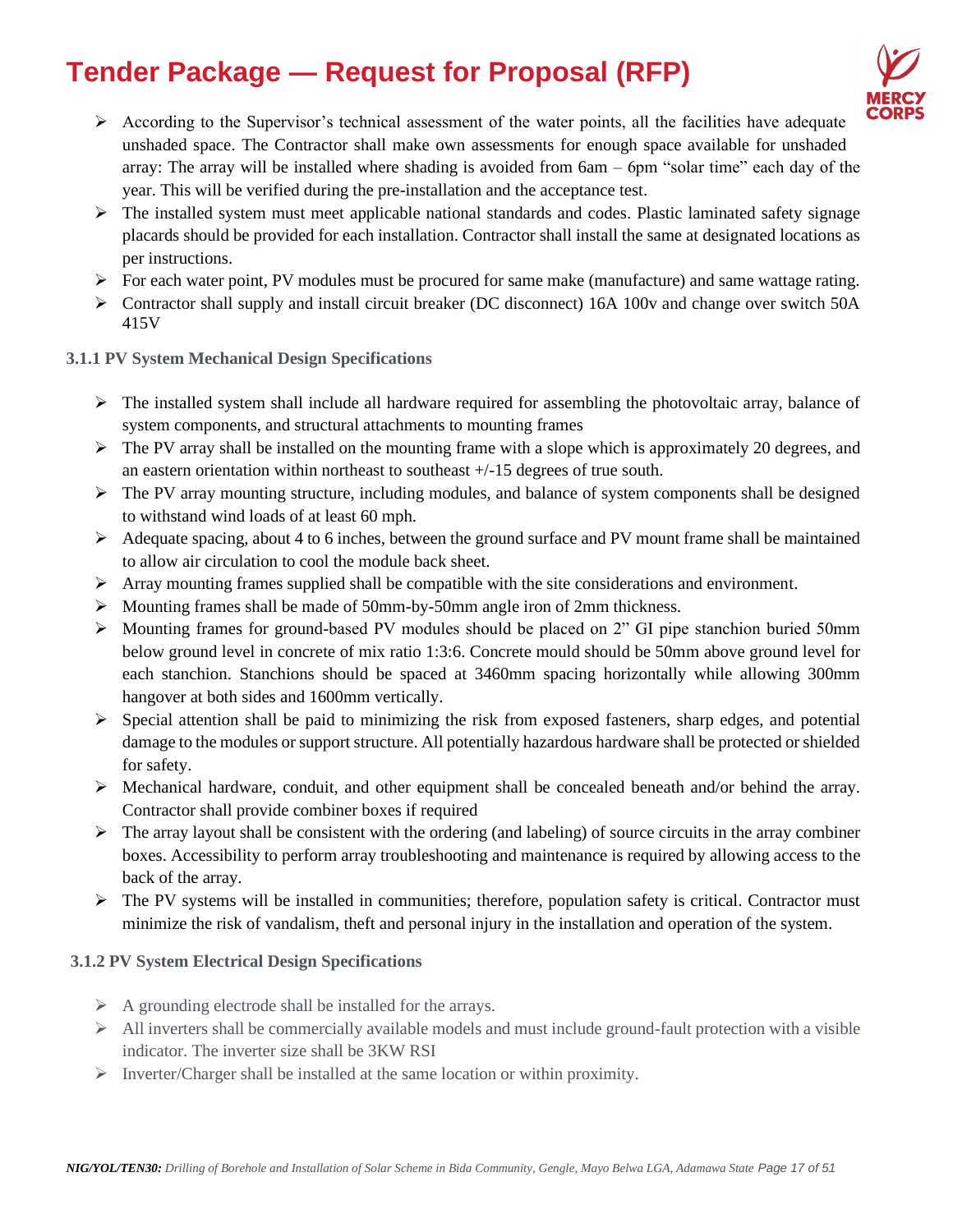

- $\triangleright$  All outdoor wiring must be listed to a temperature rating of 90 $\degree$ C in wet locations, and it shall be listed as sunlight resistant where run outdoors and outside of conduit. All AC wiring shall be ducted in metal conduits. DC wiring can be ducted in PVC conduits.
- ➢ Outdoor-rated, visible-break lockable disconnects shall be installed on each set of current carrying conductors entering or leaving the array area.
- $\triangleright$  The wiring shall be sized appropriately to avoid more than 1% voltage drop.

### **3.2 SYSTEM WARRANTIES AND MAINTENANCE**

- ➢ The supplier/Contractor must provide warranties to Mercy Corps on both the complete system and individual components. The methods for implementing and terms of the warranty provisions must be clearly established and handled by the system supplier/Contractor as the single point-of contact for warranty service with the end-user.
- $\triangleright$  At a minimum, the following warranties are required:
	- o One (1) year complete system-level warranty and service contract for no-cost replacement of any defective component required for safe and as-specified system operation.
	- o Inverter must have a minimum five (5) year warranty.

### **3.3 OTHER REQUIREMENTS**

- **3.3.1 Inspections and Acceptance Testing** 
	- $\triangleright$  Contractor shall ensure that all project specifications have been met. MC will verify compliance through a site inspection and acceptance tests. The contractor shall be available and present for the acceptance tests, which will be scheduled with reasonable advance notice (notwithstanding delays due to weather). Acceptance testing will verify that the system and equipment specified in the bid was installed in a safe and codecompliant manner and is operating properly under all conditions.
	- ➢ All charges incurred because of non-compliance on the part of the Contractor shall be borne entirely by the Contractor and shall be deducted from the final payment.
	- ➢ Acceptance testing forms will be made available to the contractor as early as possible after award but no later than before system construction begins.

### **SECTION FOUR:**

### **4.1 TAP STANDS**

- $\triangleright$  From the overhead tank a 2" GI pipe, with an approximate length of 10m will be installed to reach the ground.
- $\triangleright$  A 2" flow meter will be installed in a box for protection.
- ➢ On the ground a 2" UPVC 10 bars resistance pipe of 40m will be laid into a trench (same trench as the supply trench).
- $\triangleright$  To protect the pipes in the runoff drainage channel, the supply and the distribution pipes will be protected in a bigger GI pipe.
- $\triangleright$  A connection box will be installed. Two 1\*1/4" GI valves will be installed, and two lines will be created.
- ➢ Two lines on 1\*1/4" UPVC 10 bars resistance will be laid to each water point, the total length of the two lines will be 1000m.
- $\triangleright$  The foundation for the tap stands will be done with two layers of 6" sandcrete, with a dimension of 1.6 x 3.5 m  $(5.6m<sup>2</sup>)$  and will be laid on a blinding of 50mm using mix ratio of 1:6 cement to sand.
- $\triangleright$  Medium mortar (300Kg of cement /m3) will be used for joints.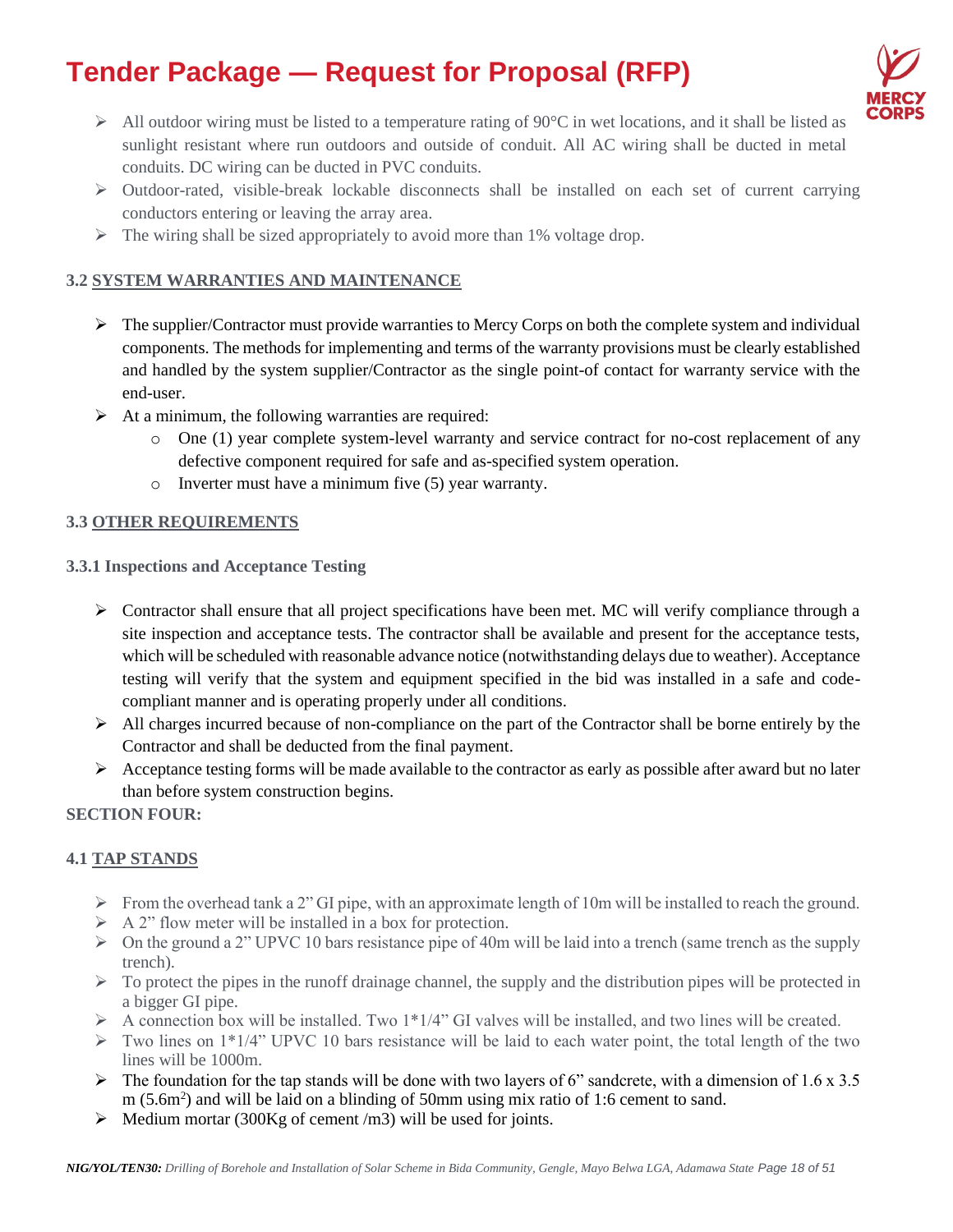

- ➢ Two layers of sandcrete will be line up to realize the slab (surface).
- $\triangleright$  A layer of one sandcrete will be laid on the edge to realize a curbstone. To facilitate the access and formalize the entrance and the exit two sandcretes will be remove of the edge one at the front the other at the back.
- $\triangleright$  The floor of the drinking water point will be plastered with a mix ratio of 1:4 with a thickness between 0.010m and 0.08m
- $\triangleright$  A slop toward the outlet will be realized to evacuate runoff water
- $\triangleright$  Steps will be realized with sandcrete to facilitate the access to the infrastructure.
- $\triangleright$  A valve box will be installed at the entrance of infrastructure with a dimension of  $1*1/4"$
- $\triangleright$  A GI 1<sup>\*</sup>1/4" pipe embedded into concrete will be installed on the structure.
- $\triangleright$  Six (6) standpipes of 1"1/4 will be connected to the embedded piped and reduced by  $\frac{3}{4}$ ".
- $\triangleright$  The six standS pipes will be protected by a 4" UPVC pipe filled with concrete with a ration of 300Kg/m3 minimum.
- $\triangleright$  A 3/4" GI heavy duty tape will be connected to the 6 standpipes

### **4.2 SOAK PIT**

- $\triangleright$  The excavation of the pit will have to reach the layer of sand (approximately 3m deep)
- $\triangleright$  The soak pit will be done by lining sandcrete block 9" with a dimension of  $1500x1500x1500$ mm on purpose to facilitate the infiltration. Depth of the soak pit is subject to change by MC supervisor.
- ➢ Sandcretes will be perforated, with 2" UPVC pipe tilted to facilitated infiltration of water and reduce the sand to come into the soak-pit. UPVC pipe will be installed only on the sandy layer spaced by 0.25m.
- $\triangleright$  The sandcrete will be laid on a blinding of 50mm using mix ratio of 1:6 cement to sand.
- $\triangleright$  Cast soak pit cover of dimensions 1450x1450mm and cure for 48 hours before placing on soak pit. Slab thickness should not exceed 100mm with 10mm diameter iron bar spaced at 200mm center to center top and bottom. Concrete grade 20 of mix 1:2:4 – 20mm coarse aggregate). The cast soak pit will be seal to his base.
- $\triangleright$  Backfilling around the soak pit will be done with sand to increase the infiltration capacity by increasing the contact surface.

# **4.3 ANIMAL TROUGH**

- $\triangleright$  Dimensions: 2.5m x 4m x 0.9m deep
- ➢ The animal trough will be constructed using 9" sandcrete block wall finished with 1:6 mortar mix ratio.
- ➢ The animal trough will be linked to the fetching point at 50m apart and piped with 6" UPVC pipe to collect wastewater during and after fetching. This distance is subject to change by MC supervisor.
- $\triangleright$  The UPVC pipes shall be installed at a convenient gradient to ensure easy flow of water from the fetching point to into the animal trough.
- ➢ Provide 50mm blinding to the base to disallow infiltration of water beneath the ground.

### **SECTION FIVE:**

### **FENCING AND LANDSCAPPING**

- $> 1.8$ m high by 14-gauge chain link tied to stretching wire at 3- steps through the post
- $\triangleright$  Chain link Mesh wire fencing 1800mm high overall fixed to 3 No strands of galvanized straining wire spaced at 500mm spacing.
- ➢ Tension wire to run in a straight line in each line of fence between corner posts.
- $\triangleright$  The chain link is tied with stretching wire.
- $\triangleright$  All wire clips to be secured so that pointed or jagged ends do not protrude from fencing
- $\triangleright$  Construct and install metal gate with overall width of 3m and with 1.8m height
- $\triangleright$  The gate shall be constructed with rectangular section G.I pipe complete with locking devices.
- $\triangleright$  Gates to be of overall standard widths and heights unless otherwise noted on drawings. The vertical members for the gate should not exceed 1.8m with rectangular section metal of 80mmx40mm. While the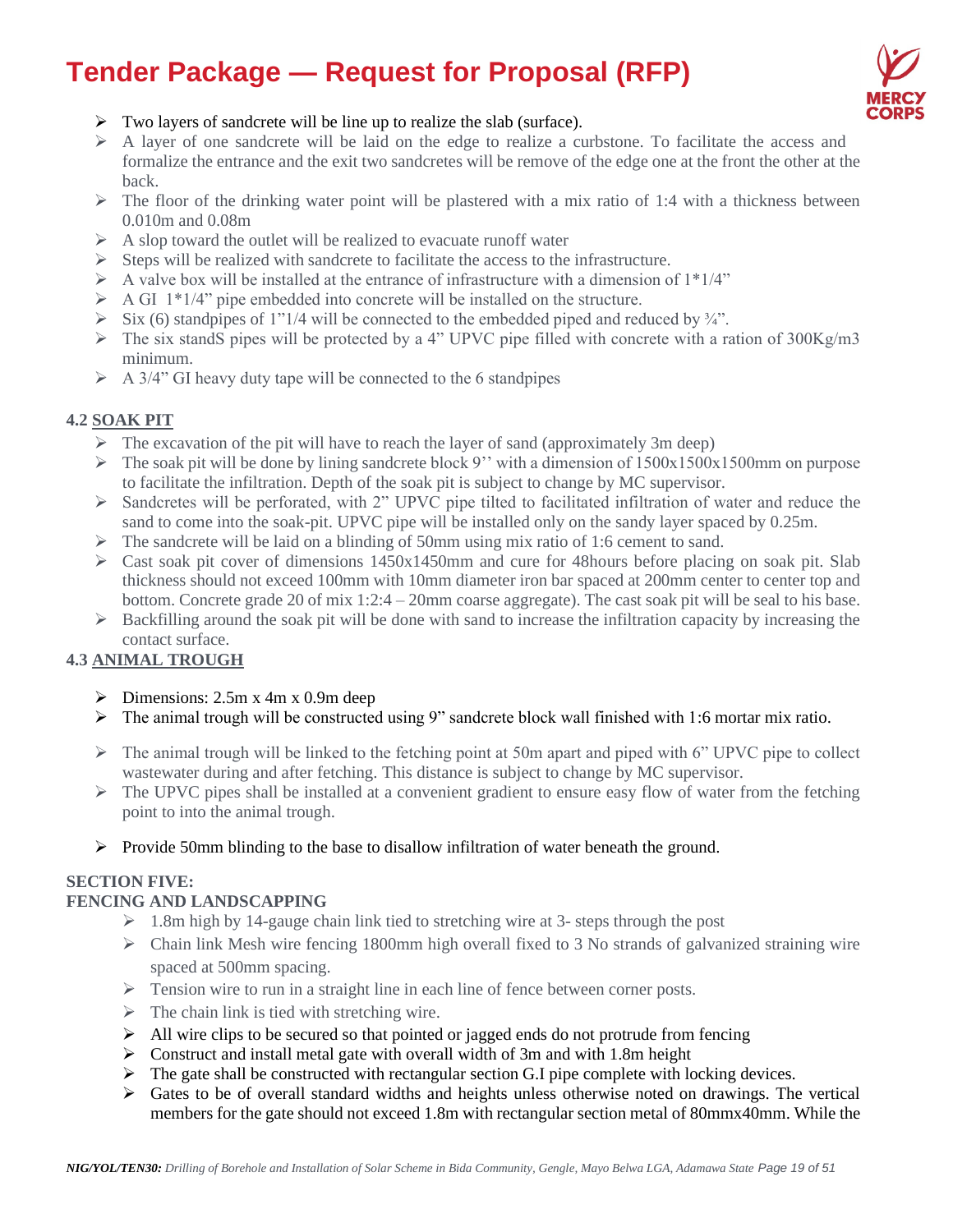

bracing members should not be less than 40mm x 40mm rectangular section with galvanized malleable iron hinges, latch and all necessary hardware attached.

- $\triangleright$  Apply 3 coats of white paint to all the constructed work
- ➢ Spray zinc oxide as first coat and second coats of silver paint to protect the poles from corrosion.
- ➢ Level perimeter area to receive one layer of 20mm nominal size gravel
- ➢ Spread and level gravel all over perimeter

# **Mercy Corps Supplier Information Form**

*The information provided will be used to evaluate the Company before contracting with the Mercy Corps.*

*Please complete all fields.*

### **Supplier Information**

| Company Name                                                                                 |                                          |
|----------------------------------------------------------------------------------------------|------------------------------------------|
| Any other names<br>company is<br>operating under<br>(Acronyms,<br>Abbreviations,<br>Aliases) |                                          |
| Previous names of<br>the company                                                             |                                          |
| Address                                                                                      |                                          |
| Website                                                                                      |                                          |
| Phone/Fax<br><b>Numbers</b>                                                                  | Phone:<br>Fax:                           |
| Primary Contact                                                                              | Name:<br>Phone Number:<br>Email Address: |
| # of Staff                                                                                   |                                          |
| # of Locations                                                                               |                                          |
| Avg. Value of<br><b>Stock on Hand</b><br>(USD)                                               |                                          |

*NIG/YOL/TEN30: Drilling of Borehole and Installation of Solar Scheme in Bida Community, Gengle, Mayo Belwa LGA, Adamawa State Page 20 of 51*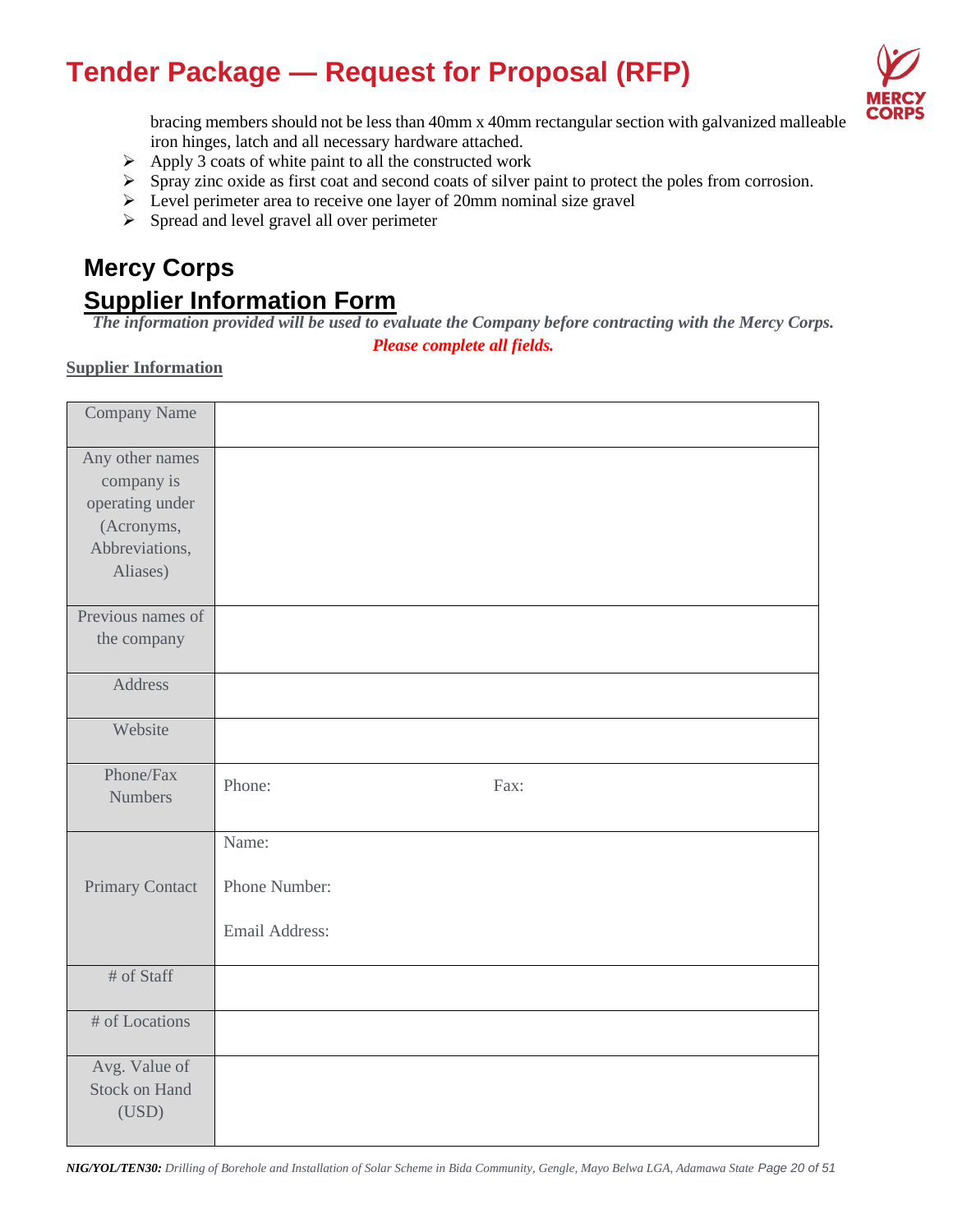

| Government -      |  |
|-------------------|--|
| owned (yes/no)    |  |
|                   |  |
| Name(s) of Board  |  |
| of Directors      |  |
|                   |  |
| Name $(s)$ of     |  |
| Company           |  |
| Owner(s)          |  |
|                   |  |
| Parent companies, |  |
| if any            |  |
|                   |  |
| Subsidiary or     |  |
| affiliate         |  |
| companies, if any |  |
|                   |  |

# **Financial Information**

| Bank Name,              |                                                      |
|-------------------------|------------------------------------------------------|
| <b>Account Number</b>   |                                                      |
| and Address             |                                                      |
|                         |                                                      |
| Name under which        |                                                      |
| company is              |                                                      |
| registered at bank      |                                                      |
|                         |                                                      |
|                         |                                                      |
| <b>Payment Terms</b>    | Payment By: Check Yes   No<br>Wire Transfer Yes   No |
|                         |                                                      |
| <b>Specify Standard</b> |                                                      |
| <b>Payment Terms</b>    |                                                      |
| (Net15, 30, etc.)       |                                                      |

# **Product/Service Information**

| List Range of<br>Products/Services<br>Offered |  |
|-----------------------------------------------|--|
| <b>Basis For Pricing</b>                      |  |
| (Catalog, List,                               |  |
| etc.)                                         |  |
|                                               |  |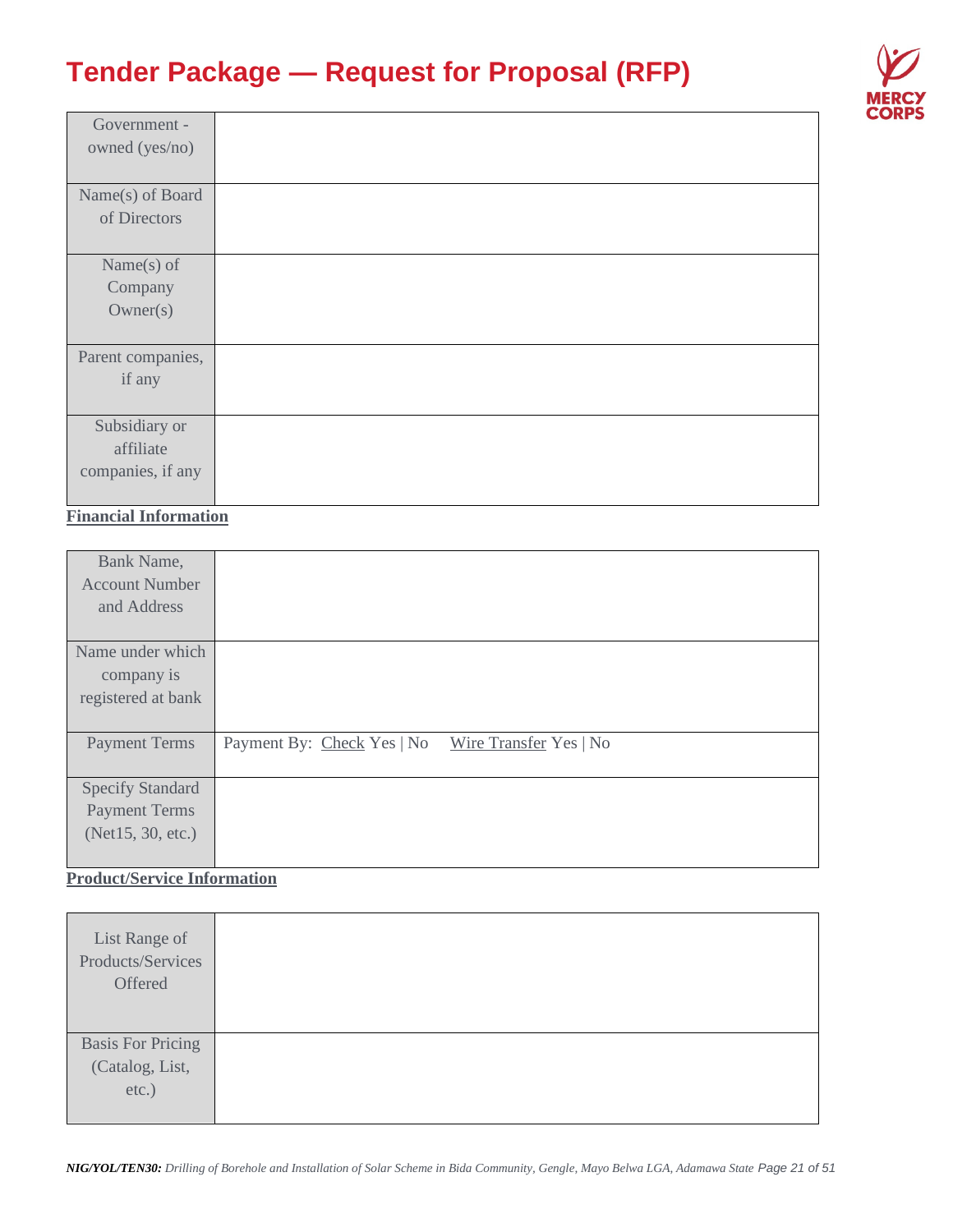

### **References**

| Client Name: | Contact Name, Phone, Email Address: |
|--------------|-------------------------------------|
|              |                                     |
|              |                                     |
| Client Name: | Contact Name, Phone, Email Address: |
|              |                                     |
|              |                                     |
| Client Name: | Contact Name, Phone, Email Address: |
|              |                                     |
|              |                                     |
|              |                                     |

### **Supplier Self-Certification of Eligibility**

Company certifies that:

- 1. It, its affiliates and subsidiaries, owners, officers, directors and key employees (to the best of its knowledge) are not the subject of any government's sanctions, designations, donor rules or prohibitions, or laws prohibiting transactions with it/them. It is not the subject of any donor government investigation into its misconduct with any other recipient of that donors funding.
- 2. It, its affiliates and subsidiaries, owners, officers, directors and key employees have not and do not engage in any form of terrorism or attacks on civilians and do not provide any form of material support or financial resources for individuals or organizations that do engage in any form of terrorism or deliberate attacks on civilians.
- 3. It, its affiliates and subsidiaries, owners, officers, directors and key employees have not and do not engage in weapons or drugs manufacture, transport, sale or distribution.
- 4. It is not in default on any material credit agreement, bankrupt or being wound up, are having its affairs administered by the courts, have entered into arrangements with creditors, have suspended business activities, are the subject of proceedings concerning those matters, or are in any analogous situation arising from a similar procedure provided for in national legislation or regulations.
- 5. It is has not been determined to be in breach of a material contract by any legal body anytime within the past 2 years.
- 6. It pays taxes as and when due and is not currently the subject of any investigation or proceeding related to back-owed taxes.
- 7. It provides workers compensation insurance to its workers in accordance with the laws of the countries where it operates.
- 8. It pays social security obligations as required in the countries where it operates.
- 9. It, its owners, officers and directors have not been convicted of an offense concerning its professional conduct and has not engaged in grave professional misconduct.
- 10. It, its affiliates and subsidiaries, owners, officers, directors and key employees have not been the subject of criminal investigation or judgement for fraud, corruption, human trafficking, spying, weapons transport or smuggling, sexual exploitation or abuse, internal sexual misconduct, abuse or exploitation of children, involvement in a criminal organization or any other criminal activity.
- 11. It treats its employees with dignity and respect and maintains social operating standards, including: working conditions and social rights; avoidance of child labor, bondage, forced labor, human trafficking or exploitation; assurance of safe and reasonable working conditions; freedom of association; freedom from harassment (including sexual harassment), exploitation, abuse, bullying and discrimination; protection of basic social rights of its employees and Mercy Corps beneficiaries.
- 12. To the best of its knowledge, no Mercy Corps employee, officer, consultant or other party related to Mercy Corps has a financial interest in the Company's business activities, nor is any Mercy Corps employee related to any owner, officer, director or employee of the company, and, if so, it will ensure that the relationship is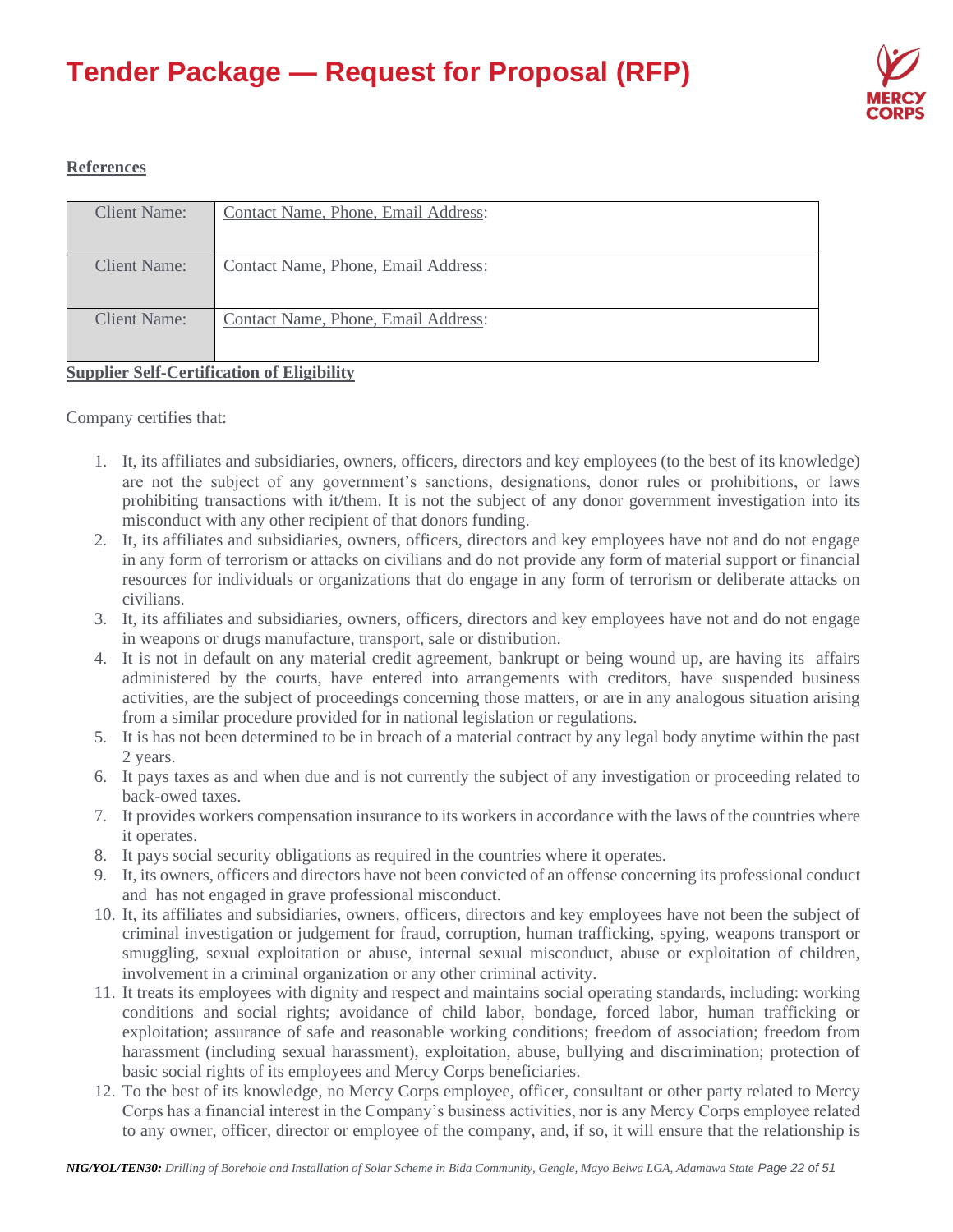

disclosed to Mercy Corps and will not used for improper influence. Discovery of an undisclosed Conflict of Interest will result in immediate revocation of the Company's Authorized Supplier status and disqualification of Company from participation in future Mercy Corps procurement.

- 13. It understands that attempting to or agreeing to provide anything of value to any Mercy Corps employee, agent or representative for the purpose of encouraging that person to award Company a contract or take or not take any action related to any contract will result in immediate termination of any agreement. Company certifies that it does not engage in such conduct..
- 14. It understands that Mercy Corps seeks fair and open competition and the fairest price available and that any attempt by company to subvert fair and open competition, including working with other bidders to fix prices, working to exclude competition, seeking confidential information from Mercy Corps or other bidders, using multiple related or controlled companies to give the appearance of competition, or any similar activity, will result in termination of any agreement. Company certifies that it does not engage in such conduct.
- 15. It understands that Mercy Corps prohibits any of its partners or suppliers from bribing public officials and certifies that it does not do so.
- 16. It is not conducting business under other names or aliases that have not been declared to Mercy Corps.

If the Company cannot certify to any of the above it should explain why not. Mercy Corps may take the individual circumstances into account for some situations. However, any false certification could be grounds for immediate disqualification and termination of any future agreement.

By signing the Supplier Information Form you certify that your Company is eligible to supply goods and services to major donor funded organizations and that all of the above statements are accurate and factual.

| Company Name:           |  |
|-------------------------|--|
| Name of Representative: |  |
| Title:                  |  |
| Signature:              |  |
| Date:                   |  |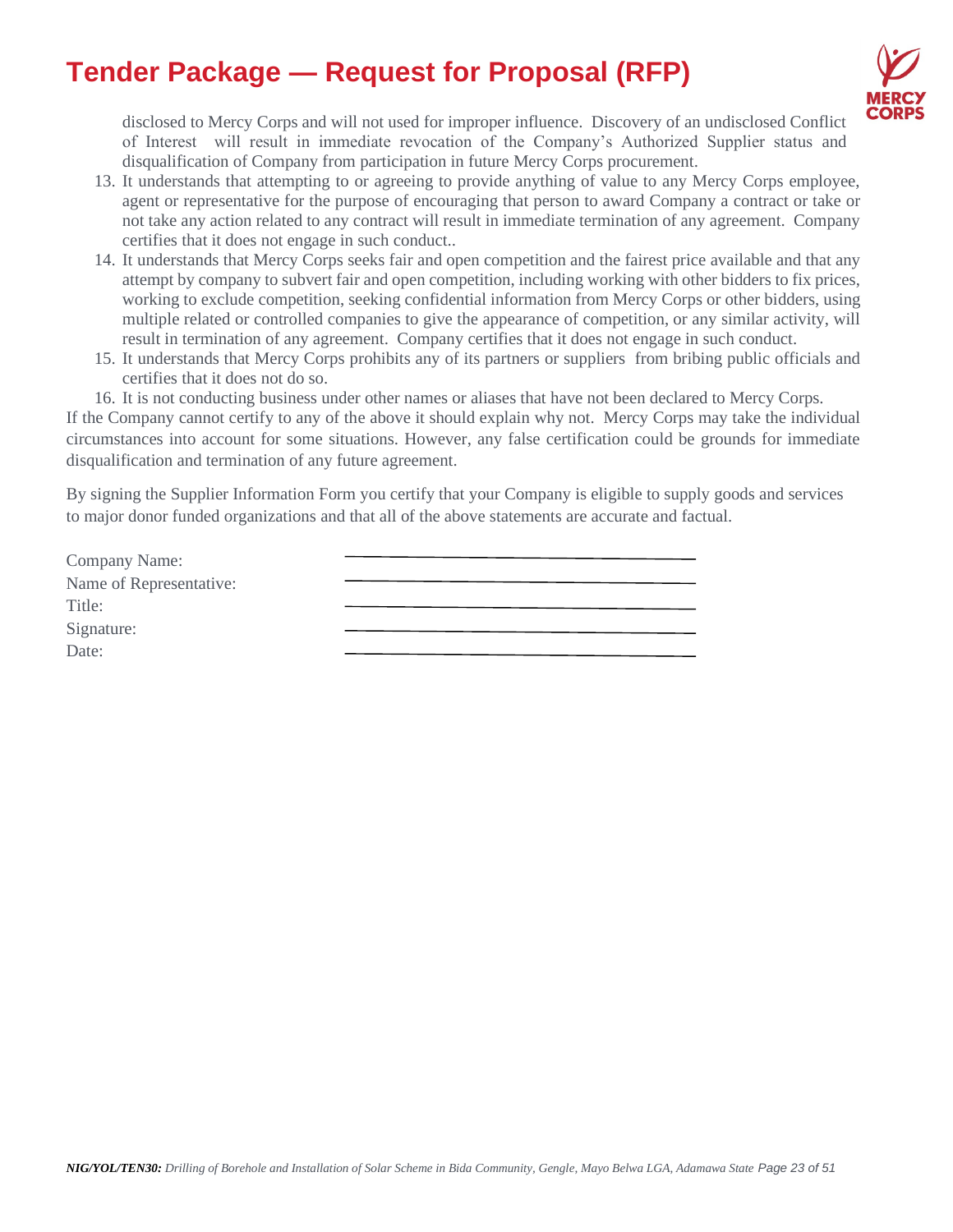

# *FOR MERCY CORPS USE ONLY*

**Following documents have been provided** 

| <b>Documents</b>                                                                                 |  |
|--------------------------------------------------------------------------------------------------|--|
|                                                                                                  |  |
| A copy of business registration document (CAC)                                                   |  |
| A copy of tax certificate and/or Tax Clearance                                                   |  |
| A copy of signed and stamped offer sheet                                                         |  |
| CV showing A minimum of B.Sc. in Civil/Water Engineering, Geology or any other relevant          |  |
| qualifications.                                                                                  |  |
| Verifiable evidence of At least 7 years of experience in the planning, designing, and            |  |
| construction of water infrastructure and/or and maintenance of building structures, and At least |  |
| 5 years' experience of implementing and/ or rehabilitation, and construction of water-related    |  |
| projects;                                                                                        |  |
| Prior experience working in hard-to-access local communities in Adamawa State/Northeast          |  |
| Nigeria                                                                                          |  |
| Detailed work plan including strategies to carry out the deliverables within the evolving        |  |
| COVID-19 pandemic.                                                                               |  |
| A copy of relevant certificate of membership of a professional body (COREN, COMEG,               |  |
| NMGS etc.)                                                                                       |  |
| A letter of consideration to also engage local labor (unskilled) from the beneficiary project    |  |
| community.                                                                                       |  |

**I \_\_\_\_\_\_\_\_\_\_\_\_\_\_\_\_\_\_\_\_\_\_\_\_ an employee of Mercy Corps having completed and reviewed this form confirm the accuracy of information provided:**

Name \_\_\_\_\_\_\_\_\_\_\_\_\_\_\_\_\_\_\_\_\_\_\_\_\_\_\_\_\_\_

Title \_\_\_\_\_\_\_\_\_\_\_\_\_\_\_\_\_\_\_\_\_\_\_\_\_\_\_\_\_\_

Signature

Date\*

\*Supplier to be re-authorized one year from this date.

**---------------------------------------------------------------------------------------**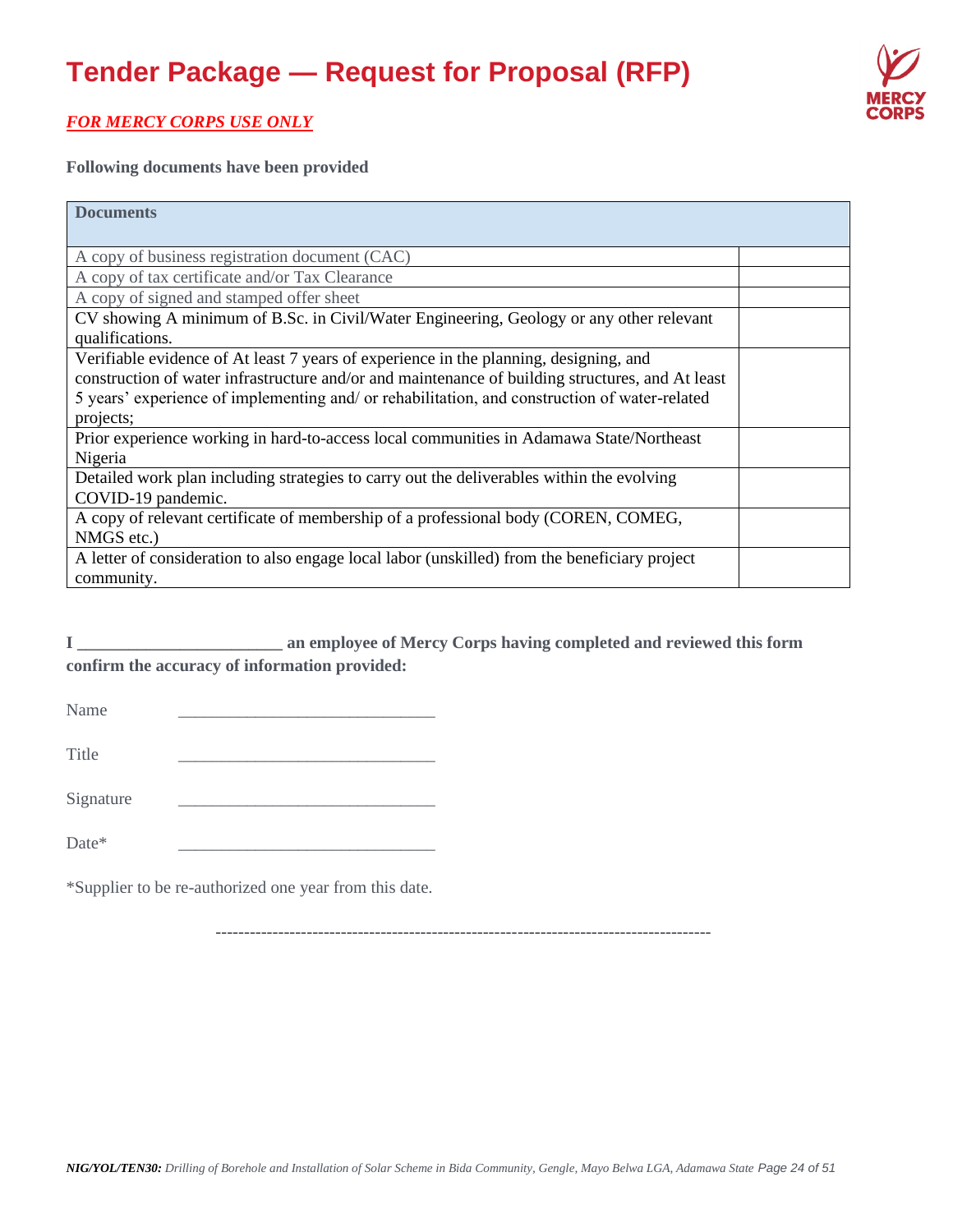

### **6. Sample Contract**

This is the anticipated contract. However, if required, additional terms and conditions may be added by Mercy Corps in the final contract.

#### **SIMPLE WORKS CONTRACT**

**Contract No. \_\_\_\_\_\_**

THIS CONSTRUCTION Contract entered into as of \_\_\_\_\_\_\_\_\_\_\_\_\_\_\_ by and between MERCY CORPS, a State of Washington, U.S.A. nonprofit corporation having its principal office in Portland, Oregon, U.S.A. (**"Mercy Corps"**), and  $($ **"Contractor**") is as follows:

#### 1. **Contractor's Work**.

- a. Contractor will *[Insert description of work. For example: Contractor will construct a drainage ditch at XYZ location, completing the work by \_\_\_\_\_\_\_\_\_\_].* The works stated above are referred to as the **"Work"**.
- b. Contractor is responsible for obtaining all necessary permits, for all expenses incurred by it in performing under this Contract and all taxes, duties, permit fees and other governmental charges regarding the work.
- c. Contractor will strictly comply with all of the specifications and requirements set for in the contract documents, which include the following documents and appendices (collectively the **"Specifications"**): *[list all documents that include design specifications, minimum requirement, BoQs, etc].*
- d. Contractor will comply with each of the attached Donor Terms in Schedule I.
- 2. **Timing.** Contract must complete the Work by XXX.
- 3. **Price.** In exchange for Contractors satisfactory delivery of the fully completed Work, Mercy Corps will pay Contractor the firm and fixed price of XXX *[state amount and currency]***.**
- 4. **Inspection and Acceptance.**
	- a. Mercy Corps and Owner (if applicable) will have access to the site of the Work and the right to inspect the Work at all times. If at any time an inspection by Mercy Corps or owner determines that Contractor or its subcontractors are in breach of any provision in this Contractor including any failure to adhere to the Specifications, Mercy Corps will use its best efforts to timely report such breach to contractor. No inspection by Mercy Corps will relieve Contractor from its obligation to complete the Work in strict adherence with this Contract and its Specifications or waive any right or remedy that Mercy Corps has against Contractor as a result of the breach.
	- b. Mercy Corps will use its best efforts conduct a final inspection of the work with Contractor.
- 5. **Invoicing and Payment**. Contractor will submit an invoice to Mercy Corps for payment on *[list the invoicing schedule here - For example: Mercy Corps will pay Contractor \$\_\_ within \_\_ days after the work is completed to Mercy Corps' satisfaction.]*. Invoices must contain *[list the contents that must be included in all invoices]*. Mercy Corps will make payment within xxx days of receipt of receipt, with payment made via xxx and delivered to the following xxx *[list person, place and/or bank account details here]*.If Mercy Corps disputes any portion of the invoice due to Contractor's breach of this Contract or failure to deliver the Work in accordance with the Specifications, Mercy Corps will notify Contractor in writing of such dispute and may pay only the portion of the invoice not in dispute and withhold payment of the disputed amount until the breach is corrected.
- 6. **Change Orders**. The Work may be changed only be by written change order signed by both parties.
- 7. **Termination.** Mercy Corps may terminate this Contract for its convenience by providing Contractor with written notice of such termination. If Mercy Corps terminates for its convenience, Mercy Corps will pay Contractor reasonable compensation for the work performed to the date of termination. Either party may terminate this contract due to the other Party's breach of any provision of this Contract by providing the other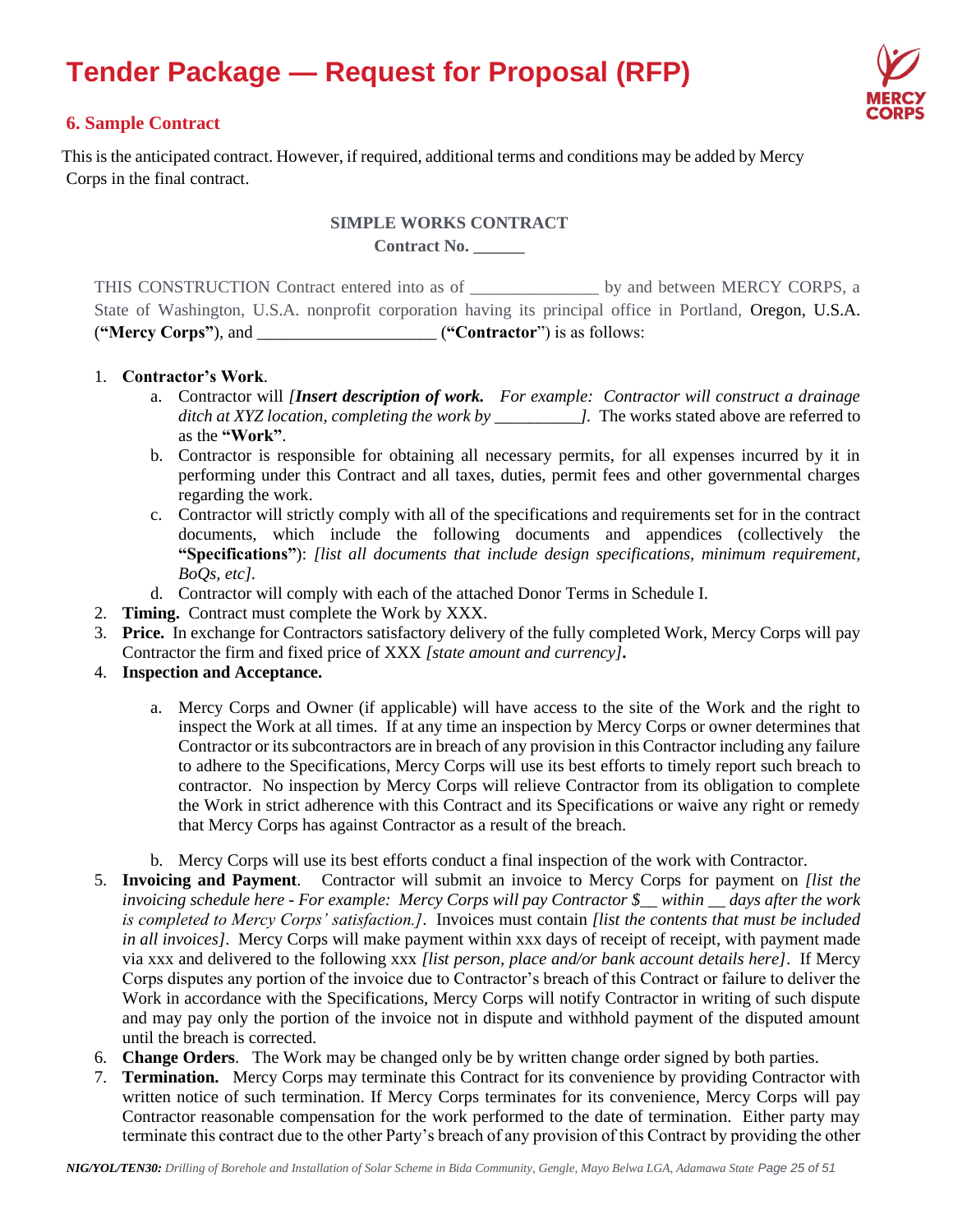

Party with written notice of such breach and 15 days to correct the breach. If Contractor fails to correct the breach within 15 days, upon termination, Mercy Corps will have no obligation to pay Contractor for any partially completed work.

- 8. **Indemnification**. Contractor will indemnify Mercy Corps and the owner of the property and each of their officers, directors, employees, representatives and agents, and hold them harmless from, any and all losses or claims, fines, penalties, government or donor investigations, including reasonable attorney's fees related thereto, arising out of Contractor's breach of this Contract, or Contractor's its employees, agents or subcontractors negligent acts or omissions or willful misconduct.
- 9. **Independent Contractor**. The parties intend to be independent contractors. Neither party will be deemed an agent or partner of the other party.
- 10. **Contractor's Representations and Additional Covenants**. Contractor represents and warrants to Mercy Corps and covenants with Mercy Corps as follow and agrees that Owner is a third-party beneficiary of these representations, warranties and covenants:
	- a. Contractor has full rights and authority to enter into and perform its obligations under this Contract. Contractor's performance will not violate any agreement or obligation between Contractor and any third party.
	- b. Contractor has the requisite skills to perform the Work.
	- c. Contractor possesses all governmental and other certifications and licenses necessary to perform its obligations under this Contract.
	- d. Contractor will comply with all applicable law, regulations and rules in the execution and performance of under this Contract.
	- e. (i) Contractor has visited the project site where the Work is to be performed and become familiar with the local conditions (including existing structures) under which the work is to be performed, (ii) the payment terms are reasonable compensation for the work, (iii) the time for performing the work is adequate and reasonable, (iv) Contractor has satisfied itself as to the nature, location, character, quality and quantity of the work and the labor, materials, equipment, goods, supplies, work, services, and other items to be furnished; and (v) contractor understands the Specification will comply with their requirements.
	- f. All materials and equipment furnished under this Contract will be of good quality and new, the Work will be performed in a skilled, high quality, and workmanlike manner, the Work will be free from defects not inherent in the quality required or permitted, and the Work will be performed and completed strictly in accordance with the requirements of this Contract.
	- g. Contractor will keep the project site and surrounding area free from accumulation of waste materials or rubbish caused by operations under this Contract, and will remove such items from the project site upon completion of the Work.
	- h. Contractor has not, and will not, engage in transactions with, or provide resources or support to, individuals and organizations associated with terrorism, including those individuals or entities that appear on the Specially Designated Nationals and Blocked Persons List maintained by the U.S. Treasury (http://www.treasury.gov/resource-center/sanctions/SDN-List/Pages/default.aspx) or the United Nations Security designation list [\(http://www.un.org/sc/committees/1267/aq\\_sanctions\\_list.shtml\)](http://www.un.org/sc/committees/1267/aq_sanctions_list.shtml).
	- i. Contractor has not and will not offer or give any employee, agent, or representative of Mercy Corps anything of value to secure any business from Mercy Corps or influence such person to alter the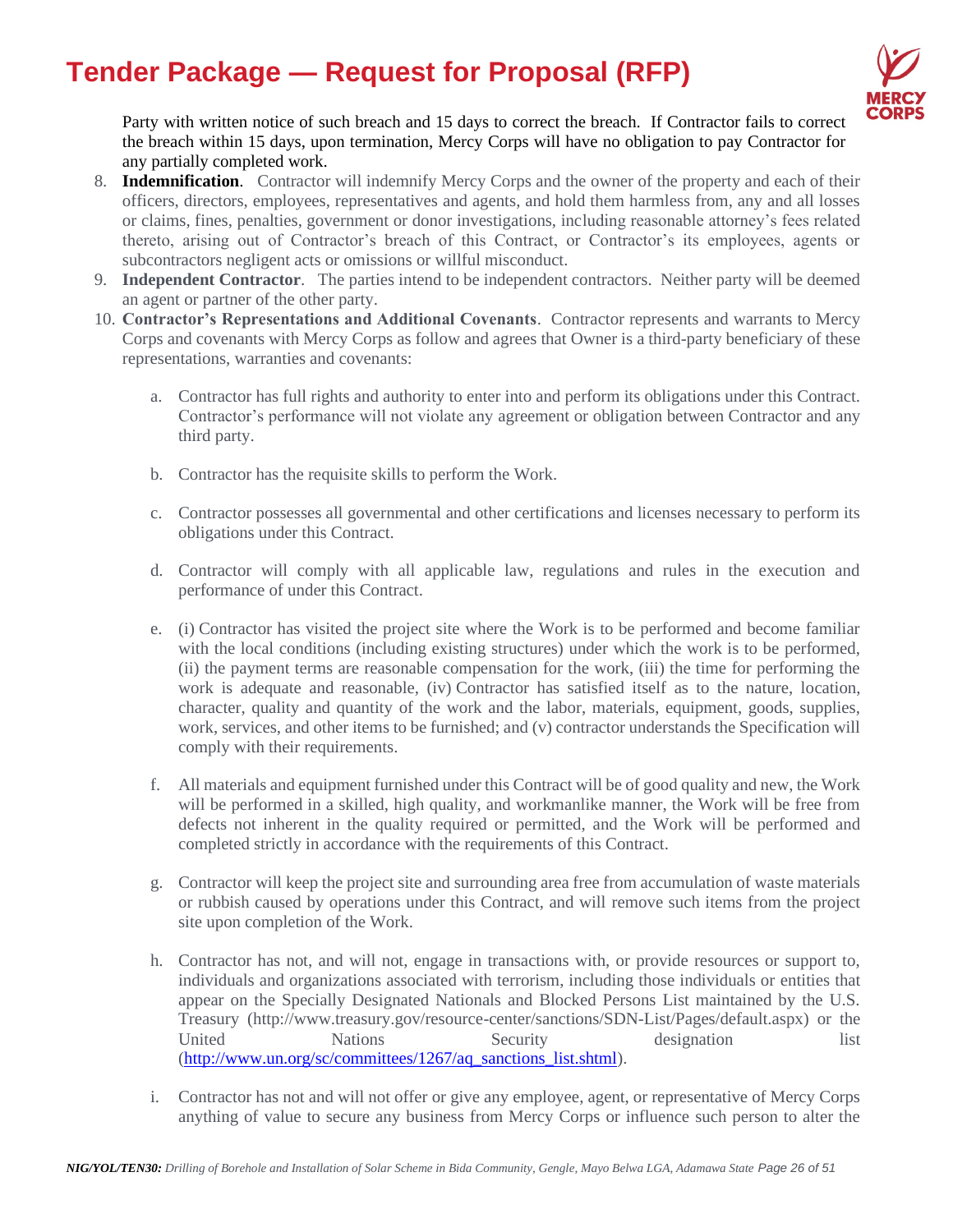

terms, conditions, or performance of any contract with or purchase order from Mercy Corps, including but not limited to this Contract.

- j. Contractor will not and has not offered or provided any government official with any bribe in relation to this Contract or the Work.
- k. Contractor does not own, directly or indirectly, any other company that was competing for award of this Contract. Contractor did not seek or obtain confidential information related to the award of this Contract from any Mercy Corps employee, agent or representative. Contractor did not collude or conspire with any other individual or entity to limit competition for the award of this Contract, to set prices being offered or in any other way to interfere with free and open competition.
- l. Contractor and its subcontractors are not owned in whole or in part, directly or indirectly, by any immediate or extended family member of any Mercy Corps employee, agent or representative, or, if so owned, Contractor fully disclosed such relationship and any potential conflict of interest has been waived, in writing, by Mercy Corps.
- m. Contractor has not engaged in, and will not engage in, any of the following conduct: (i) trafficking in persons (as defined in the Protocol to Prevent, Suppress, and Punish Trafficking in Persons, especially Women and Children, supplementing the UN Convention against Transnational Organized Crime); (ii) procuring a commercial sex act; or (iii) using forced labor.
- n. Contractor is not the subject or any governmental or donor investigation and has not been debarred or suspended by any government, governmental agency or donor.
- o. Contractor [or supplier] understands that it is subject to Mercy Corps' Child Safeguarding, Prevention of Sexual Exploitation and Abuse of Beneficiaries and Community Members, Anti-Trafficking and Sexual Misconduct policies (available at [https://www.mercycorps.org/who-we](https://www.mercycorps.org/who-we-are/ethics-policies)[are/ethics-policies\)](https://www.mercycorps.org/who-we-are/ethics-policies). Contractor must report any violation or suspected violation of these policies in relation to the Contractor's activities under this contract to Mercy Corps, which may be done via its Integrity Hotline website [\(www.mercycorps.org/integrityhotline\)](http://www.mercycorps.org/integrityhotline). Contractor will ensure that it has the capacity to abide by these policies, that its employees and subcontractors understand these policies, and that it communicates to its employees and subcontractors the duty to report. Contractor understands and agrees that a violation of these policies may, in addition to any other remedies available under this Contract or at law, result in suspension or immediate termination of this Contract and may also result in Contractor being deemed ineligible for future contracts with Mercy Corps.

#### 11. **Miscellaneous.**

- a. This Contract may be amended or modified only by a written document signed by both parties. This Contract constitutes the entire contract between the parties regarding the work.
- b. Sections 8 and 10 will survive the termination of this Contract.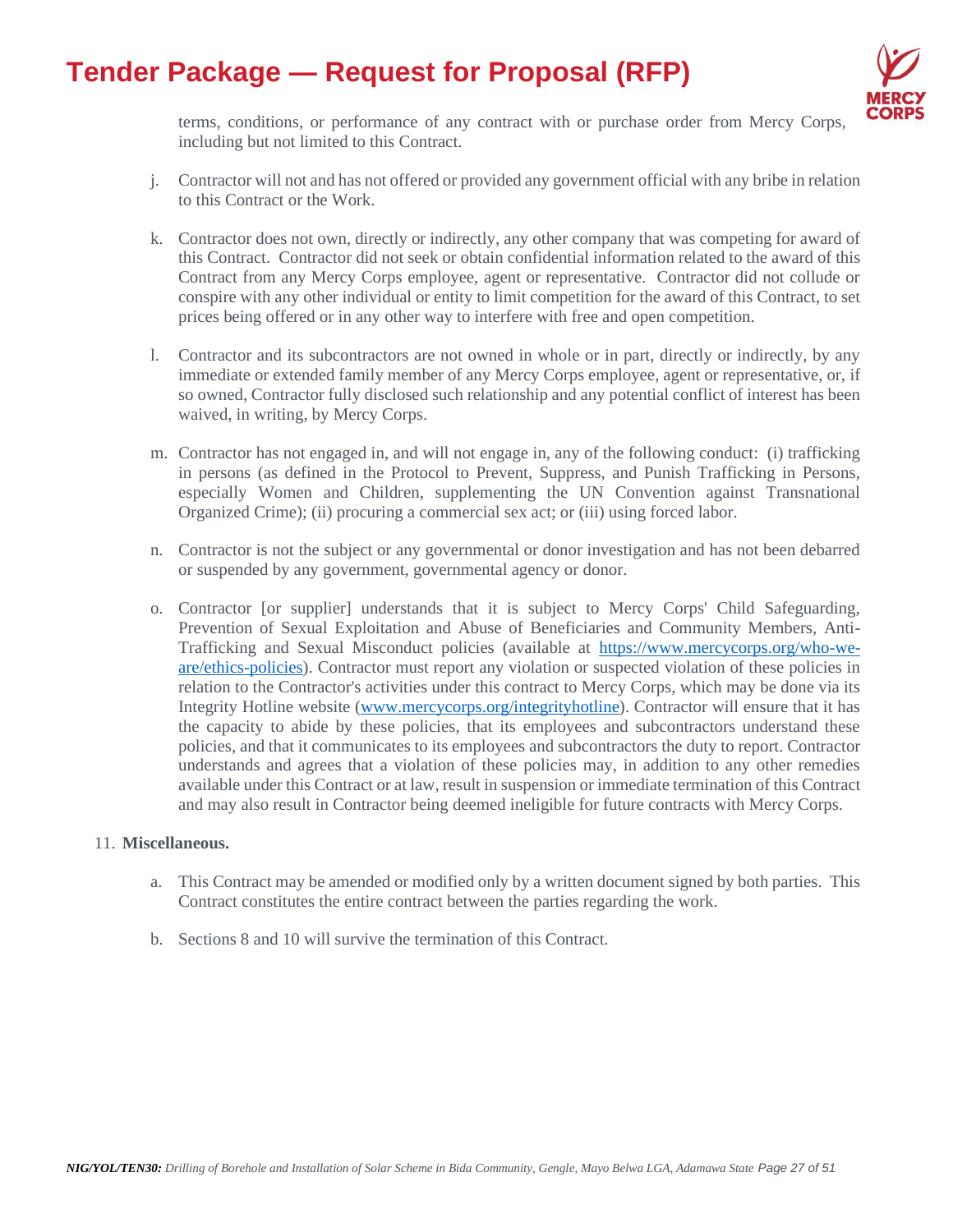

| <b>MERCY CORPS</b>                                                                                                                                                                                                            | THE CONTRACTOR                                                                                                                                                                                                                 |
|-------------------------------------------------------------------------------------------------------------------------------------------------------------------------------------------------------------------------------|--------------------------------------------------------------------------------------------------------------------------------------------------------------------------------------------------------------------------------|
| Sign:                                                                                                                                                                                                                         | Sign:                                                                                                                                                                                                                          |
| Name:                                                                                                                                                                                                                         | Name:                                                                                                                                                                                                                          |
|                                                                                                                                                                                                                               | Title: The Commission of the Commission of the Commission of the Commission of the Commission of the Commission of the Commission of the Commission of the Commission of the Commission of the Commission of the Commission of |
| <b>FINANCIAL REVIEW</b>                                                                                                                                                                                                       |                                                                                                                                                                                                                                |
|                                                                                                                                                                                                                               |                                                                                                                                                                                                                                |
| Name:                                                                                                                                                                                                                         |                                                                                                                                                                                                                                |
| Title: 2008 Contract 2008 Contract 2008 Contract 2008 Contract 2008 Contract 2008 Contract 2008 Contract 2008 Contract 2008 Contract 2008 Contract 2008 Contract 2008 Contract 2008 Contract 2008 Contract 2008 Contract 2008 |                                                                                                                                                                                                                                |

### **DONOR TERMS**

### **Other Contract Provisions Required by Law or MC's Donor**

#### **A: ECHO General Conditions**

#### **Liability/Indemnity**

Under no circumstances nor for any reason whatsoever will the European Commission be held liable for damages as a result of the work pursuant to this Contract.

#### **Right of Access/ Audit**

- (a) The Contractor will be responsible for holding all invoices, receipts and financial and accounting documents relating to this Contract for at least seven years following final payment made under this Contract.
- (b) The Contractor will allow Mercy Corps or the European Commission (or any other organization authorized by the European Commission) access to the location where the Contractor is based or any location where the Services are being implemented and to all documents, information and other material related to this Contract (including in electronic format), necessary to assess, or audit the implementation of the project and compliance with this Contract. Such audit may take place at any time during this Contract and up to seven years following final payment made under this Contract.

#### **Confidentiality**

The Contractor acknowledges that Mercy Corps Nigeria has reporting obligations to the European Commission. Accordingly, the Contractor consents to Mercy Corps Nigeria sharing information about the Contractor or the Services with the European Commission as required.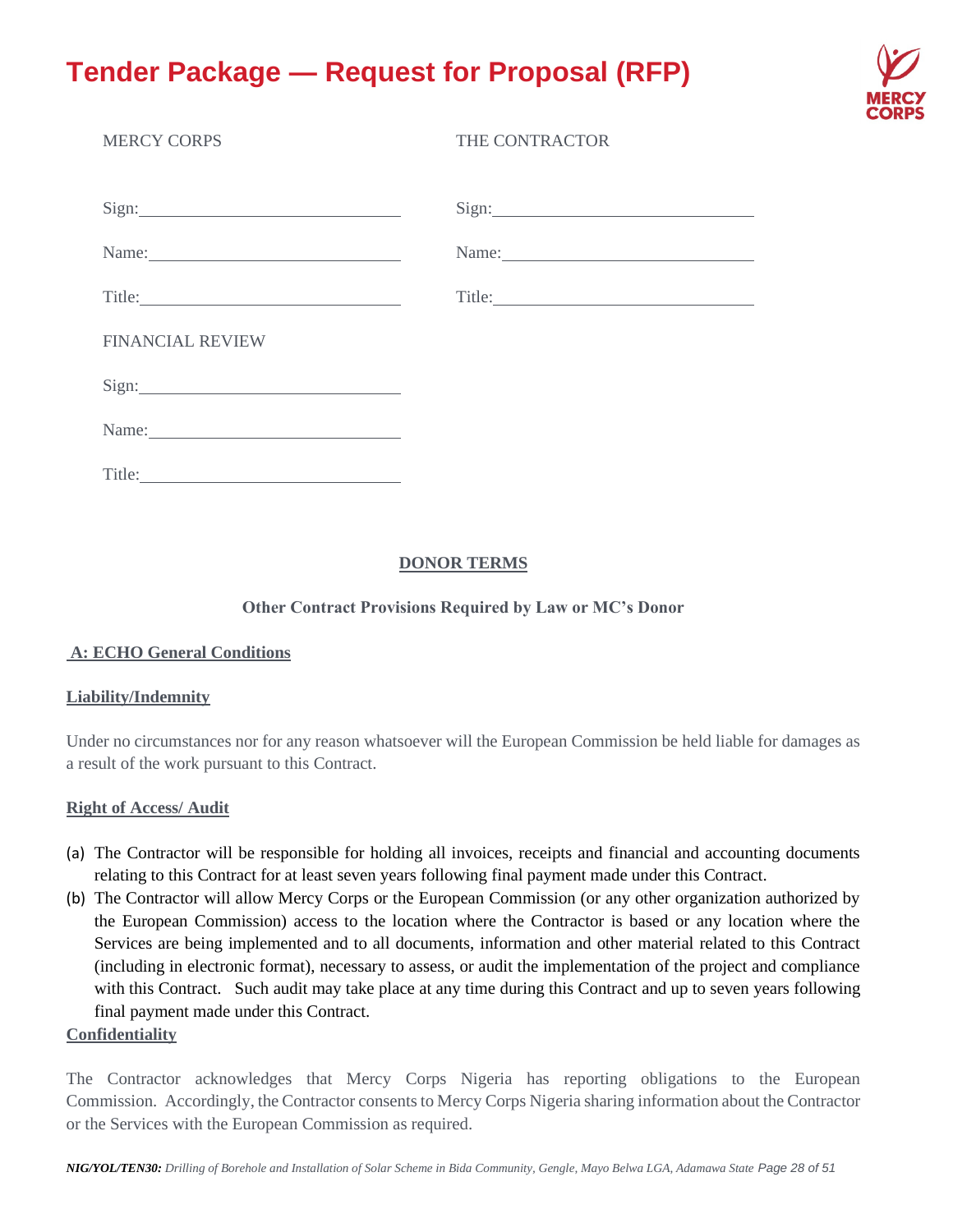

### **Conflict of Interest**

(a) The Contractor shall take all reasonable precautions to avoid any conflict of interests and shall inform MCS without delay of any situation constituting or likely to entail a conflict of interests.

There is a conflict of interests where the impartial and objective exercise of the functions, tasks and activities under this Contract is compromised for reasons involving family, emotional life, political or national affinity, economic interest or any other shared interest with another person or party.

### **Anti-Corruption**

The Parties recognize that Mercy Corps has a zero tolerance approach to bribery and corruption. The Contractor will comply with all relevant anti-bribery and anti-corruption laws (including the UK Bribery Act 2010) and comply with the principles of Mercy Corps Anti-Corruption and Anti-Bribery Policies, or equivalent policies, including: (a) not accepting or offering a bribe of facilitation payment; and (b) reporting immediately to Mercy Corps any bribery issues which the Contractor becomes aware of during this Contract; and, at the reasonable request of MCS, confirming in writing that they have complied with this Clause number and provide any information reasonably requested in support of such compliance.

Mercy Corps recognizes that in complying with this Clause number, the Contractor is not expected to risk life, limb or freedom.

### **B: DFID requires certain clauses and provisions to be included in all contracts;**

#### **Liability/Indemnity**

The Solicitor acknowledges that DFID will not be held responsible for or in relation to the activities of the Solicitor under this Contract.

#### **Right of Access/ Audit Access**

The Solicitor shall permit Mercy Corps, its donor, DFID (UK), and/or the UK's National Audit Office and/or any of their duly authorized representatives, access to project sites and relevant records, including books, documents, papers (including in electronic format) for the purpose of monitoring, evaluation and audit. Such verification or audit may take place at any time during this Contract and up to seven years after final payment made under this Contract.

### **Anti-Corruption and Anti-Bribery**

The parties recognize that Mercy Corps has a zero tolerance approach to bribery and corruption. The Solicitor will comply with all relevant anti-bribery and anti-corruption laws (including the UK Bribery Act 2010) and comply with the principles of Mercy Corps' Anti-Corruption and Anti-Bribery Policies, or equivalent policies, including: (a) not accepting or offering a bribe of facilitation payment; and (b) reporting immediately to Mercy Corps any bribery issues which the Solicitor becomes aware of during this Contract; and, at the reasonable request of Mercy Corps, confirming in writing that they have complied with this Section and provide any information reasonably requested in support of such compliance.

### **Cancelation of the contract**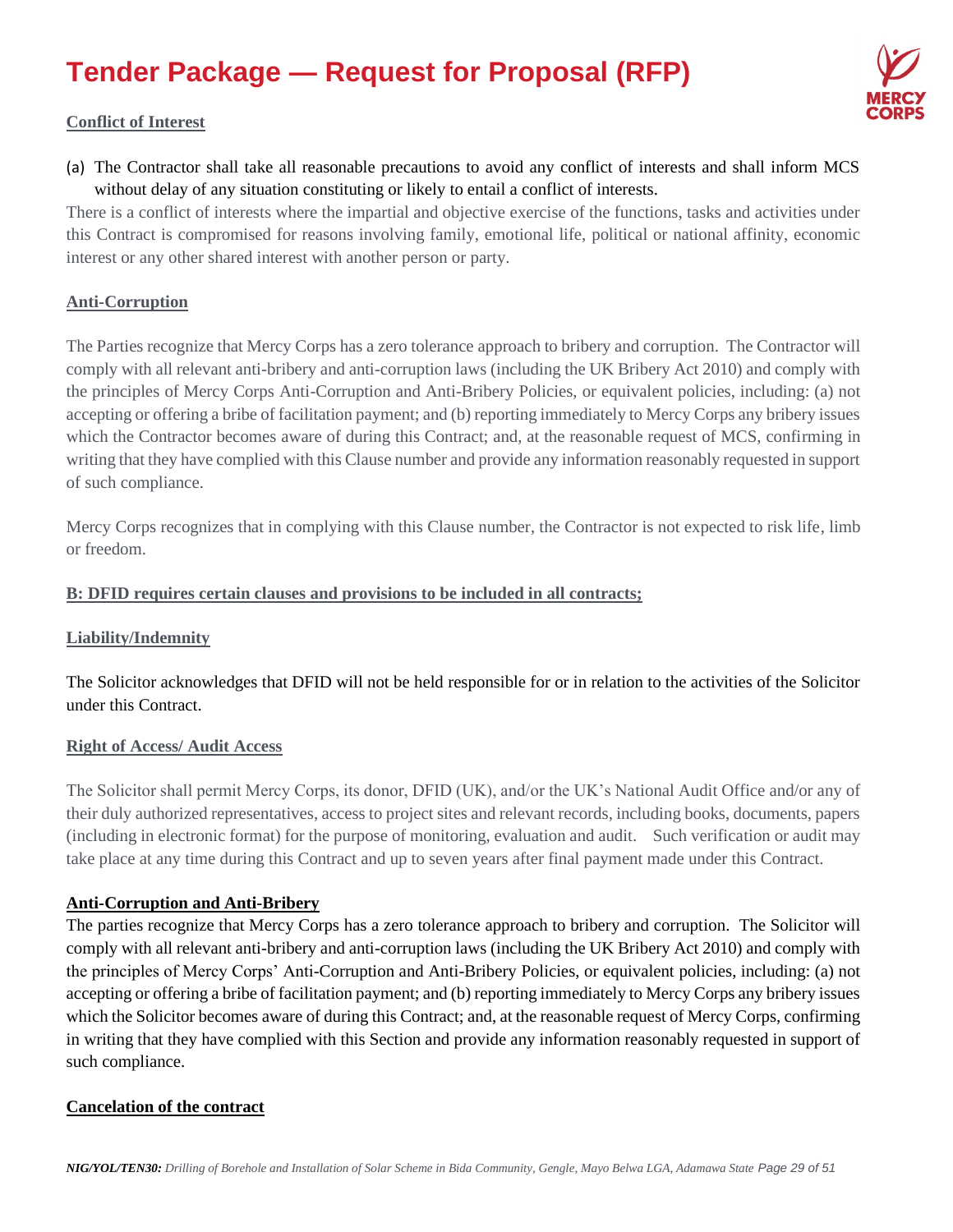

If any illegal or corrupt practices were or are committed in the award or execution of this Contract, including if any offer, gift, payment, contribution or benefit of any kind was accepted as an inducement or reward for the award or execution of this Contract, this Contract will be cancelled with immediate effect, in which case Mercy Corps will return to the Solicitor any items delivered and the Solicitor will return to Mercy Corps any funds paid (at each of their own cost, unless otherwise agreed).

### **Confidentiality**

The Solicitor acknowledges that Mercy Corps has reporting obligations to DFID. Accordingly, the Solicitor consents to Mercy Corps sharing information about the Solicitor or the Services with the DFID as required.

#### **Conflict of interest**

The Solicitor shall take all reasonable precautions to avoid any conflict of interests and shall inform Mercy Corps without delay of any situation constituting or likely to entail a conflict of interests.

There is a conflict of interests where the impartial and objective exercise of the functions, tasks and activities under this Contract is compromised for reasons involving family, emotional life, political or national affinity, economic interest or any other shared interest with another person or party.

#### **Intellectual Property Rights**

Mercy Corps shall be the owner of any product and/or copyrightable item that results from the performance of the Contract.

#### **C: Child and Vulnerable Adults Protection Policy**

Mercy Corps aims to safeguard children/vulnerable adults from abuse, violence and exploitation in all that we do, in line with Article 19\* of United Nations Convention on the Rights of the Child.

Besides economic, social and political problems affecting large numbers of children/vulnerable adults in countries where Mercy Corps works, individuals may be at risk from abuse by adults or other children. This policy concerns maltreatment of a child/vulnerable adult in contact with a Mercy Corps team member. Mercy Corps' policy is to react sensitively to any suspicions or allegations and deal with them appropriately. Any team member who has suspicions of or has witnessed any form of inappropriate behavior as defined in this policy should immediately report it to the Country Director or Regional Program Director as appropriate and the UK HR Director or US HR Services Director.

Any employee who is accused of inappropriate behavior towards a child/vulnerable adult, regardless of whether this is within or outside the work context, will be immediately removed from contact with children/vulnerable adults in the work context while the incident is being investigated.

Any inappropriate behavior towards a child/vulnerable adult, regardless of whether this is within or outside the work context, could constitute gross misconduct and could result in termination of employment. Appropriate action will also be taken against partners and others engaged in our work.

Mercy Corps works in many situations which are inherently abusive to children/vulnerable adults, and in some situations it is unrealistic to intervene on a personal level in the lives of individuals who could be seen as suffering 'abuse' in the widest sense. Such concerns may be addressed more appropriately at a programmatic level. However, Mercy Corps team members may well have a professional duty to act where there are concerns in relation to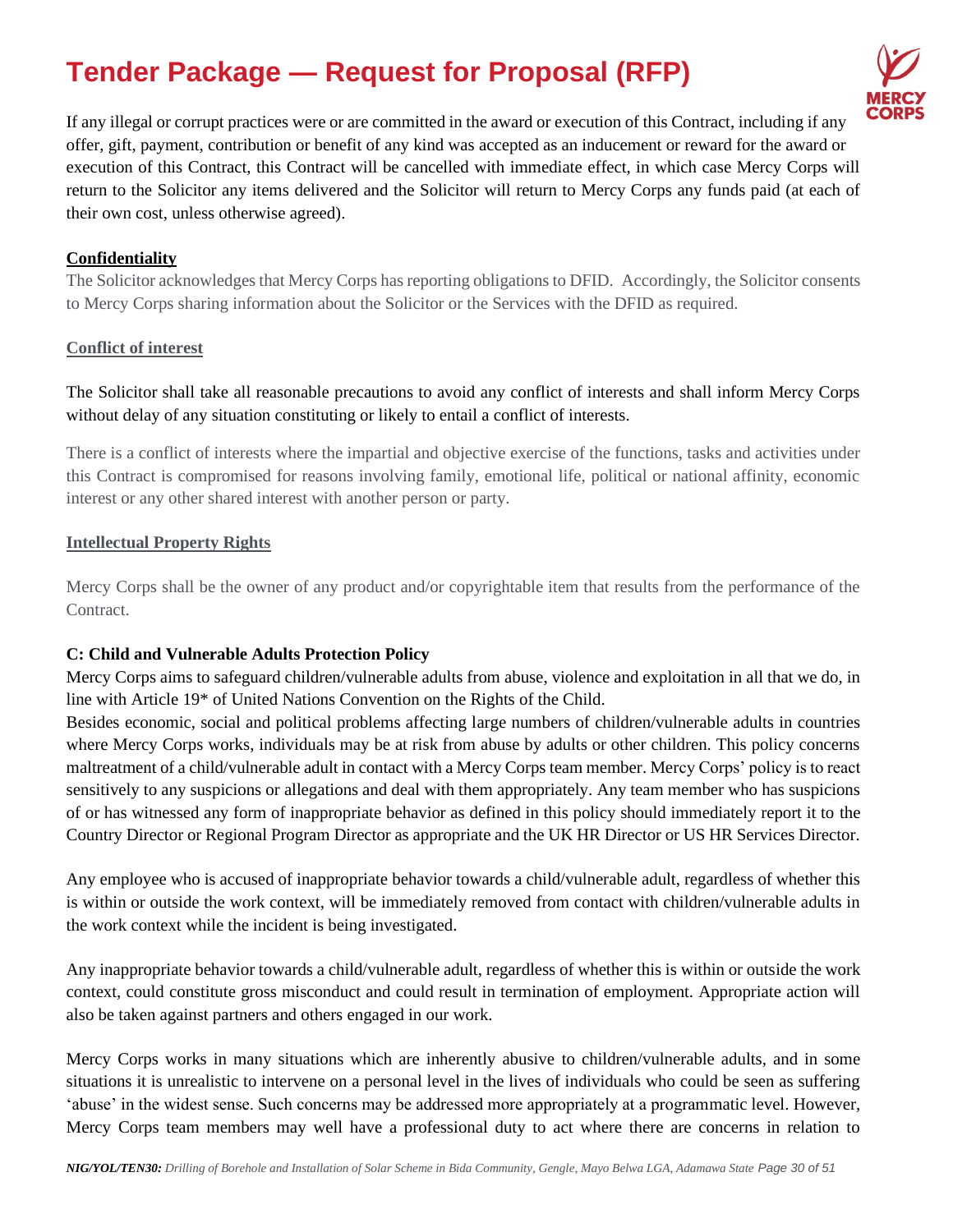

children/vulnerable adults with whom they are in contact, directly or indirectly. Their ability to act may be severely limited by particular circumstances prevailing locally, but concerns must still be raised, and possible action considered.

### **Values and Principles in working with Children/Vulnerable Adults:**

When team members are in contact with children/vulnerable adults, they should:

- At all times treat children/vulnerable adults with respect.
- Regard them positively and value them as individuals who have specific needs and rights and a particular contribution to make.
- Work with them in a spirit of co-operation and partnership based on mutual trust and respect; value their views and take them seriously
- Work with them in ways that enhance their inherent capacities and capabilities, and develop their potential
- Strive to understand them within the context in which they live.

### **It is important for all team members in contact with children/vulnerable adults to:**

- Be aware of situations which may present risks and manage these risks.
- Plan and organize the work and the workplace so as to minimize risks as far as possible.
- Ensure that a culture of openness exists to enable any issues or concerns to be raised and discussed.
- Ensure that a sense of accountability exists between team members so that poor practice or potentially abusive behavior does not go unchallenged.

### **Team members must be especially aware of potential abusive situations when working with children.**

Team members must never:

- Develop physical/sexual relationships with children
- Develop relationships with children which could in any way be deemed exploitative or abusive
- Act in ways that may be abusive or may place a child at risk of abuse.

# **Team members must avoid actions or behavior that could be construed as poor practice or potentially abusive. For example, they should never:**

- Use language, make suggestions or offer advice which is inappropriate, offensive or abusive
- Behave physically in a manner toward children which is inappropriate or sexually provocative
- Have a child/children with whom they are working stay overnight at their home unsupervised
- Sleep in the same room or bed as a child with whom they are working
- Do things for children of an intimate personal nature that they can do for themselves
- Condone, or participate in, behavior toward children which is illegal, unsafe or abusive
- Act in ways intended to shame, humiliate, belittle or degrade children, or otherwise perpetrate any form of emotional abuse discriminate against, show differential treatment, or favor particular children to the exclusion of others

### **Prevention of Sexual Exploitation and Abuse Policy**

All Mercy Corps team members must be aware of and adhere to the Core Principles laid out by the United Nations and INTERACTION in 2002, to which Mercy Corps is committed.

- 1. Sexual activity with children (persons under the age of 18, when not legally married) is prohibited regardless of the age of majority or age of consent locally. Mistaken belief in the age of a child is not a defense.
- 2. Exchange of money, employment, goods or services for sex, including sexual favors or other forms of humiliating, degrading or exploitative behavior is prohibited. This includes an exchange of assistance that is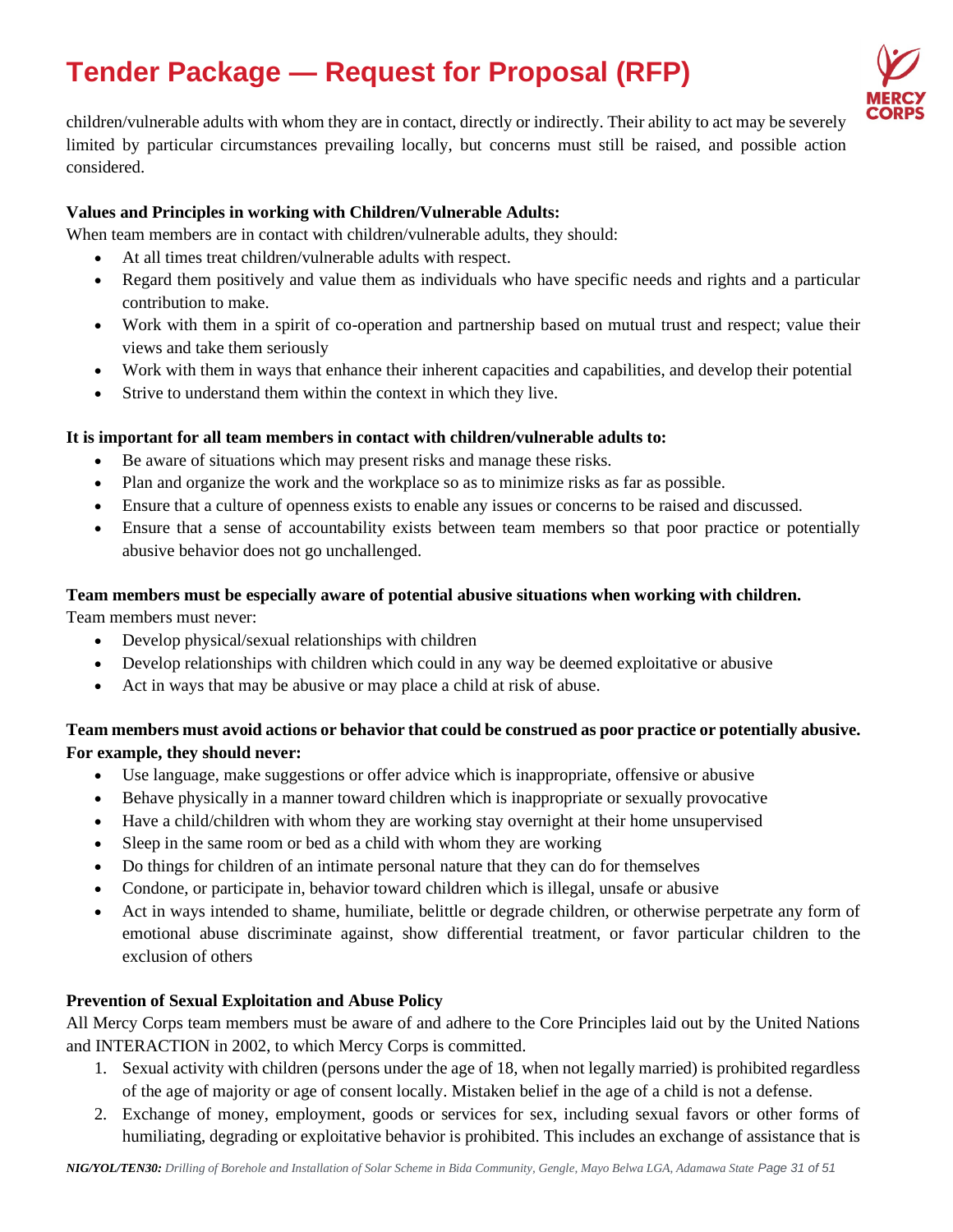

due to beneficiaries. Sexual acts with prostitutes are prohibited at any time during employment with Mercy Corps.

- 3. Sexual relationships between expatriate humanitarian workers and beneficiaries are prohibited since they are based on inherently unequal power dynamics. Such relationships undermine the credibility and integrity of humanitarian aid work.
- 4. Where a humanitarian worker develops concerns or suspicions regarding sexual abuse or exploitation by a fellow worker, whether in the same agency or not, s/he must report such concerns via established agency reporting mechanisms.
- 5. Humanitarian workers are obliged to create and maintain an environment that prevents sexual exploitation and abuse and promotes the implementation of the code of conduct. Managers at all levels have particular responsibility to support and develop systems that maintain this environment.
- 6. Sexual exploitation and abuse by humanitarian workers constitute acts of gross misconduct and are therefore grounds for termination of employment

### **D: Other USAID Contract Provisions Required by Law**

Mercy Corps, in accordance with donor regulations, requires certain certifications and provisions, set forth herein, to be included in all contracts.

- 1. The recipient must not engage in transactions with, or provide resources or support to, individuals and organizations associated with terrorism, including those individuals or entities that appear on the Specially Designated Nationals and Blocked Persons List maintained by the U.S. Treasury (online at: http://www.treasury.gov/resourcecenter/sanctions/SDNList/Pages/default.aspx) or the United Nations Security designation list (online at: [http://www.un.org/sc/committees/1267/aq\\_sanctions\\_list.shtml\)](http://www.un.org/sc/committees/1267/aq_sanctions_list.shtml).
- 2. Contractor certifies that neither it nor its principals is presently excluded or disqualified from participation in this transaction by any US Government department or agency.
- 3. Contractor certifies that it will not and has not used any funds received directly or indirectly from the U.S. Government to pay any person or organization for influencing or attempting to influence an officer or employee of any agency, a member of U.S. Congress, officer or employee of Congress, or an employee of a member of Congress in connection with obtaining this Contract or any other U.S. government funded project.
- 4. Mercy Corps, USAID, and the Comptroller General of the United States, or any of their duly authorized representatives, shall have access to any books, documents, papers and records of Contractor which are directly pertinent to this Contract for the purpose of making audits, examinations, excerpts and transcriptions.
- 5. The Contractor or its employees, or any Subcontractor or its employees, must not engage in any of the following conduct:
	- (i) Trafficking in persons (as defined in the Protocol to Prevent, Suppress, and Punish Trafficking in Persons, especially Women and Children, supplementing the UN Convention against Transnational Organized Crime) during the period of this Contract;
	- (ii) Procure a commercial sex act during the period of this Contract;
	- (iii) Use forced labor in the performance of the Contract; or
	- (iv) Commit acts that directly support or advance trafficking in persons, including the following acts:
	- a. Destroying, concealing, confiscating, or otherwise denying an employee access to that employee's identity or immigration documents;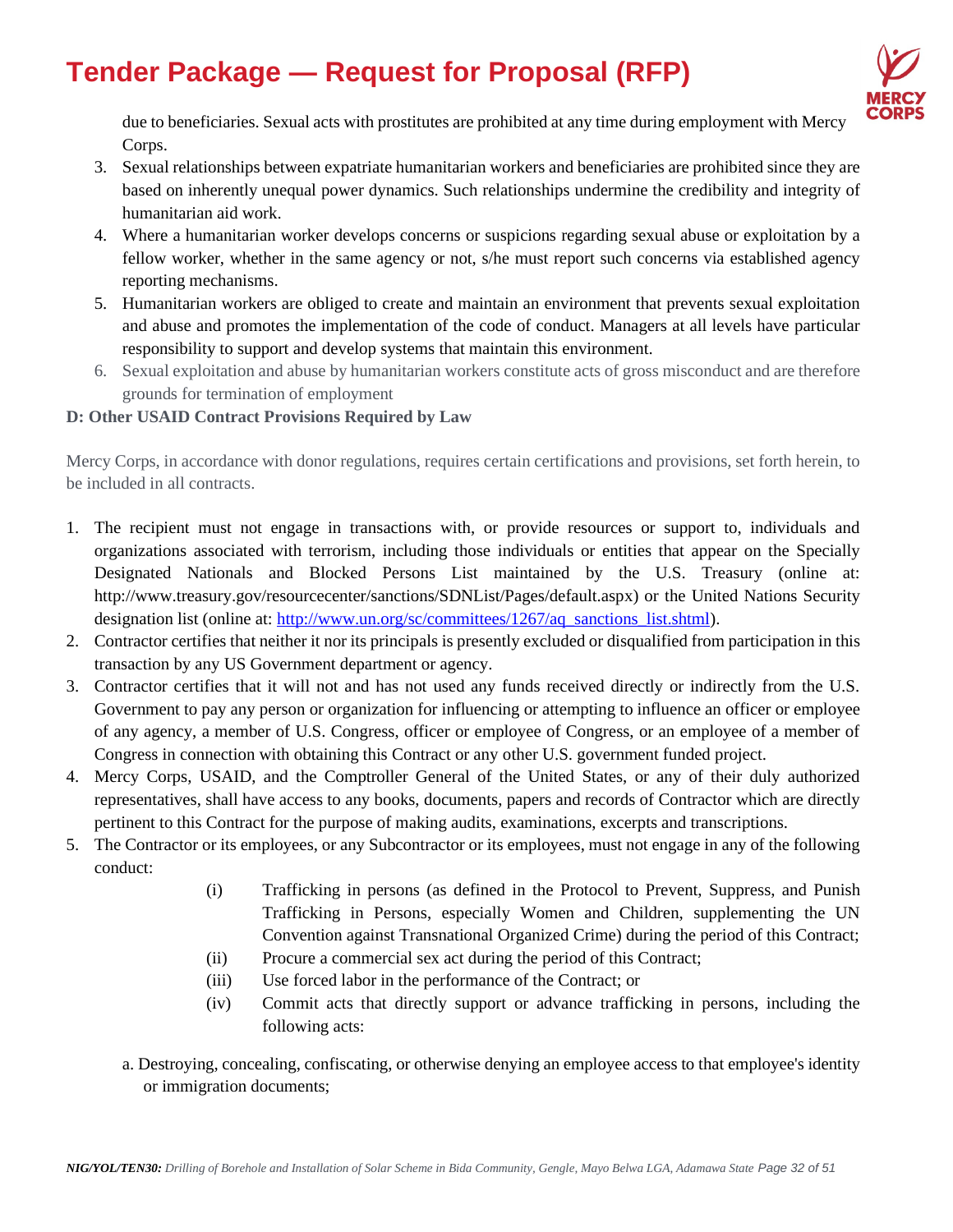

- b. Failing to provide return transportation or pay for return transportation costs to an employee from a country outside the United States to the country from which the employee was recruited upon the end of employment if requested by the employee, unless:
	- exempted from the requirement to provide or pay for such return transportation by Mercy Corps under this award; or
	- the employee is a victim of human trafficking seeking victim services or legal redres in the country of employment or a witness in a human trafficking enforcement action;
- c. Soliciting a person for the purpose of employment, or offering employment, by means of materially false or fraudulent pretenses, representations, or promises regarding that employment;
- d. Charging employees recruitment fees ; or

e. Providing or arranging housing that fails to meet the host country housing and safety standards. Contractor agrees to report in a timely manner to Mercy Corps any credible information from any source that alleges the contractor or any sub-contractor has engaged in any of the prohibited activities identified in this provision.

- 6. The Contractor must inform its employees working under this contract in the predominant native language of the workforce that they are afforded the employee whistleblower rights and protections provided under 41 U.S.C. § 4712; and
- 7. Contractor must disclose, in a timely manner, in writing to the USAID Office of Inspector General and Mercy Corps all violations of US government criminal law involving fraud, bribery or gratuity violations potentially affecting this Contract.

Disclosures to USAID must be sent to: U.S. Agency for International Development Office of the Inspector General P.O. Box 657 Washington, DC 200044-0657 Phone: 1-800-230-6539 or 202-712-1023 Email: [ig.hotline@usaid.gov](mailto:ig.hotline@usaid.gov) URL: https://oig.usaid.gov/content/usaid-contractor-reporting-form

- 8. The Contractor agrees to incorporate the terms of "Annex C" word-for-word in all of its sub-contracts funded under this Contract, if any.
- 9. Department of State Annex C [For Contracts to Be Performed Outside of the U.S.]

### **E: Other DOS Contract Provisions Required by Law**

Mercy Corps, in accordance with donor regulations, requires certain certifications and provisions, set forth herein, to be included in all contracts.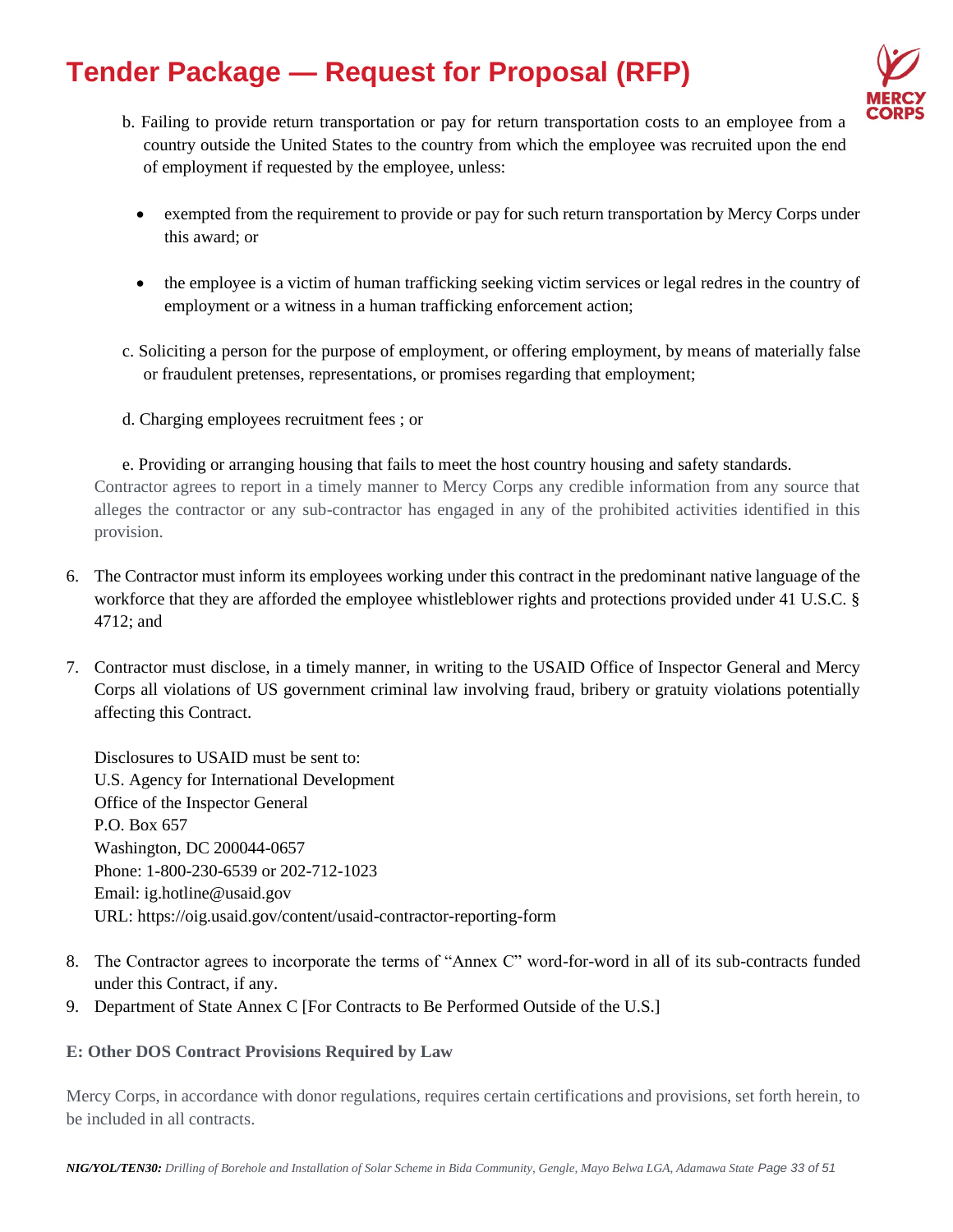

- 1. The Contractor is reminded that U.S. Executive Orders and U.S. law prohibits transactions with, and the provision of resources and support to, individuals and organizations associated with terrorism. It is the legal responsibility of the Contractor to ensure compliance with these Executive Orders and laws.
- 2. Contractor certifies that neither it nor its principals is presently excluded or disqualified from participation in this transaction by any US Government department or agency.
- 3. Contractor certifies that it will not and has not used any funds received directly or indirectly from the U.S. Government has been paid or will be paid to any person or organization for influencing or attempting to influence an officer or employee of any agency, a member of U.S. Congress, officer or employee of Congress, or an employee of a member of Congress in connection with obtaining this Contract or any other U.S. government funded project.
- 4. Mercy Corps, the US Department of State, the Inspector General of the United States, and the Comptroller General of the United States, or any of their duly authorized representatives have the right of timely and unrestricted access to any books, documents, papers and records of Contractor that are pertinent to this Contract, in order to make audits, examinations, excerpts and transcripts and copies of such documents. This right also includes timely and reasonable access to a Contractor's personnel for the purpose of interview and discussion related to such documents.
- 5. The U.S. Government is opposed to prostitution and related activities, which are inherently harmful and dehumanizing, and contribute to the phenomenon of trafficking in persons. None of the funds made available under this contract may be used to promote, support, or advocate for the legalization or practice of prostitution. Nothing in the preceding sentence shall be construed to preclude assistance designed to ameliorate the suffering of, or health risks to, victims while they are being trafficked or after they are out of the situation that resulted from such victims being trafficked. The Contractor does not promote, support, or advocate the legalization or practice of prostitution.
- 6. Mercy Corps has the right to terminate this Contract, without penalty, if Contractor or its employees, or any Subcontractor or its employees, engage in any of the following conduct:
	- (i) Trafficking in persons (as defined in the Protocol to Prevent, Suppress, and Punish Trafficking in Persons, especially Women and Children, supplementing the UN Convention against Transnational Organized Crime) during the period of this Contract;
	- (ii) Procure a commercial sex act during the period of time that this Contract is in effect; or
	- (iii) Use forced labor in the performance of the Contract.
- 7. The Contractor agrees to incorporate the terms of "Annex E" word-for-word in all of its sub-contracts funded under this Contract, if any.

### **F: Other Contract Provisions Required by Law or European Union**

MERCY CORPS has received funding from the European Union. MERCY CORPS, in accordance with the European Union regulations under which this contract is executed, requires certain certifications and provisions, set forth herein, to be included in all contracts.

# **Liability/Indemnity**

Under no circumstances nor for any reason whatsoever will the European Union be held liable for damages as a result of the work pursuant to this Contract.

### **Right of Access/ Audit**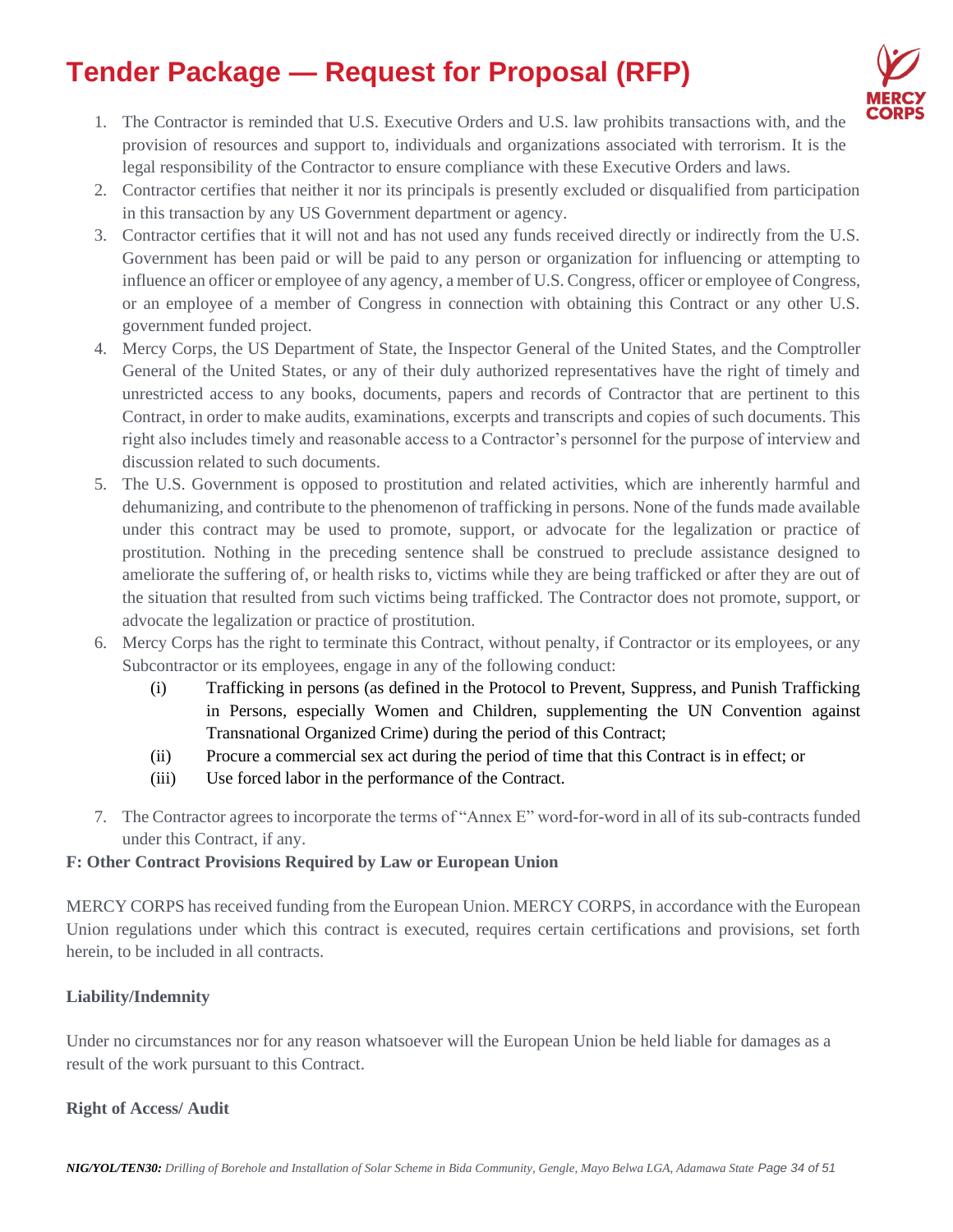

- (c) The Vendor will be responsible for holding all invoices, receipts and financial and accounting documents relating to this Contract for at least seven years following final payment made under this Contract.
- (d) The Vendor will allow MERCY CORPS or the European Union (or any other organisation authorised by the European Union) access to the location where the Vendor is based or any location where the Services are being implemented and to all documents, information and other material related to this Contract (including in electronic format), necessary to assess, or audit the implementation of the project and compliance with this Contract. Such audit may take place at any time during this Contract and up to seven years following final payment made under this Contract.

### **Conflict of Interest**

The Contractor shall take all reasonable precautions to avoid any conflict of interests and shall inform MCS without delay of any situation constituting or likely to entail a conflict of interests. There is a conflict of interests where the impartial and objective exercise of the functions, tasks and activities under this Contract is compromised for reasons involving family, emotional life, political or national affinity, economic interest or any other shared interest with another person or party.

### **Confidentiality**

The Vendor acknowledges that MERCY CORPS has reporting obligations to the European Union. Accordingly, the Vendor consents to MERCY CORPS sharing information about the Vendor or the Services with the European Union as required.

#### **Anti-corruption**

The Parties recognize that MERCY CORPS has a zero tolerance approach to bribery and corruption. The Vendor will comply with all relevant anti-bribery and anti-corruption laws (including the UK Bribery Act 2010) and comply with the principles of MERCY CORPS Anti-Corruption and Anti-Bribery Policies, or equivalent policies, including: (a) not accepting or offering a bribe of facilitation payment; and (b) reporting immediately to MERCY CORPS any bribery issues which the Vendor becomes aware of during this Contract; and, at the reasonable request of MERCY CORPS, confirming in writing that they have complied with this Clause and provide any information reasonably requested in support of such compliance.

MERCY CORPS recognizes that in complying with this Clause, the Vendor is not expected to risk life, limb or freedom.

### **Visibility**

Any information or publications, in any form and medium, including the Internet, published pursuant to this Contract must include the following text or a similar disclaimer: "This document has been produced with the financial assistance of the European Union. The views expressed herein should not be taken, in any way, to reflect the official opinion of the European Union.

#### **Principal of Ethical Procurement**

The Vendor acknowledges that MERCY CORPS must comply with the European Union's principle of Ethical Procurement including adhering to the minimum ethical standards of the avoidance of child labour, and the respect of basic social rights and working conditions based on international labour standards.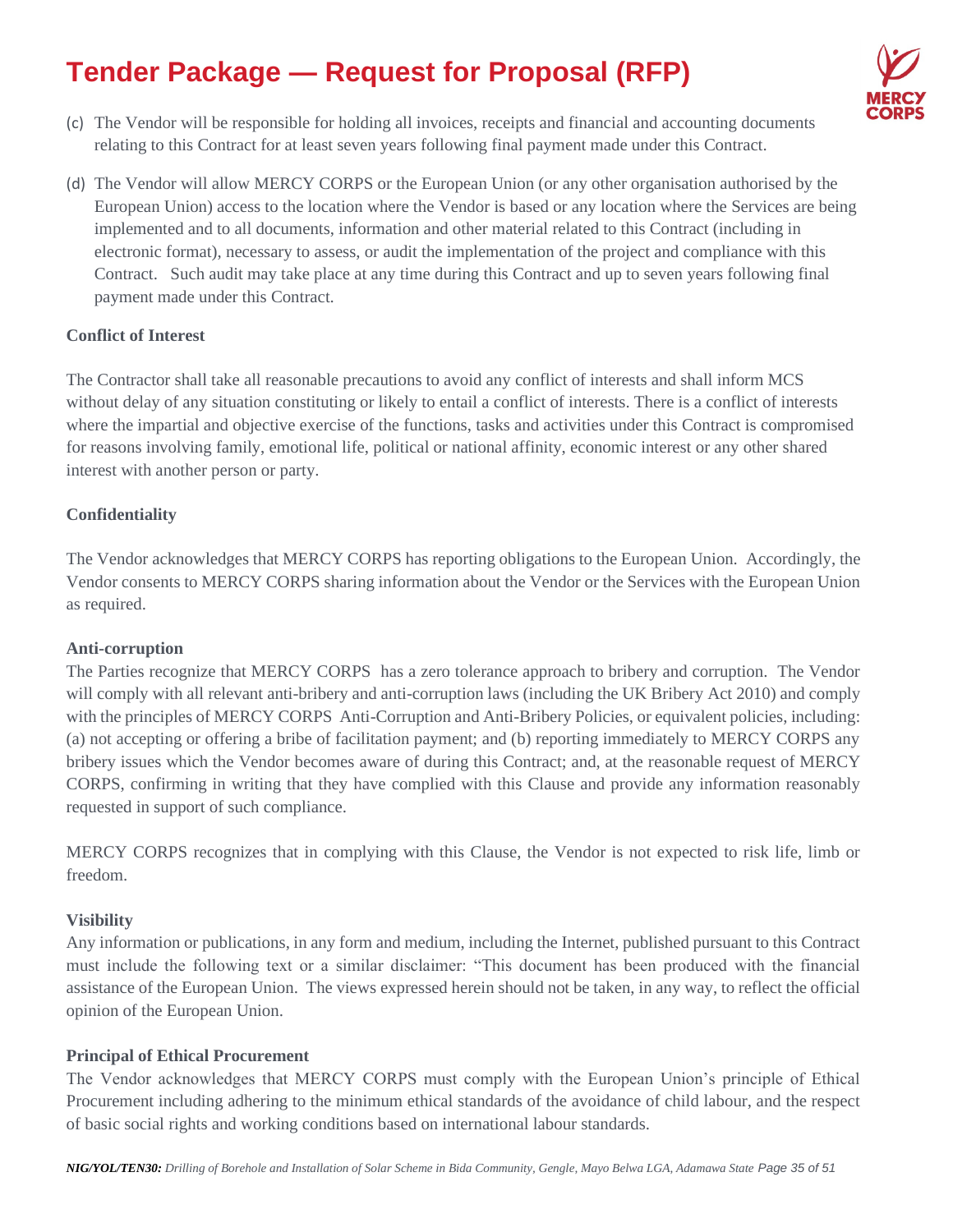

# **Intellectual Property Rights**

MCS shall be the owner of any [product copyrightable, patentable item] that results from the performance of the Contract. The Contractor grants the right to MCS and the European Commission to use freely and as it sees fit all documents produced under this Contract, whatever their form or medium.

#### **Procurement:**

If the Contractor will also carry out procurement (e.g. for travel or supplies), please contact MCS Compliance.

### **G: Other USDA Contract Provisions Required by Law**

Mercy Corps, in accordance with donor regulations, requires certain certifications and provisions, set forth herein, to be included in all contracts.

- 1. The Contractor is reminded that U.S. Executive Orders and U.S. law prohibits transactions with, and the provision of resources and support to, individuals and organizations associated with terrorism. It is the legal responsibility of the Contractor to ensure compliance with these Executive Orders and laws.
- 2. Contractor certifies that neither it nor its principals is presently excluded or disqualified from participation in this transaction by any US Government department or agency.
- 3. Contractor certifies that it will not and has not used any funds received directly or indirectly from the U.S. Government has been paid or will be paid to any person or organization for influencing or attempting to influence an officer or employee of any agency, a member of U.S. Congress, officer or employee of Congress, or an employee of a member of Congress in connection with obtaining this Contract or any other U.S. government funded project.
- 4. Mercy Corps, the US Department of Agriculture, the Inspector General of the United States, and the Comptroller General of the United States, or any of their duly authorized representatives have the right of timely and unrestricted access to any books, documents, papers and records of Contractor that are pertinent to this Contract, in order to make audits, examinations, excerpts and transcripts and copies of such documents. This right also includes timely and reasonable access to a Contractor's personnel for the purpose of interview and discussion related to such documents.
- 5. Mercy Corps has the right to terminate this Contract, without penalty, if Contractor or its employees, or any Subcontractor or its employees, engage in any of the following conduct:
	- (i) Trafficking in persons (as defined in the Protocol to Prevent, Suppress, and Punish Trafficking in Persons, especially Women and Children, supplementing the UN Convention against Transnational Organized Crime) during the period of this Contract;
	- (ii) Procure a commercial sex act during the period of time that this Contract is in effect; or
	- (iii) Use forced labor in the performance of the Contract.
- 6. The Contractor agrees to incorporate the terms of "Donors" word-for-word in all of its sub-contracts funded under this Contract, if any.

**H: Reporting of currency and cash-based transaction required under Nigerian laws.**

1. The special control unit against money laundering (SCUML) as well as Federal Ministry of Industry, trade and investment, in line with the provision of the "Money Laundering (Prohibition) Act (TPA)" 2011 (as amended) and Federal Ministry of Industry, Trade and Investment (designation of Non-Financial institutions)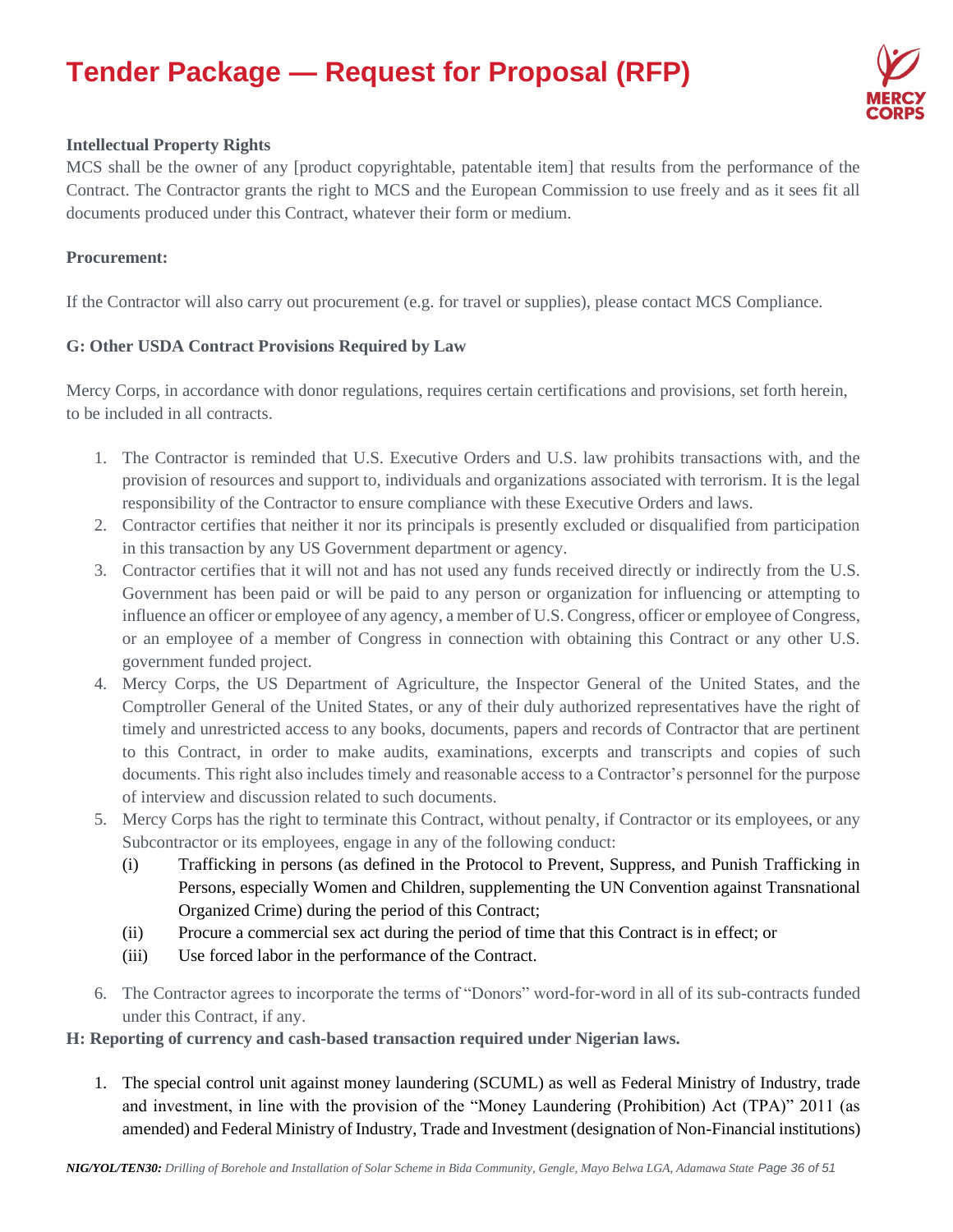

2013 and 2016 respectively, requires designated non-financial institutions to report all currency transactions of N5,000,000 and above, in case of an individual or N10,000,000 and above, in the case of a body corporate within seven (7) days from the date of transaction.

- 2. The laws also require designated non-financial institutions to report all cash-based transactions in excess of \$1,000 or its equivalent within seven (7) days to SCUML through its online platform.
- 3. Accordingly, Mercy Corps, being a registered and designated non-financial institution, incompliance with above requirements in clause a and b of this document is obliged to report all transaction to SCUML.
- 4. By signing this document, the vendor/contractor/service provider unconditionally allows Mercy Corps to share necessary data and documents with SCUML and the "Economic and Financial Crimes Commission (EFCC).
- 5. Vendor/contractor/service provider also agrees to allow SCUML and EFCC the unconditional access to his bank account(s), account books and daily ledger with regard to the amount paid against this contract.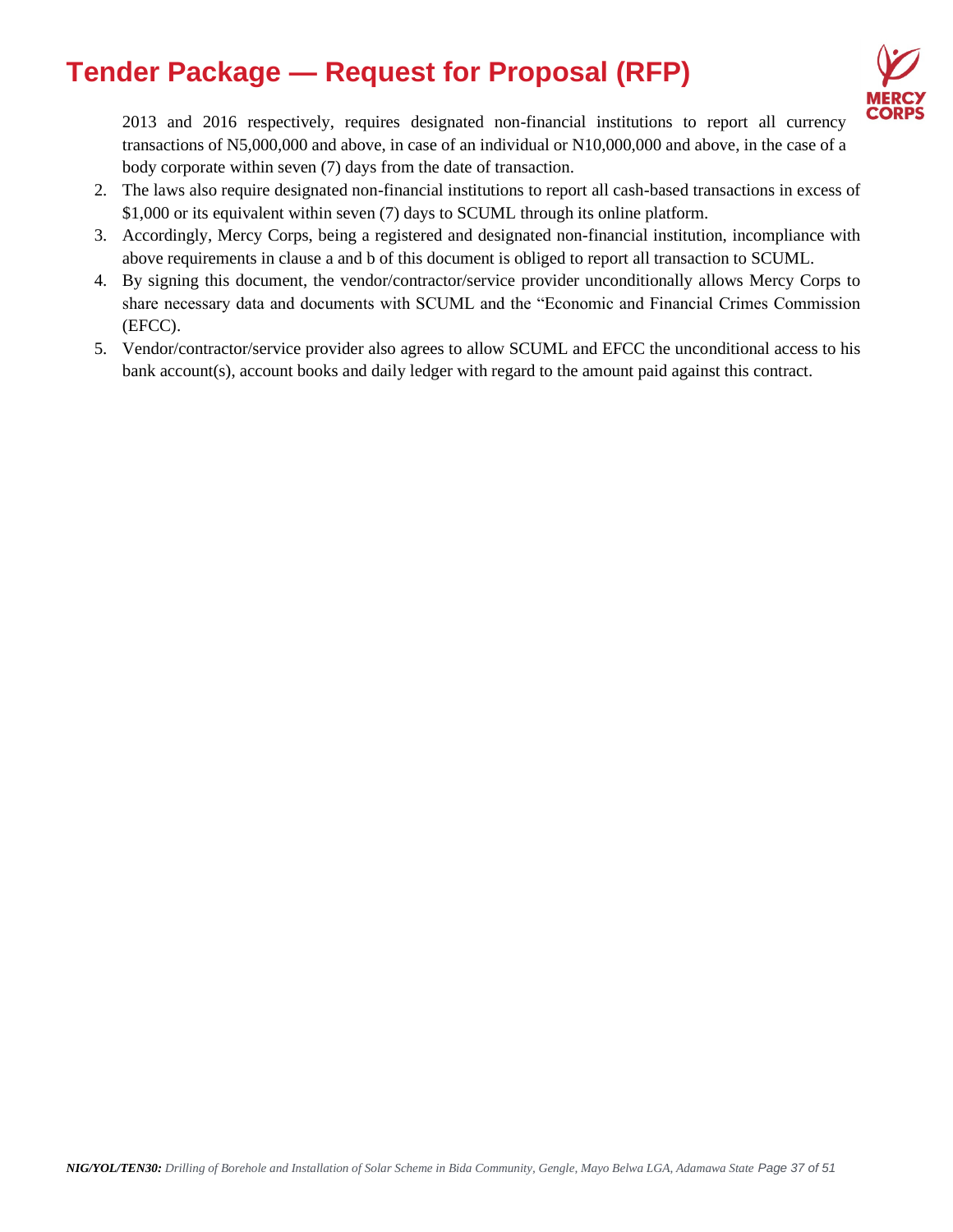

## **DRILLING OF BOREHOLE AND INSTALLATION OF SOLAR SCHEME IN BIDA COMMUNITY, GENGLE WARD, MAYO BELWA LGA, ADAMAWA STATE**

### **BILL OF QUANTITY FOR DRILLING OF BOREHOLE AND INSTALLATION OF SOLAR SCHEME IN BIDA COMMUNITY, GENGLE WARD, MAYO BELWA LGA, ADAMAWA STATE**

### **COST SUMMARY**

# **Preamble**

This bill of quantities is for the construction of 1 No. borehole complete with submersible pump, solar system and fencing point in Bida community, Gengle Ward, Mayo Belwa LGA, Adamawa State. The coordinate point of the geophysical investigation is: **10<sup>0</sup>20'93.70"N, 8<sup>0</sup>23'56.3"E**

| <b>DESCRIPTION</b>                                                                                         | <b>Comment</b> | <b>AMOUNT (N)</b> |
|------------------------------------------------------------------------------------------------------------|----------------|-------------------|
| <b>Borehole Drilling</b>                                                                                   |                |                   |
| Supply and installation of solar pump                                                                      |                |                   |
| Supply and installation of solar powered system                                                            |                |                   |
| Supply and installation of 20,000 litres PVC (4N0s of 5000L)<br>capacity) tanks on 9m high steel stanchion |                |                   |
| Construction of 2 tap stands, 2 soak pits, and 1 animal trough                                             |                |                   |
| Security fencing and landscaping                                                                           |                |                   |
| <b>Total</b>                                                                                               |                |                   |
|                                                                                                            |                |                   |

| <b>BOREHOLE DRILLING</b>                                                                                                                                                                                                                                                                                                                                                                                                                                                                        |                |            |      |               |
|-------------------------------------------------------------------------------------------------------------------------------------------------------------------------------------------------------------------------------------------------------------------------------------------------------------------------------------------------------------------------------------------------------------------------------------------------------------------------------------------------|----------------|------------|------|---------------|
| <b>DESCRIPTION</b>                                                                                                                                                                                                                                                                                                                                                                                                                                                                              | Unit           | <b>Qty</b> | Rate | <b>Amount</b> |
| <b>SITE CLEARING AND MOBILIZATION</b>                                                                                                                                                                                                                                                                                                                                                                                                                                                           |                |            |      |               |
| Mobilization of drilling rigs and necessary tools, equipment,<br>and machines to site                                                                                                                                                                                                                                                                                                                                                                                                           | <b>Item</b>    | 1          |      |               |
| <b>DRILLING</b>                                                                                                                                                                                                                                                                                                                                                                                                                                                                                 |                |            |      |               |
| Using 8-inch diameter bit with Percussion or rotary drill<br>method by using appropriate rigs, cutter, pipes, machine, and<br>other equipment capable of drilling up to a depth up to 80<br>meters (depending on the availability of appropriate soil<br>layer) through all sorts of strata.<br>Protection of caving by supplying necessary casing pipe,<br>collection of soil samples at every change of strata and<br>preserve them for analysis, withdrawal of boring & casing<br>pipes etc. | M              | 100        |      |               |
| <b>CASING</b>                                                                                                                                                                                                                                                                                                                                                                                                                                                                                   |                |            |      |               |
| Provide and install 150mm diameter internal casing uPVC<br>not less than 15 bars (Panar or equivalent) type as per<br>specification                                                                                                                                                                                                                                                                                                                                                             | N <sub>0</sub> | 35         |      |               |
| Provide and install 150mm diameter Screen uPVC not less<br>than 15 bars (Panar or equivalent) slot size 0.5-1.0mm<br>(factory slotted)                                                                                                                                                                                                                                                                                                                                                          | M              | 33         |      |               |
| <b>GRAVEL PACKING</b>                                                                                                                                                                                                                                                                                                                                                                                                                                                                           |                |            |      |               |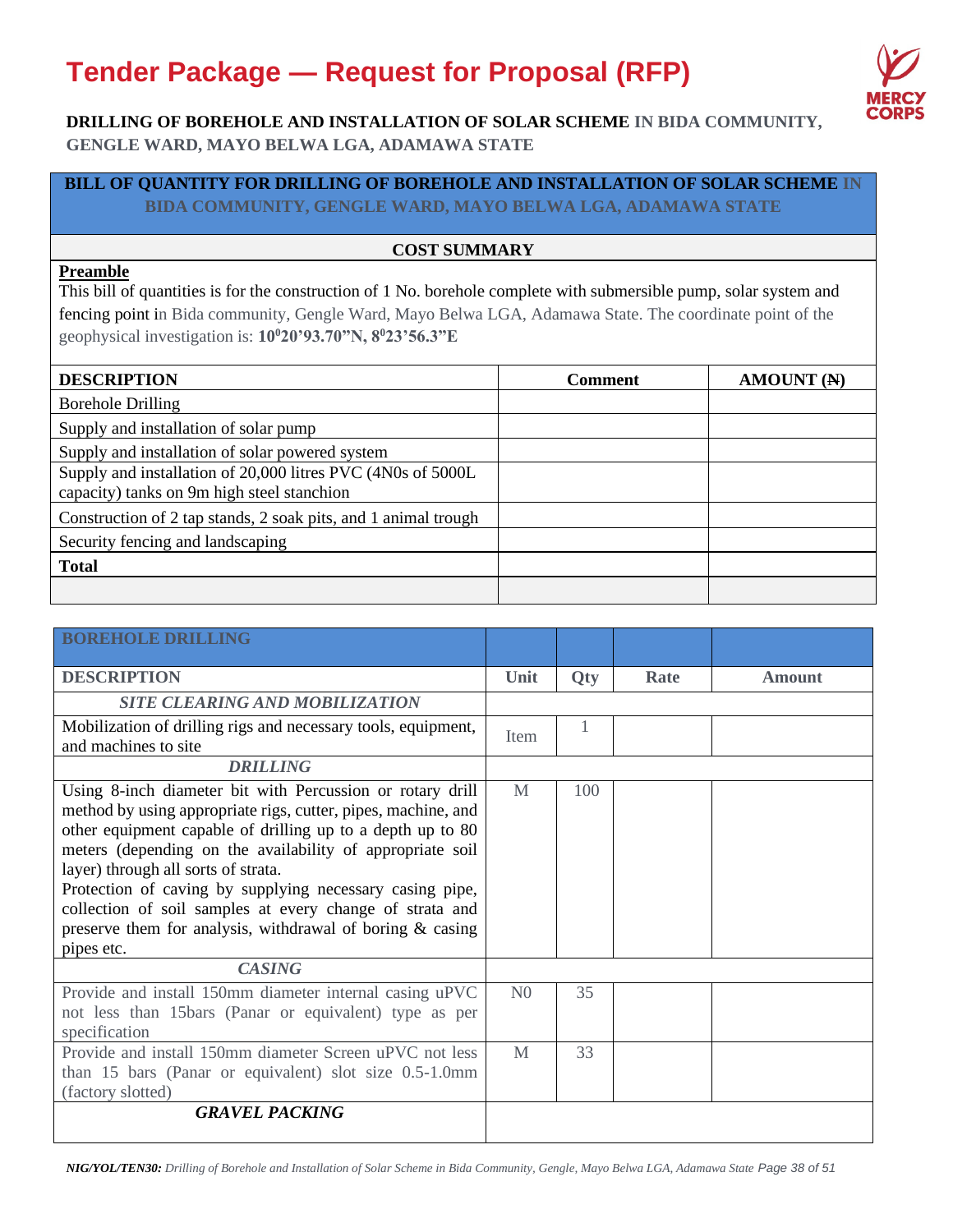

| Provision of suitable gravel pack to fill the annular space<br>between the sides of the borehole and the screen. The gravel<br>pack grain sizes are to be defined by the grain size of the<br>aquifer and can ranged from 2-4mm in diameter.<br>Reasonably homogenous, calibrated, clean from debris,<br>round and preferably siliceous available from riverbed, free<br>from soil and other materials, including supply, delivery,<br>casting and cleaning. Enough gravel pack shall be installed<br>to completely cover the uppermost screen and yonder by an<br>additional 2-metres to allow for settling. A good supply of<br>water should be introduced with the gravel to prevent<br>bridging. The gravel pack shall be capped with a 2-metre<br>vertical column of clay seal to prevent any seepage that may<br>contaminate aquifers with subsequent pollution of ground<br>water | LS           |    |  |
|------------------------------------------------------------------------------------------------------------------------------------------------------------------------------------------------------------------------------------------------------------------------------------------------------------------------------------------------------------------------------------------------------------------------------------------------------------------------------------------------------------------------------------------------------------------------------------------------------------------------------------------------------------------------------------------------------------------------------------------------------------------------------------------------------------------------------------------------------------------------------------------|--------------|----|--|
| <b>GROUTING</b>                                                                                                                                                                                                                                                                                                                                                                                                                                                                                                                                                                                                                                                                                                                                                                                                                                                                          |              |    |  |
| Grouting with clay or with a mixture of bentonite and cement.<br>The first clay grout of 2 meters length must be placed on top<br>of the gravel pack to stop the grout from plugging the gravel<br>pack. Including supply, delivery, fitting and fixing.<br>Clay back filling for the intermediate space between the clay<br>plug and the concrete plug, fill up with sand and clay.<br>The last 2 meters should be filled up with a mixture of water<br>and cement grout up to the ground level.<br>The procedure involves filling the annular space up to the<br>ground level and then leaving to set for a minimum of 12<br>hours before starting further development; all costs including<br>supply, delivery, casting and cleaning.<br><b>BOREHOLE DEVELOPMENT</b>                                                                                                                  | $\mathbf{M}$ | 10 |  |
| The service provider shall carry out development and<br>cleaning of borehole by airlifting and air jetting methods<br>upon completion of installation of casing and gravel pack.<br>This shall be done to remove silts, clays and fluid residues<br>deposited on the borehole wall and adjacent portions of the<br>aquifer during the rehabilitation process. The service<br>provider should make arrangement of water level measuring<br>kits including transportation of air compressor unit to site<br>(For the purpose of air compressor of evaluation 24 hrs is<br>considered)                                                                                                                                                                                                                                                                                                      | Item         | 1  |  |
| <b>TEST PUMPING</b>                                                                                                                                                                                                                                                                                                                                                                                                                                                                                                                                                                                                                                                                                                                                                                                                                                                                      |              |    |  |
| Establish borehole parameters by test pumping the borehole<br>for 12 hours and provide borehole data such as yield, draw-<br>down. The following elements will be contained in the test<br>pumping.<br>a) A period of recovery after production<br>pumping/development.                                                                                                                                                                                                                                                                                                                                                                                                                                                                                                                                                                                                                  | Item         | 1  |  |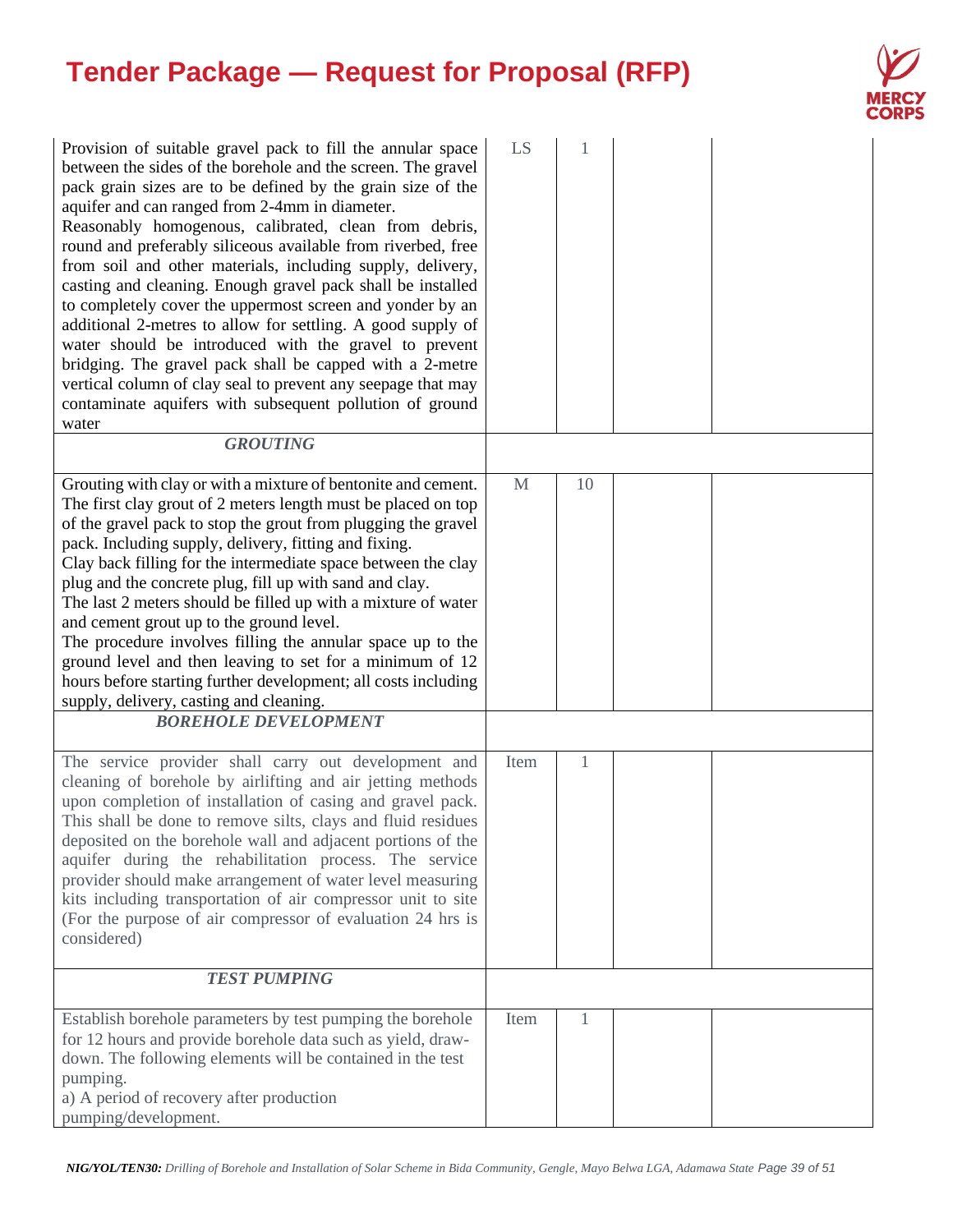

| b) A pre-test (calibration, typically 2 to 3 hours);<br>c) A period of recovery after pre-test<br>d) A step draw-down test (typically five steps, each of 2<br>hours duration; total 10 hours);<br>e) A period of recovery after step draw-down test                                                                                                                                                                                                                                                                                                                                                                                                                                                                                                                                                                                                                                                                                                                                                                                                                                                                                                                                                                                      |                |   |  |
|-------------------------------------------------------------------------------------------------------------------------------------------------------------------------------------------------------------------------------------------------------------------------------------------------------------------------------------------------------------------------------------------------------------------------------------------------------------------------------------------------------------------------------------------------------------------------------------------------------------------------------------------------------------------------------------------------------------------------------------------------------------------------------------------------------------------------------------------------------------------------------------------------------------------------------------------------------------------------------------------------------------------------------------------------------------------------------------------------------------------------------------------------------------------------------------------------------------------------------------------|----------------|---|--|
| <b>WATER QUALITY TEST</b>                                                                                                                                                                                                                                                                                                                                                                                                                                                                                                                                                                                                                                                                                                                                                                                                                                                                                                                                                                                                                                                                                                                                                                                                                 |                |   |  |
| A minimum of 2 litres each for chemical and bacteriological<br>analysis shall be collected by the contractor in the presence<br>of the Engineer or his representative. (3) Water samples<br>should be collected in clean, sterilized properly sealed and<br>protected plastic containers from the borehole for reference<br>to a Water Testing Authority recognized and authorized by<br>Mercy Corps for laboratory analysis, after completion of test<br>pumping. One sample will be used for each of these tests:<br>physical, chemical and bacteriological analyses. The samples<br>so collected should reach the authorized Water Testing<br>Laboratories (Ministry of Water Resources and National<br>Agency for Food and Drug Law and Control (NAFDAC)),<br>within 6 hours from the time of collection from the borehole<br>unless otherwise. Specific parameters to be measured shall<br>include.<br>Physical Parameters - Colour, Odour, Taste,<br>$\bullet$<br>Turbidity, pH Value, Electrical Conductivity,<br>Temperature<br>Chemical Parameters - Nitrate, Nitrite, Total<br>Hardness, Fluoride, Chloride, Sulphate, Copper,<br>Manganese, TDS, Total Iron, Arsenic<br><b>Biological Parameters - Faecal Coli form Counts</b> | N <sub>o</sub> | 1 |  |
| <b>BOREHOLE COMPLETION REPORT</b>                                                                                                                                                                                                                                                                                                                                                                                                                                                                                                                                                                                                                                                                                                                                                                                                                                                                                                                                                                                                                                                                                                                                                                                                         |                |   |  |
| A full borehole completion report shall be prepared by the<br>service provided and submitted to the Mercy Corps within ten<br>days of the completion of the pumping tests. The borehole<br>completion report shall include the following:<br>a. A borehole log, showing borehole location, ground surface<br>elevation, measuring point elevation, soil strata, static water<br>level and dimensions of casing, screen, grounding and cap.<br>b. Pumping tests reports<br>c. Result of analysis of water<br>d. All other records as specified                                                                                                                                                                                                                                                                                                                                                                                                                                                                                                                                                                                                                                                                                             | Report         | 1 |  |
| <b>BOREHOLE CLEANING AND DISINFECTION</b>                                                                                                                                                                                                                                                                                                                                                                                                                                                                                                                                                                                                                                                                                                                                                                                                                                                                                                                                                                                                                                                                                                                                                                                                 |                |   |  |
| Provide for the disinfection of well by introducing granular<br>Calcium Hypochlorite or Sodium Hypochlorite into the<br>annular space along with the gravel pack material at a<br>concentration of 500grammes per cubic meter of pack.<br>SANITARY SEAL AND CAPPING                                                                                                                                                                                                                                                                                                                                                                                                                                                                                                                                                                                                                                                                                                                                                                                                                                                                                                                                                                       | LS             | 1 |  |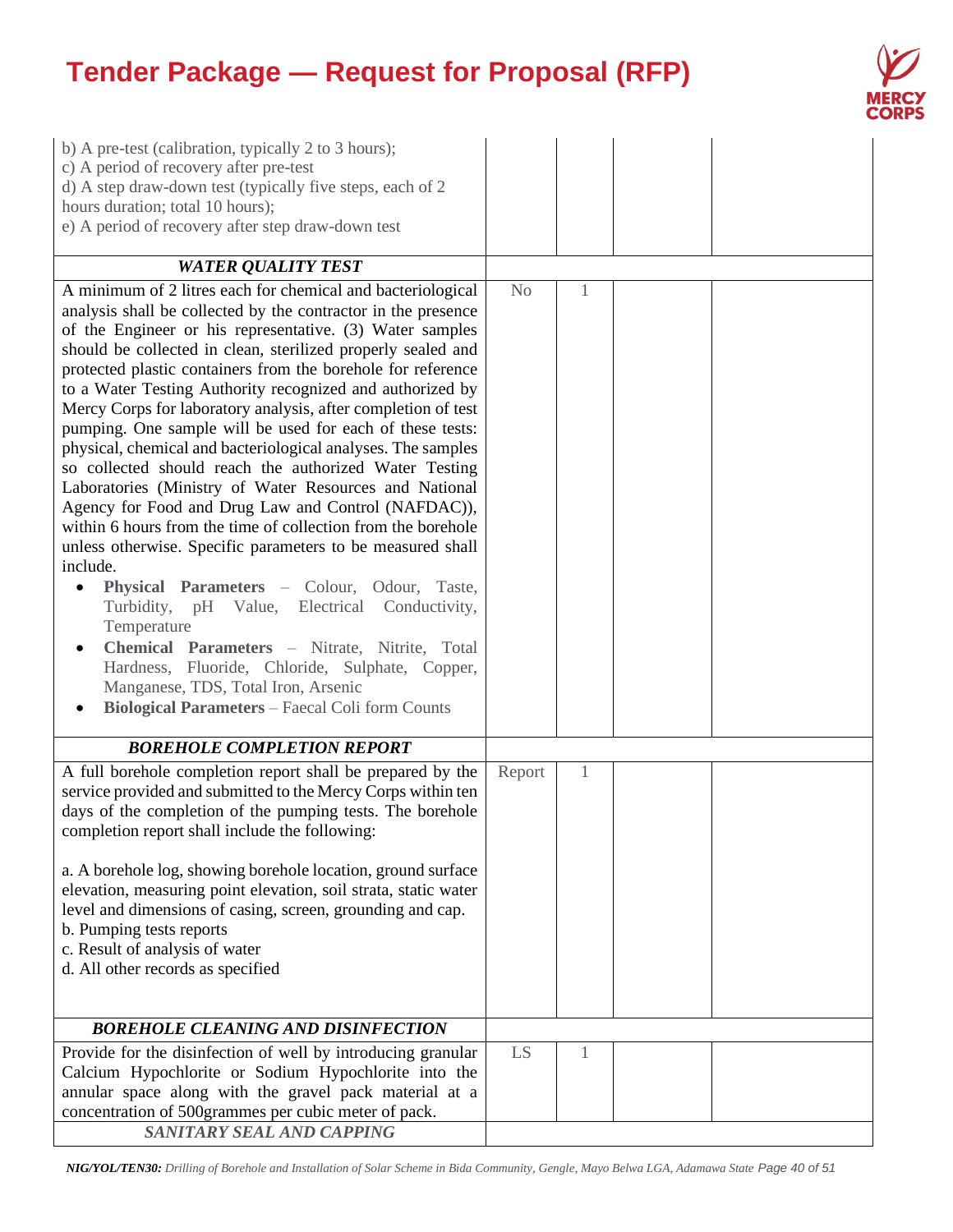

| To provide an effective seal to the entry of contaminants, up       | No |  |  |
|---------------------------------------------------------------------|----|--|--|
| to 3.0-metres depth of the borehole from the surface shall be       |    |  |  |
| grouted using cement slurry $1.85-2.15$ kg / liter                  |    |  |  |
| For Sanitary seal and well head construction, the top of the        |    |  |  |
| casing shall be a minimum of 0.5m above the original ground         |    |  |  |
| level and there shall be a flange for connection of the             |    |  |  |
| wellhead assembly. The conductor pipe (surface casing)              |    |  |  |
| around the inner casing shall be raised at least 30 cm above        |    |  |  |
| the inner casing and then capped properly by welding 6mm            |    |  |  |
| $\emptyset$ thick 8-inch steel plate to secure the well. Around the |    |  |  |
| casing, there shall be a 1.5m x 1.5m x 1m concrete slab.            |    |  |  |
| <b>Sub Total</b>                                                    |    |  |  |

| Y AND INSTALLATION OF SOLAR PUMP                                                                                                            |      |            |  |
|---------------------------------------------------------------------------------------------------------------------------------------------|------|------------|--|
| <b>DESCRIPTION</b>                                                                                                                          | Unit | <b>Qty</b> |  |
| Supply and install 2.2 Kw, (70-100m head depending on<br>yield of borehole), hybrid inverter type or approved<br>equivalent                 | No   |            |  |
| Provision for the well head including air valve, sluice valve,<br>non-return valve, meter and support anchor as directed by the<br>Engineer | Item |            |  |
| <b>Sub Total</b>                                                                                                                            |      |            |  |

| <b>ISTALLATION OF SOLAR</b><br><b>POWERED SYSTEM</b>                                                                                                                                        |                |            |  |
|---------------------------------------------------------------------------------------------------------------------------------------------------------------------------------------------|----------------|------------|--|
| <b>DESCRIPTION</b>                                                                                                                                                                          | Unit           | <b>Qty</b> |  |
| Solar photovoltaic panels (10), 240-300 watts "Siemens" or<br>approved equivalent, complete with accessories, to be<br>executed in whole or part all installed steel frames above<br>ground | Item           |            |  |
| Drop cable HT-TKN-F                                                                                                                                                                         | m              | 60         |  |
| Supply and install 32mm diameter rising main GMS water<br>pipe, Class C.                                                                                                                    | m              | 60         |  |
| 50mm diameter gate valve as 'pegler' or approved<br>equivalent                                                                                                                              | N <sub>0</sub> |            |  |
| <b>Sub Total</b>                                                                                                                                                                            |                |            |  |

| SUPPLY AND INSTALLATION OF 20M <sup>3</sup><br><b>OVERHEAD TANK</b>                                                      |      |     |  |
|--------------------------------------------------------------------------------------------------------------------------|------|-----|--|
| <b>DESCRIPTION</b>                                                                                                       | Unit | ∩tv |  |
| Supply and Installation of 4 No. 5 cubic meters black PVC<br>tank installed on 6 meters above the ground steel stanchion | No   |     |  |

*NIG/YOL/TEN30: Drilling of Borehole and Installation of Solar Scheme in Bida Community, Gengle, Mayo Belwa LGA, Adamawa State Page 41 of 51*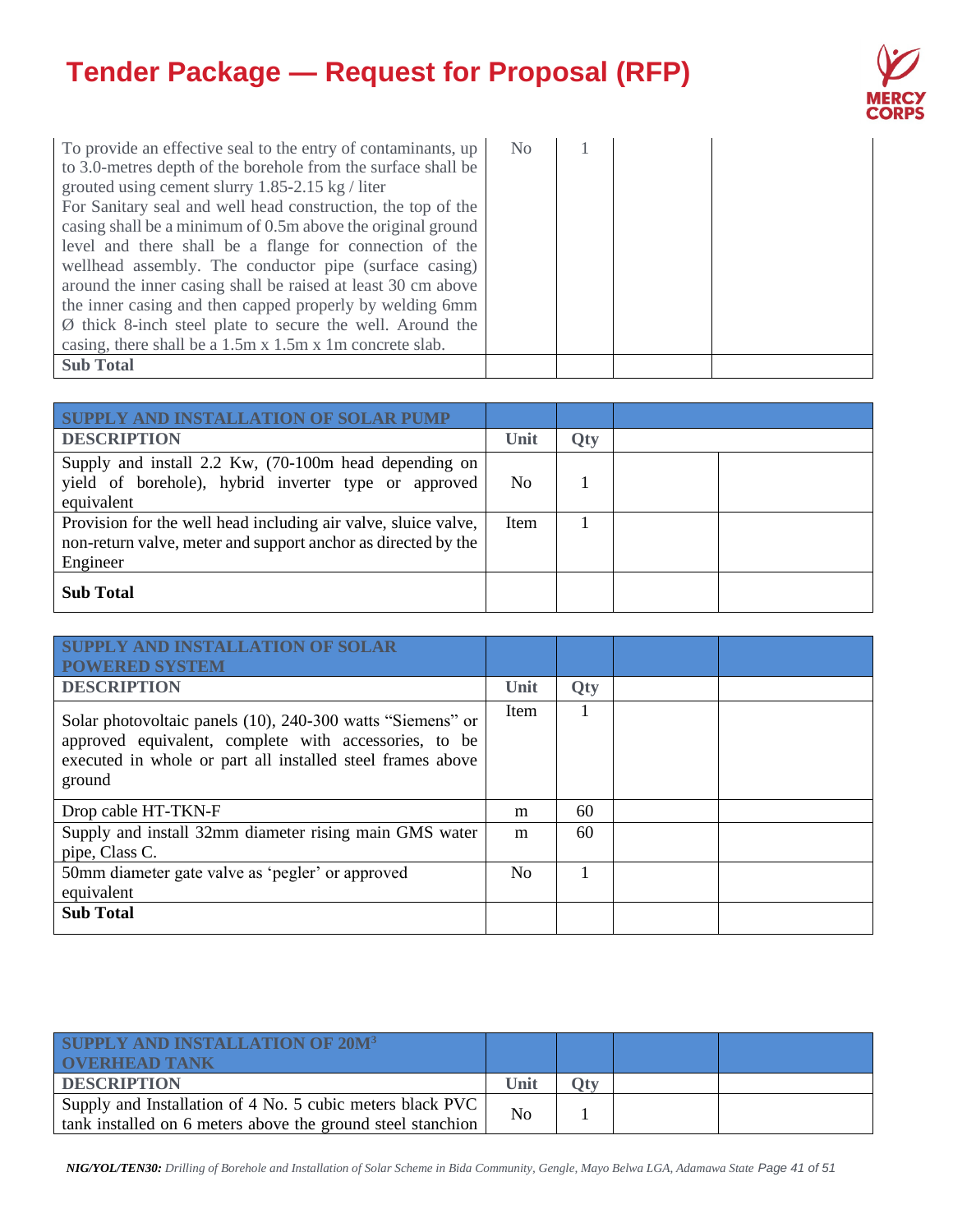

with 50mm outlet pipe, gate valves, water gauge and float valves. Provide for disinfection of the tanks after installation. Provide steel name plate branded with Mercy Corps logo.

| CONSTRUCTION OF TAP STAND, SOAK PIT, AND<br><b>ANIMAL TORUGH</b>                                                                                                                                                                                                                                                                                                                                | Unit           | <b>Qty</b> |  |
|-------------------------------------------------------------------------------------------------------------------------------------------------------------------------------------------------------------------------------------------------------------------------------------------------------------------------------------------------------------------------------------------------|----------------|------------|--|
| Provide for water distribution network 2 tapstands with 6 taps<br>each complete with concrete slab and 2 soak pits according<br>to specification and design as attached.<br>Construct using 9" sandcrete blocks animal water trough<br>$(2.5m \times 4m \times 0.9m$ deep) linked to the fetching point 50m<br>apart to collect wastewater during and after fetching as per<br>attached design. | N <sub>0</sub> |            |  |

| <b>SECURITY FENCING AND LANDSCAPING</b>                      |    |            |  |
|--------------------------------------------------------------|----|------------|--|
| <b>DESCRIPTION</b>                                           |    | <b>Qty</b> |  |
| Provide and fix perimeter fence, complete with gate and lock |    |            |  |
| according to specification as provided in drawings.          | LS |            |  |
| Landscape fenced area and finish with 12/15mm granite        |    |            |  |
| chippings                                                    | LS |            |  |
| <b>Sub Total</b>                                             |    |            |  |

#### **NOTE**

➢ *It is necessary for the Contractor to make an on-site verification of the actual requirements of the construction works before its implementation. Bill of quantities, work items, measurements and other related works are subject to change, all discrepancies must be reported immediately to Mercy Corps representative and shall be concurred before proceeding with the works.*

➢ *The quantity and total amount of works in serial number 3 to 8 is non-exhaustive and just for an indication of the highest possible amount to be paid based on these quantities. The actual amount will be based on the quantity of work achieved in the field, as approved by Mercy Corps field representative.*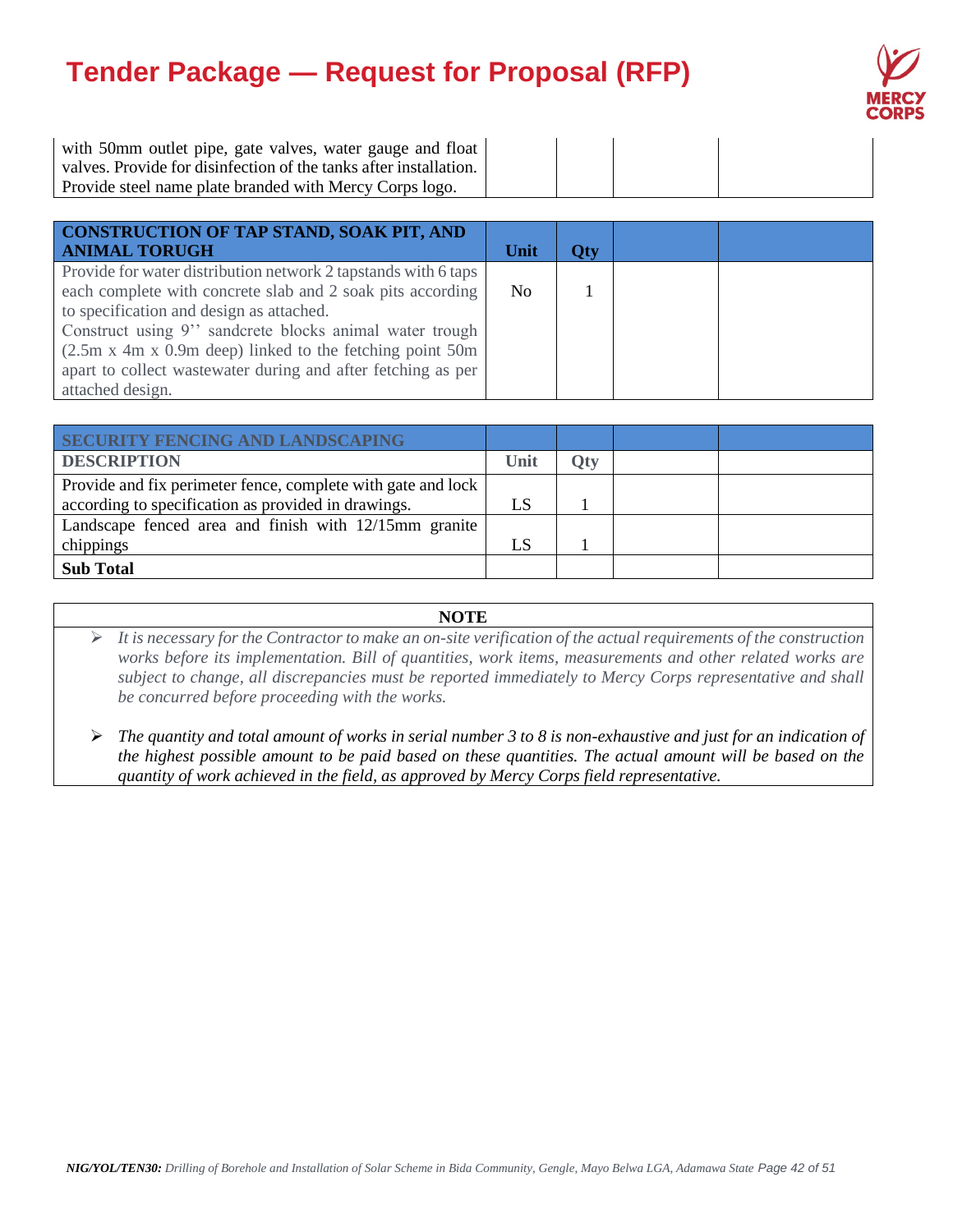

### **Price Offer Sheet**

|                                                |          | Unit of        |                   |                    |
|------------------------------------------------|----------|----------------|-------------------|--------------------|
| <b>Item Description</b>                        | Quantity | <b>Measure</b> | <b>Unit Price</b> | <b>Total Price</b> |
| Drilling Of Borehole And Installation Of Solar |          |                |                   |                    |
| Scheme In Bida Community, Gengle Ward,         |          |                |                   |                    |
| Mayo Belwa LGA Adamawa State                   |          |                |                   |                    |
|                                                | 1        | Unit           |                   |                    |
|                                                |          |                |                   |                    |
| As Per Attached BOQ                            |          |                |                   |                    |
|                                                |          |                |                   |                    |
|                                                |          |                |                   |                    |
|                                                |          |                |                   |                    |
|                                                |          |                |                   |                    |
|                                                |          |                |                   |                    |
|                                                |          |                |                   |                    |
|                                                |          |                |                   |                    |
|                                                |          |                |                   |                    |
| <b>Total before tax:</b>                       |          |                |                   |                    |
| VAT (if applicable)                            |          |                |                   |                    |
| <b>Total:</b>                                  |          |                |                   |                    |
|                                                |          |                |                   |                    |
| <b>Company Name:</b>                           |          |                |                   |                    |
| <b>Name of Representative:</b>                 |          |                |                   |                    |
| <b>Title:</b>                                  |          |                |                   |                    |
| <b>Signature:</b>                              |          |                |                   |                    |
|                                                |          |                |                   |                    |
| Date:                                          |          |                |                   |                    |

| Tender #: | NIG/YOL/TEN30 |
|-----------|---------------|
|           |               |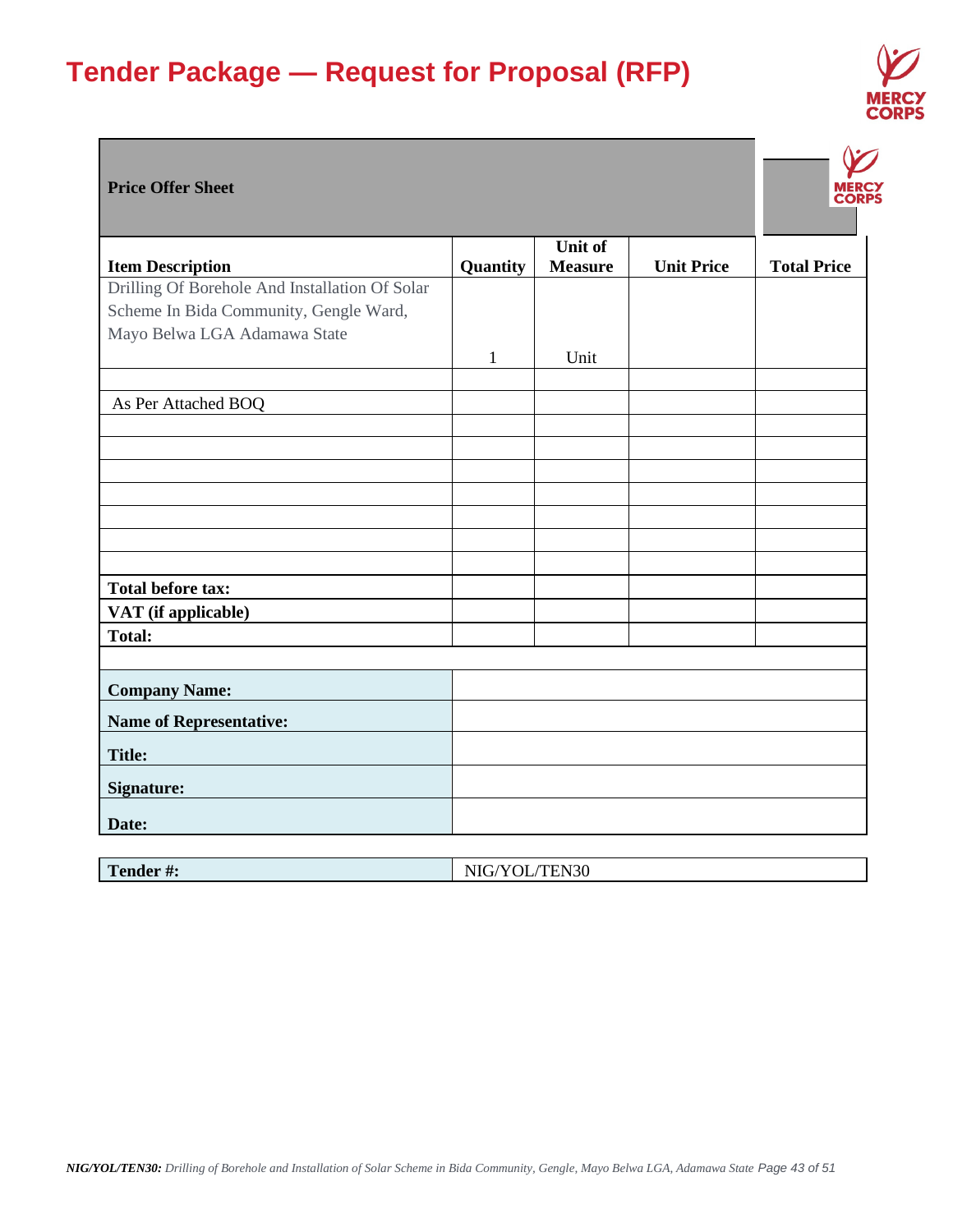

A; If the contractor wishes to use a reporting format different from the templates annexed below; authority will have to be sought from MC for review before use

**Annex 2 Test Pumping; Step Draw Down**

| PUMP TEST - STEP DRAW DOWN TEST REPORT<br>$E$ |                                   |                                   |                |  |  |  |  |  |
|-----------------------------------------------|-----------------------------------|-----------------------------------|----------------|--|--|--|--|--|
| Camp;                                         | Coordinate: N                     |                                   |                |  |  |  |  |  |
| STEP1:                                        |                                   | Discharge set at (Liters/Second): |                |  |  |  |  |  |
| <b>TIME ELAPSED (In</b>                       | DEPTH TO WATER LEVEL              | <b>DRAWDOWN</b>                   | <b>REMARKS</b> |  |  |  |  |  |
| Minutes)                                      | (Meters)                          | (In meters)                       |                |  |  |  |  |  |
| $\theta$                                      |                                   |                                   |                |  |  |  |  |  |
| $\mathbf{1}$                                  |                                   |                                   |                |  |  |  |  |  |
| $\overline{2}$                                |                                   |                                   |                |  |  |  |  |  |
| $\mathfrak{Z}$                                |                                   |                                   |                |  |  |  |  |  |
| $\overline{4}$                                |                                   |                                   |                |  |  |  |  |  |
| 5                                             |                                   |                                   |                |  |  |  |  |  |
| 6                                             |                                   |                                   |                |  |  |  |  |  |
| $\overline{\mathcal{I}}$                      |                                   |                                   |                |  |  |  |  |  |
| 8                                             |                                   |                                   |                |  |  |  |  |  |
| 9                                             |                                   |                                   |                |  |  |  |  |  |
| 10                                            |                                   |                                   |                |  |  |  |  |  |
| 15                                            |                                   |                                   |                |  |  |  |  |  |
| 20                                            |                                   |                                   |                |  |  |  |  |  |
| 25                                            |                                   |                                   |                |  |  |  |  |  |
| 30                                            |                                   |                                   |                |  |  |  |  |  |
| 40                                            |                                   |                                   |                |  |  |  |  |  |
| 50                                            |                                   |                                   |                |  |  |  |  |  |
| 60                                            |                                   |                                   |                |  |  |  |  |  |
| STEP 2:                                       | Discharge set at (Liters/Second): |                                   |                |  |  |  |  |  |
| <b>TIME ELAPSED (In</b>                       | DEPTH TO WATER LEVEL              | <b>DRAWDOWN</b>                   | <b>REMARKS</b> |  |  |  |  |  |
| <b>Minutes</b> )                              | (Meters)                          | (In meters)                       |                |  |  |  |  |  |
| $\boldsymbol{0}$                              |                                   |                                   |                |  |  |  |  |  |
| $\mathbf 1$                                   |                                   |                                   |                |  |  |  |  |  |
| $\mathfrak{2}$                                |                                   |                                   |                |  |  |  |  |  |
| $\mathfrak{Z}$                                |                                   |                                   |                |  |  |  |  |  |
| $\overline{4}$                                |                                   |                                   |                |  |  |  |  |  |
| 5                                             |                                   |                                   |                |  |  |  |  |  |
| 6                                             |                                   |                                   |                |  |  |  |  |  |
| $\overline{\mathcal{I}}$                      |                                   |                                   |                |  |  |  |  |  |
| 8                                             |                                   |                                   |                |  |  |  |  |  |
| 9                                             |                                   |                                   |                |  |  |  |  |  |
| 10                                            |                                   |                                   |                |  |  |  |  |  |
| 15                                            |                                   |                                   |                |  |  |  |  |  |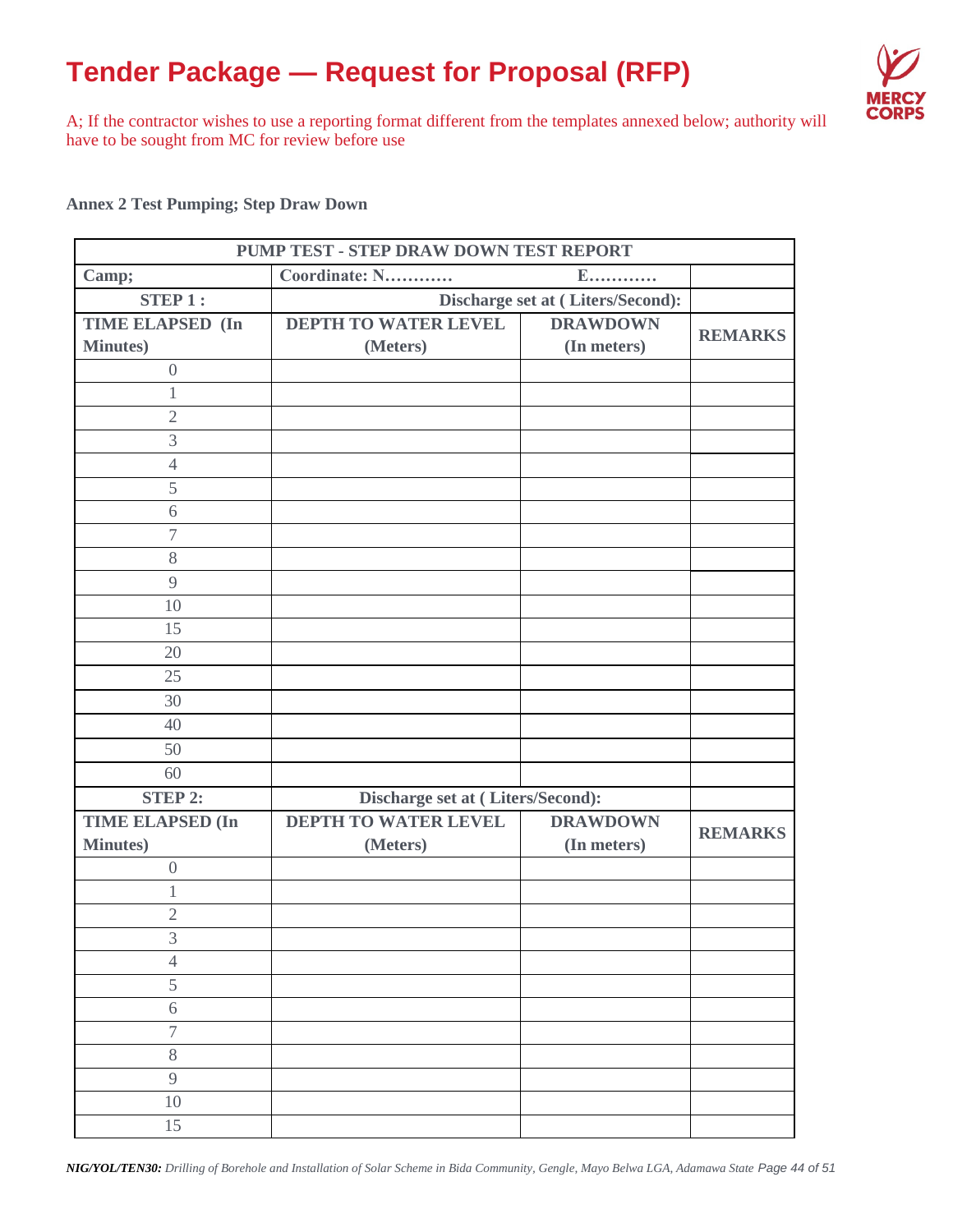

| 20                          |                                   |                 |                                                  |
|-----------------------------|-----------------------------------|-----------------|--------------------------------------------------|
| 25                          |                                   |                 |                                                  |
| 30                          |                                   |                 |                                                  |
| 40                          |                                   |                 |                                                  |
| 50                          |                                   |                 |                                                  |
| 60                          |                                   |                 |                                                  |
| STEP 3:                     | Discharge set at (Liters/Second): |                 |                                                  |
| <b>TIME ELAPSED (In</b>     | <b>DEPTH TO WATER LEVEL</b>       | <b>DRAWDOWN</b> |                                                  |
| <b>Minutes</b> )            | (Meters)                          | (In meters)     | <b>REMARKS</b>                                   |
| (20 MINUTES)                |                                   |                 |                                                  |
|                             |                                   |                 |                                                  |
| $\boldsymbol{0}$            |                                   |                 |                                                  |
| $\,1$                       |                                   |                 |                                                  |
| $\overline{2}$              |                                   |                 |                                                  |
| $\overline{3}$              |                                   |                 |                                                  |
| $\overline{4}$              |                                   |                 |                                                  |
| 5                           |                                   |                 |                                                  |
| 6                           |                                   |                 |                                                  |
| $\overline{7}$              |                                   |                 |                                                  |
| $8\,$                       |                                   |                 |                                                  |
| 9                           |                                   |                 |                                                  |
| 10                          |                                   |                 |                                                  |
| 15                          |                                   |                 |                                                  |
| 20                          |                                   |                 |                                                  |
| 25                          |                                   |                 |                                                  |
| 30                          |                                   |                 |                                                  |
| 40                          |                                   |                 |                                                  |
| 50                          |                                   |                 |                                                  |
| 60                          |                                   |                 |                                                  |
| <b>Pump Supervisor Sign</b> | <b>Drilling Supervisor Sign</b>   |                 | <b>Drilling</b><br><b>Manager</b><br><b>Sign</b> |
|                             |                                   |                 |                                                  |

**Annex 3 Test Pumping; Constant Discharge**

| PUMP TEST - 4 HOURS AQUIFER TEST |                                          |                             |                      |                                              |  |  |  |  |
|----------------------------------|------------------------------------------|-----------------------------|----------------------|----------------------------------------------|--|--|--|--|
|                                  |                                          |                             | Camp:                | Date:<br><b>Start</b><br>Time<br>End<br>Time |  |  |  |  |
| S.NO                             | <b>TIME ELAPSED</b><br><b>IN MINUTES</b> | <b>DRAWDOWN</b><br>(METERS) | YIELD (LTR /<br>SEC) | <b>REMARKS</b>                               |  |  |  |  |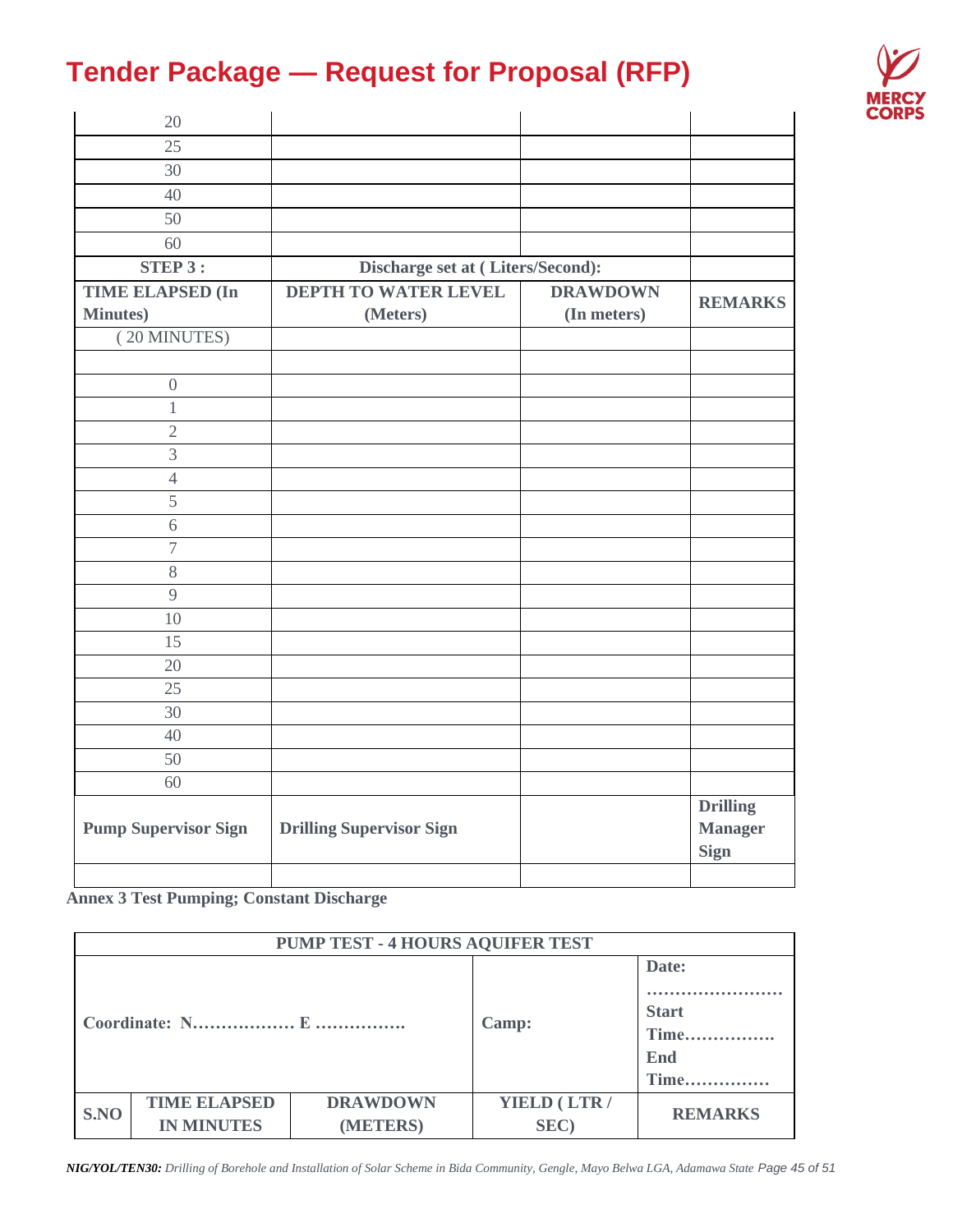

| $\boldsymbol{0}$<br>$\,1$         |  |
|-----------------------------------|--|
| $\sqrt{2}$<br>$\,1$               |  |
| $\overline{3}$<br>$\sqrt{2}$      |  |
| $\overline{3}$<br>$\overline{4}$  |  |
| 5<br>$\sqrt{4}$                   |  |
| 5<br>$\sqrt{6}$                   |  |
| $\overline{7}$<br>$\overline{6}$  |  |
| $\overline{\mathcal{I}}$<br>$8\,$ |  |
| $\sqrt{8}$<br>$\boldsymbol{9}$    |  |
| $\overline{9}$<br>$10\,$          |  |
| $10\,$<br>$11\,$                  |  |
| $\overline{15}$<br>$12\,$         |  |
| 13<br>20                          |  |
| 25<br>$14\,$                      |  |
| 15<br>30                          |  |
| $\overline{35}$<br>$16\,$         |  |
| 17<br>$40\,$                      |  |
| $18\,$<br>50                      |  |
| 19<br>60                          |  |
| 20<br>$70\,$                      |  |
| 21<br>80                          |  |
| $22\,$<br>90                      |  |
| 105<br>23                         |  |
| 24<br>120                         |  |
| 25<br>135                         |  |
| 150<br>26                         |  |
| 27<br>165                         |  |
| $180\,$<br>$28\,$                 |  |
| 195<br>$29\,$                     |  |
| 30<br>210                         |  |
| 31<br>225                         |  |
| 32<br>240                         |  |
| 33<br>260                         |  |
| 34<br>280                         |  |
| 35<br>300                         |  |
| 36<br>330                         |  |
| 37<br>360                         |  |
| 38<br>390                         |  |
| 39<br>420                         |  |
| 40<br>450                         |  |
| 480<br>41                         |  |
| 510<br>42                         |  |
| 540<br>43                         |  |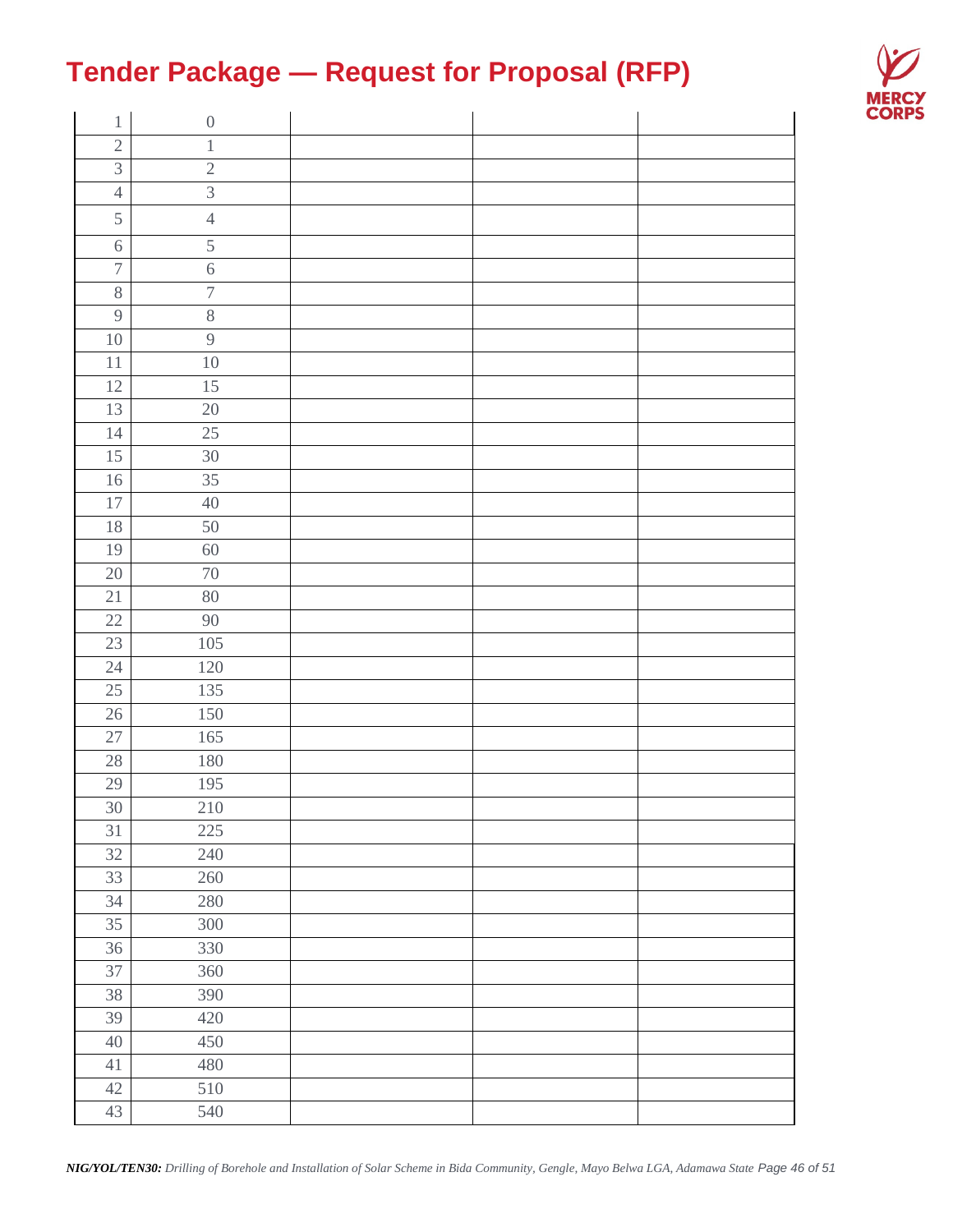

| 44 | 600                         |                                 |  |                                        |
|----|-----------------------------|---------------------------------|--|----------------------------------------|
| 45 | 660                         |                                 |  |                                        |
| 46 | 720                         |                                 |  |                                        |
| 47 | 780                         |                                 |  |                                        |
| 48 | 840                         |                                 |  |                                        |
| 49 | 900                         |                                 |  |                                        |
| 50 | 960                         |                                 |  |                                        |
|    | <b>Pump Supervisor Sign</b> | <b>Drilling Supervisor Sign</b> |  | <b>Drilling Manager</b><br><b>Sign</b> |
|    |                             |                                 |  |                                        |

## **Annex 4 Recovery Measurements**

| <b>BOREHOLE - RECOVERY TEST</b> |                                                    |                                        |                                       |                |  |  |  |  |
|---------------------------------|----------------------------------------------------|----------------------------------------|---------------------------------------|----------------|--|--|--|--|
| .                               |                                                    | Camp:                                  | Date<br><b>Start Time End</b><br>Time |                |  |  |  |  |
| S.N<br>$\mathbf 0$              | <b>TIME</b><br><b>ELAPSED IN</b><br><b>MINUTES</b> | <b>DRAWDO</b><br><b>WN</b><br>(METERS) | YIELD (LTR /<br>SEC)                  | <b>REMARKS</b> |  |  |  |  |
| $\mathbf{1}$                    | $\boldsymbol{0}$                                   |                                        |                                       |                |  |  |  |  |
| $\sqrt{2}$                      | $\mathbf{1}$                                       |                                        |                                       |                |  |  |  |  |
| 3                               | $\overline{2}$                                     |                                        |                                       |                |  |  |  |  |
| $\overline{4}$                  | 3                                                  |                                        |                                       |                |  |  |  |  |
| 5                               | $\overline{4}$                                     |                                        |                                       |                |  |  |  |  |
| 6                               | 5                                                  |                                        |                                       |                |  |  |  |  |
| $\overline{7}$                  | 6                                                  |                                        |                                       |                |  |  |  |  |
| 8                               | $\tau$                                             |                                        |                                       |                |  |  |  |  |
| 9                               | 8                                                  |                                        |                                       |                |  |  |  |  |
| 10                              | $\overline{9}$                                     |                                        |                                       |                |  |  |  |  |
| 11                              | 10                                                 |                                        |                                       |                |  |  |  |  |
| 12                              | 15                                                 |                                        |                                       |                |  |  |  |  |
| 13                              | 20                                                 |                                        |                                       |                |  |  |  |  |
| 14                              | 25                                                 |                                        |                                       |                |  |  |  |  |
| 15                              | 30                                                 |                                        |                                       |                |  |  |  |  |
| 16                              | 35                                                 |                                        |                                       |                |  |  |  |  |
| 17                              | 40                                                 |                                        |                                       |                |  |  |  |  |
| 18                              | 45                                                 |                                        |                                       |                |  |  |  |  |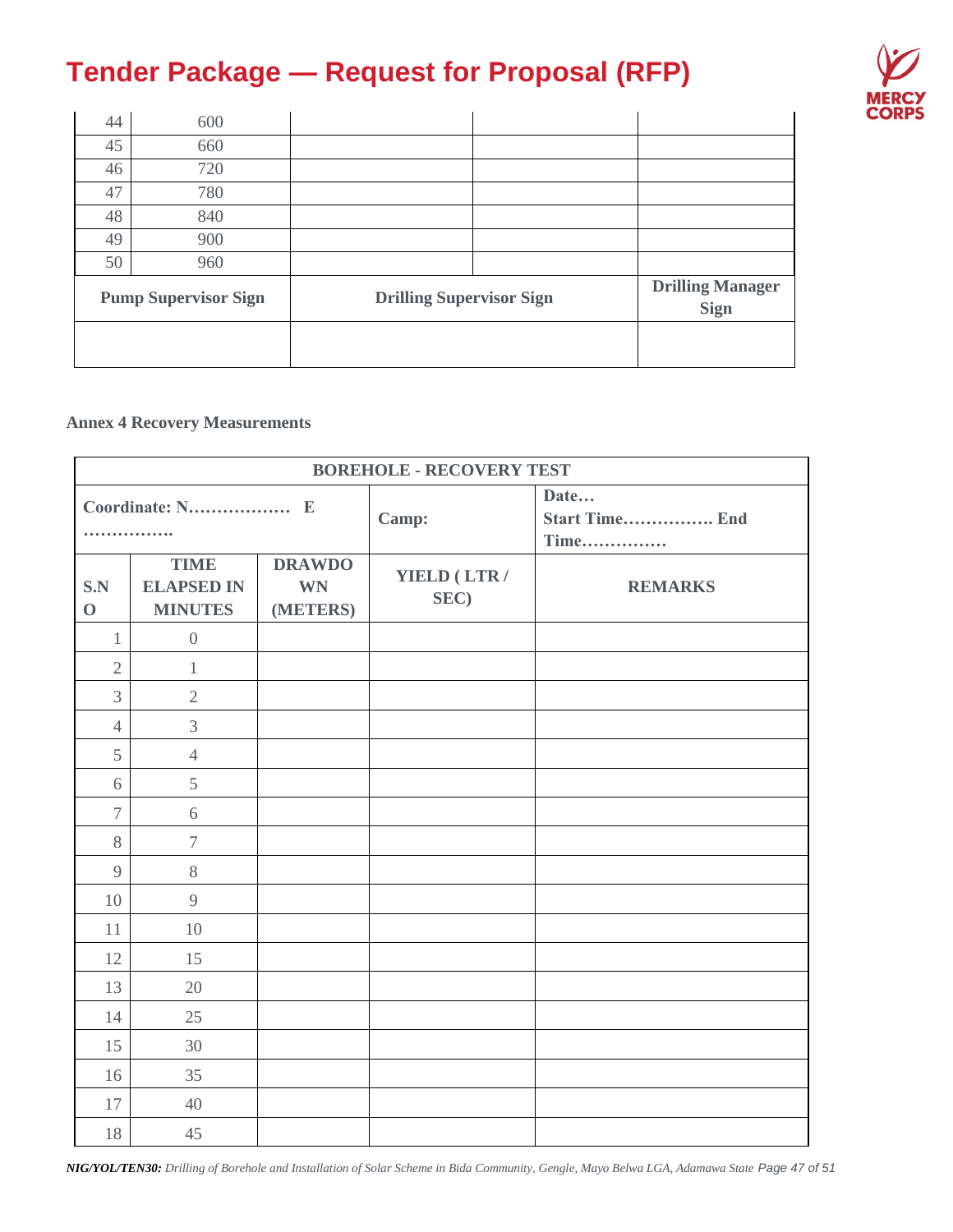

| 19     | 50                        |                            |                         |
|--------|---------------------------|----------------------------|-------------------------|
| 20     | 55                        |                            |                         |
| 21     | 60                        |                            |                         |
| 22     | 70                        |                            |                         |
| 23     | 80                        |                            |                         |
| 24     | 90                        |                            |                         |
| 25     | 100                       |                            |                         |
| 26     | 120                       |                            |                         |
| $27\,$ | 140                       |                            |                         |
| 28     | 160                       |                            |                         |
| 29     | 180                       |                            |                         |
| 30     | 240                       |                            |                         |
|        | Pump<br><b>Supervisor</b> | <b>Drilling Supervisor</b> | <b>Drilling Manager</b> |
|        |                           |                            |                         |

**Annex 5: Borehole Log Sheet**

|                          |                          |  |               |                     | Borehole Litho log and drill time log with water strike zones |  |                        |  |  |
|--------------------------|--------------------------|--|---------------|---------------------|---------------------------------------------------------------|--|------------------------|--|--|
| <b>Drilling Company:</b> |                          |  |               |                     |                                                               |  |                        |  |  |
| <b>Camp</b>              |                          |  |               |                     |                                                               |  | <b>Borehole Number</b> |  |  |
| <b>GPS</b> Coordinate    |                          |  |               |                     | <b>Dates Start and End:</b>                                   |  |                        |  |  |
| <b>Water</b>             | <b>Litho-logical Log</b> |  | Depth in      |                     |                                                               |  | <b>Drill Time Log</b>  |  |  |
| strikes                  |                          |  | <b>Meters</b> |                     |                                                               |  |                        |  |  |
|                          | <b>Ground Surface</b>    |  |               |                     | Minutes per meter drilled                                     |  |                        |  |  |
|                          |                          |  |               |                     |                                                               |  |                        |  |  |
|                          |                          |  |               | B                   |                                                               |  |                        |  |  |
|                          |                          |  |               | $\mathbf 0$         |                                                               |  |                        |  |  |
|                          |                          |  |               | $\mathbf R$         |                                                               |  |                        |  |  |
|                          |                          |  |               | E                   |                                                               |  |                        |  |  |
|                          |                          |  |               | H<br>$\overline{O}$ |                                                               |  |                        |  |  |
|                          |                          |  |               | L                   |                                                               |  |                        |  |  |
|                          |                          |  |               | ${\bf E}$           |                                                               |  |                        |  |  |
|                          |                          |  |               |                     |                                                               |  |                        |  |  |
|                          |                          |  |               |                     |                                                               |  |                        |  |  |
|                          |                          |  |               |                     |                                                               |  |                        |  |  |
|                          |                          |  |               |                     |                                                               |  |                        |  |  |
|                          |                          |  |               |                     |                                                               |  |                        |  |  |
|                          |                          |  |               |                     |                                                               |  |                        |  |  |
|                          |                          |  |               |                     |                                                               |  |                        |  |  |
|                          |                          |  |               |                     |                                                               |  |                        |  |  |
|                          |                          |  |               |                     |                                                               |  |                        |  |  |
|                          |                          |  |               |                     |                                                               |  |                        |  |  |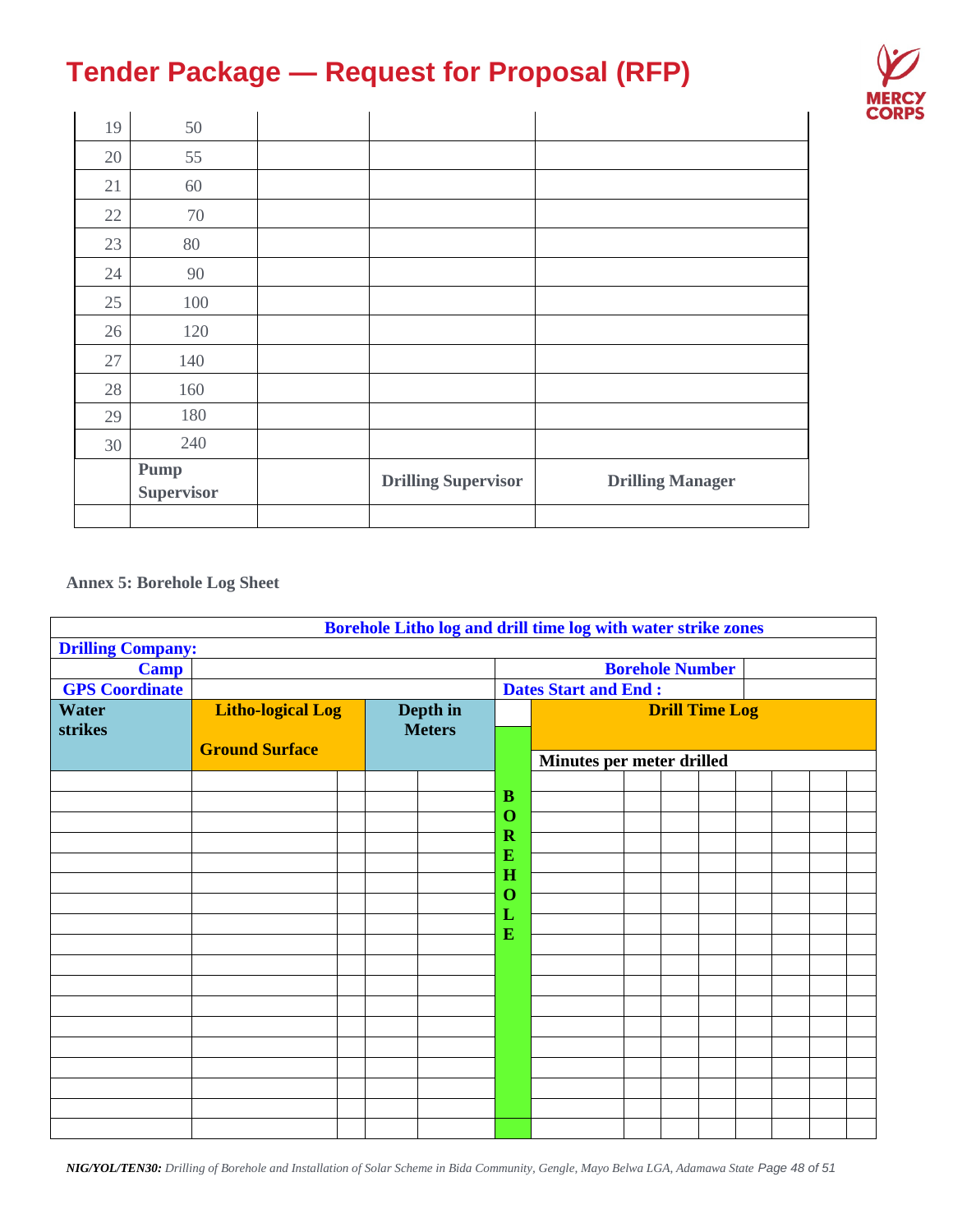

|          |                                           |  |  | B                       |  |  |  |  |  |  |  |  |
|----------|-------------------------------------------|--|--|-------------------------|--|--|--|--|--|--|--|--|
|          |                                           |  |  | O                       |  |  |  |  |  |  |  |  |
|          |                                           |  |  | $\overline{\mathbf{R}}$ |  |  |  |  |  |  |  |  |
|          |                                           |  |  | E                       |  |  |  |  |  |  |  |  |
|          |                                           |  |  | $\bf H$                 |  |  |  |  |  |  |  |  |
|          |                                           |  |  | O                       |  |  |  |  |  |  |  |  |
|          |                                           |  |  | L                       |  |  |  |  |  |  |  |  |
|          |                                           |  |  | E                       |  |  |  |  |  |  |  |  |
|          |                                           |  |  |                         |  |  |  |  |  |  |  |  |
|          |                                           |  |  |                         |  |  |  |  |  |  |  |  |
|          |                                           |  |  |                         |  |  |  |  |  |  |  |  |
|          |                                           |  |  |                         |  |  |  |  |  |  |  |  |
|          |                                           |  |  |                         |  |  |  |  |  |  |  |  |
|          |                                           |  |  |                         |  |  |  |  |  |  |  |  |
|          |                                           |  |  |                         |  |  |  |  |  |  |  |  |
|          |                                           |  |  |                         |  |  |  |  |  |  |  |  |
|          | <b>Annex 6 Borehole Completion Record</b> |  |  |                         |  |  |  |  |  |  |  |  |
|          |                                           |  |  |                         |  |  |  |  |  |  |  |  |
|          |                                           |  |  |                         |  |  |  |  |  |  |  |  |
|          |                                           |  |  |                         |  |  |  |  |  |  |  |  |
| Locality |                                           |  |  |                         |  |  |  |  |  |  |  |  |
|          |                                           |  |  |                         |  |  |  |  |  |  |  |  |
|          |                                           |  |  |                         |  |  |  |  |  |  |  |  |
|          |                                           |  |  |                         |  |  |  |  |  |  |  |  |
|          |                                           |  |  |                         |  |  |  |  |  |  |  |  |
|          |                                           |  |  |                         |  |  |  |  |  |  |  |  |

4. Type of Borehole; Drilled; Driven; Bored; Jetted; Other……………………………… ………………………………………………………………………………………….. Type & Make of the drilling Rig………………………………………………………...

| 5. Borehole Design & Construction (Sketch to accompany) |                                                               |  |  |  |
|---------------------------------------------------------|---------------------------------------------------------------|--|--|--|
|                                                         |                                                               |  |  |  |
|                                                         | Total Depth: Reportedm; Measuredm; Final (Backfilled) Depth;m |  |  |  |
|                                                         |                                                               |  |  |  |
| $\ldots \ldots \ldots \ldots \ldots \ldots$             |                                                               |  |  |  |
|                                                         |                                                               |  |  |  |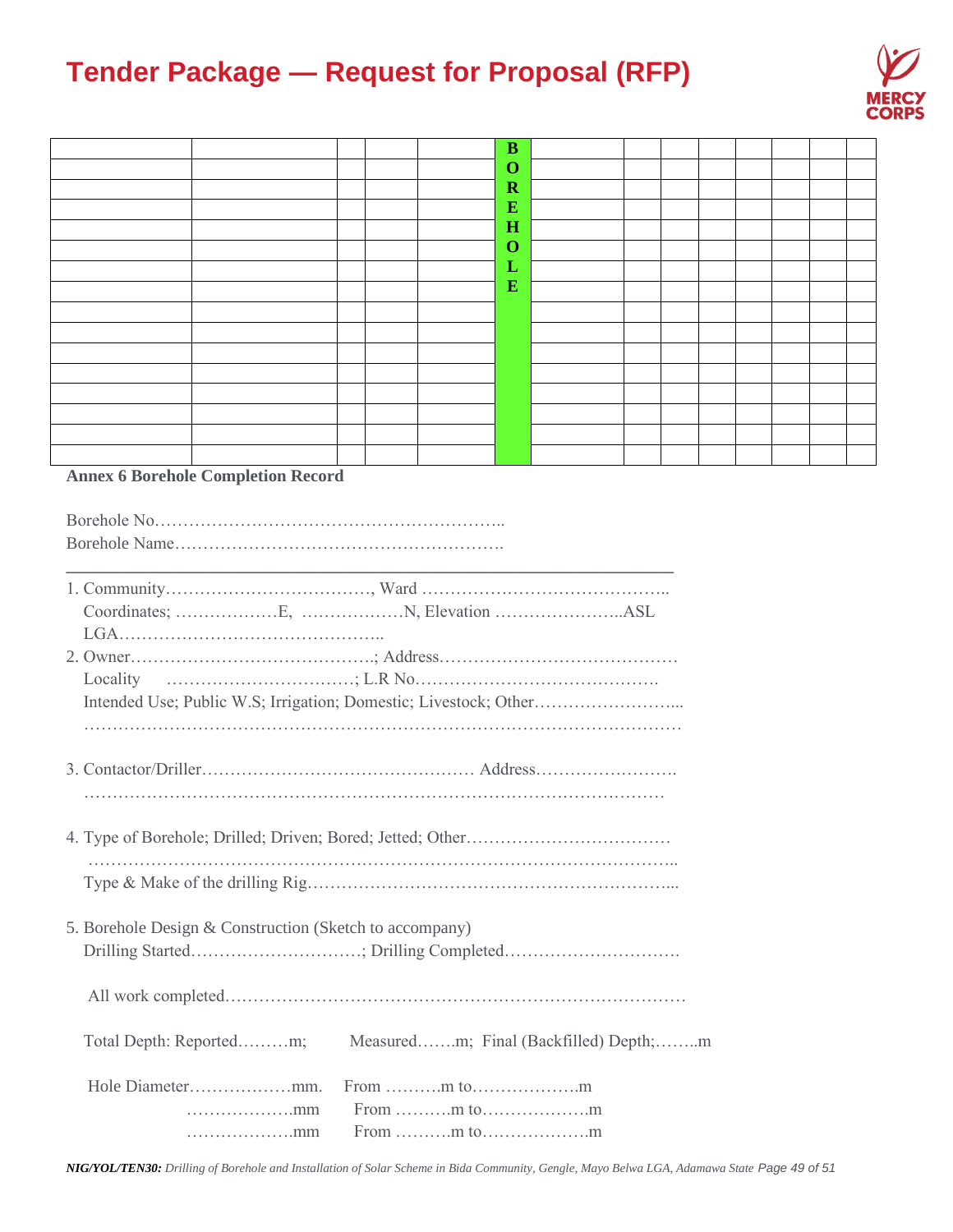

……………….mm From ……….m to……………….m

| Permanent Casing:<br>Plain: |                                                                                                           |  |
|-----------------------------|-----------------------------------------------------------------------------------------------------------|--|
|                             | Type; Diamm; Lengthm; Fromm tom                                                                           |  |
|                             | Type; Diamm; Lengthm; Fromm tom                                                                           |  |
|                             | Type; Diamm; Lengthm; Fromm tom                                                                           |  |
|                             | Type; Diamm; Lengthm; Fromm tom                                                                           |  |
|                             |                                                                                                           |  |
| Screen:                     |                                                                                                           |  |
|                             |                                                                                                           |  |
|                             |                                                                                                           |  |
| <b>Gravel Pack:</b>         |                                                                                                           |  |
|                             |                                                                                                           |  |
|                             |                                                                                                           |  |
|                             |                                                                                                           |  |
|                             |                                                                                                           |  |
|                             |                                                                                                           |  |
|                             |                                                                                                           |  |
|                             |                                                                                                           |  |
|                             |                                                                                                           |  |
|                             |                                                                                                           |  |
|                             | 7. Yield: SWLm.; DWLm. below GL; DischargeLtrs/min                                                        |  |
|                             | after pumping Hrs; Recovered to SWL in Minutes;                                                           |  |
|                             | Recommended production dischargeLtrs/Hr, with pump set at m below GL                                      |  |
|                             |                                                                                                           |  |
|                             | 9. Pumping Test Record in summary (Attach detailed test records – Test pumping & BH recovery tests) – All |  |
|                             | depth measurements to be in Metres below GL                                                               |  |
|                             | <b>Description</b>                                                                                        |  |
|                             | Date of Test (Day, Month, Year)                                                                           |  |
|                             | Depth of BH at time of test (m)                                                                           |  |
|                             | Static Water Level (SWL) before test (m)                                                                  |  |
|                             | Type of Pump used                                                                                         |  |
|                             | Depth of Pump Intake (m)                                                                                  |  |
|                             | Discharge (Ltrs/Minute)                                                                                   |  |
|                             | Dynamic/Pumping water level (m)                                                                           |  |
|                             | After Pumping continuously for (Hrs)                                                                      |  |
|                             | Time of recovery to original SWL (Minutes)                                                                |  |
|                             | Rate of Recovery – WL after 5 Minutes (m)                                                                 |  |
|                             | WL after 20 Minutes (m)                                                                                   |  |
|                             | WL after 60 Minutes (m)                                                                                   |  |
|                             | WL after 180 Minutes (m)                                                                                  |  |
|                             | WL after 360 Minutes (m)                                                                                  |  |
|                             |                                                                                                           |  |